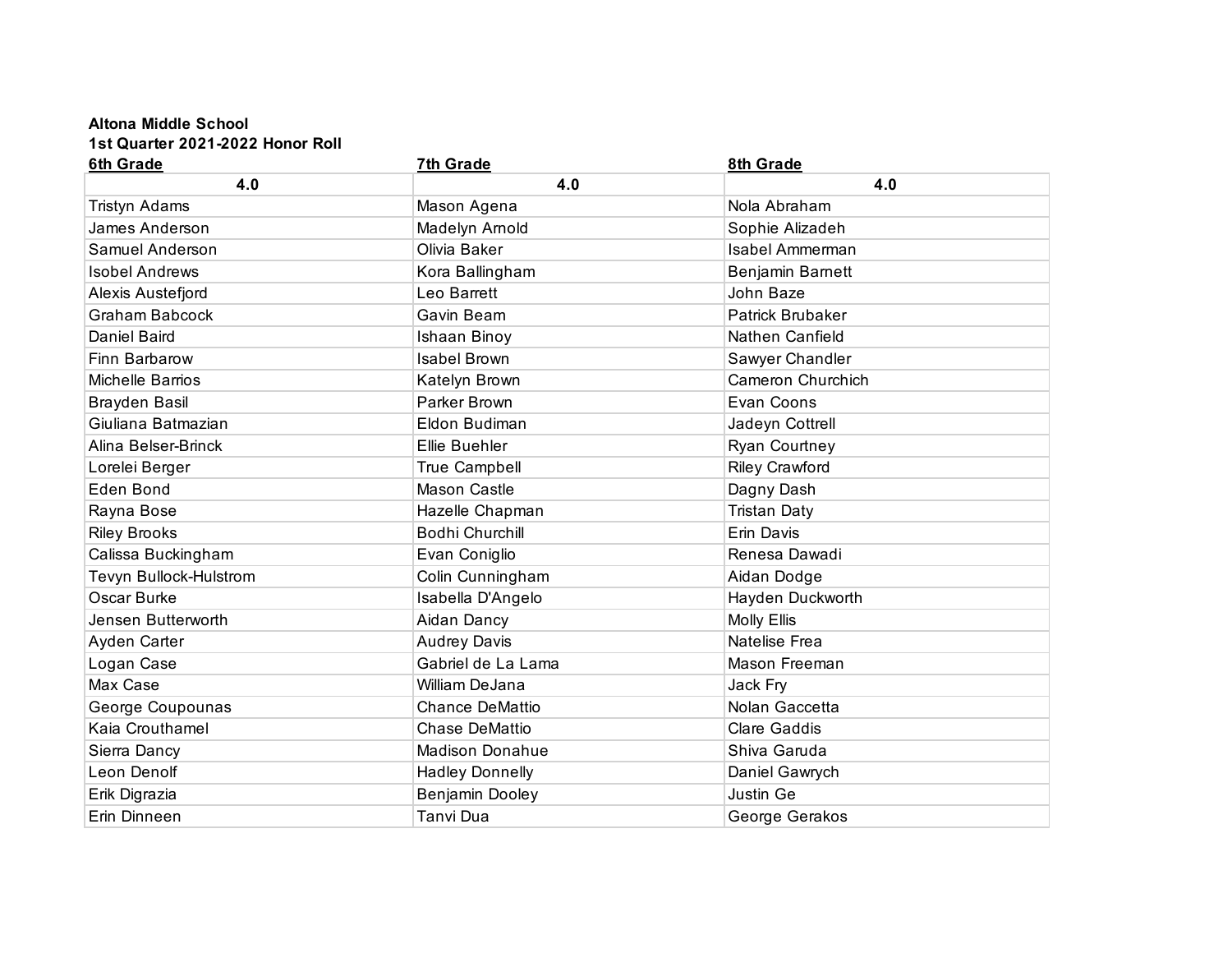| Padraig Dinneen       | Rebecca Ford           | Quinn Ghosh             |
|-----------------------|------------------------|-------------------------|
| Reese Duckworth       | Zachary Frea           | <b>Blake Gorr</b>       |
| Aaron Dudas           | Srinidhi Gorla         | Gwendolyn Haddon        |
| Eva Erdmann           | Robin Halley Gotway    | Savanna Heasley         |
| Arath Estrada-Herrera | Jaden Hess             | Jasper Helgans          |
| Ashish Fernandez      | Eden Holmes            | <b>Frederick Hess</b>   |
| Kendyll Foley         | Kaylor Huang           | Ryan Holden             |
| Sawyer Gall           | Nathan Jackson         | Lizbeth Horton          |
| Liam Gawrych          | Erik Johnson           | Byoungheon Kim          |
| <b>Olive Giles</b>    | Shaan Karande          | Nathan Lee              |
| Owen Golliher         | Sona Karande           | Claude Leonard          |
| Finn Graeden          | Gavin Kim              | Katherine Liddell       |
| Maya Graham           | Evelyn Knapp           | Leila Mahvan            |
| Lillia Grant          | <b>Tate Kostelecky</b> | Peyton Martin           |
| Jasper Gresham        | Emerson Laughlin       | Amelia Masson           |
| Matilda Groeninger    | <b>Caroline Leslie</b> | Logan Mault             |
| Leon Gutierrez        | Evann Li               | Whitney McVeigh         |
| Rylan Hayes           | Horng Cher Lim         | Ella Munsat             |
| Carys Heckman         | Ryan Linehan           | Daisy O'Brien           |
| Vivian Holloran       | Makenzie Livingston    | Victor Oshmyan          |
| Georgia Jaffe         | Braeden Macchia        | Finnegan Pendergast     |
| Vincent Johnson       | Cory Mandeville        | <b>Cadence Peterson</b> |
| William Johnston      | <b>Tvarita Mathur</b>  | Grayden Rasmussen       |
| Awa Samira Kabore     | Amisi Maynard          | Harley Reedy            |
| <b>Winslow Kiefer</b> | Aiden McEvoy           | Kameron Sam             |
| Daniel Liddell        | Eve McGann             | Luke Schmeeckle         |
| Josie Loos            | Sofia McMurry          | Matthew Scogin          |
| Gabrielle Magliocca   | <b>Story McMurtry</b>  | Cole Sheppard           |
| Saya Mahony           | <b>Bennett Meier</b>   | Maya Siess              |
| Owen Mast             | Chloe Meixelsperger    | Aditya Sivakumar        |
| Evelyn McGarry        | <b>Corbie Mescall</b>  | Alexander Smirnov       |
| Eva Melkonian         | <b>Wyatt Mills</b>     | <b>Basil Solovyev</b>   |
| Daphne Moe            | Seth Morrin            | <b>Mylie Stevens</b>    |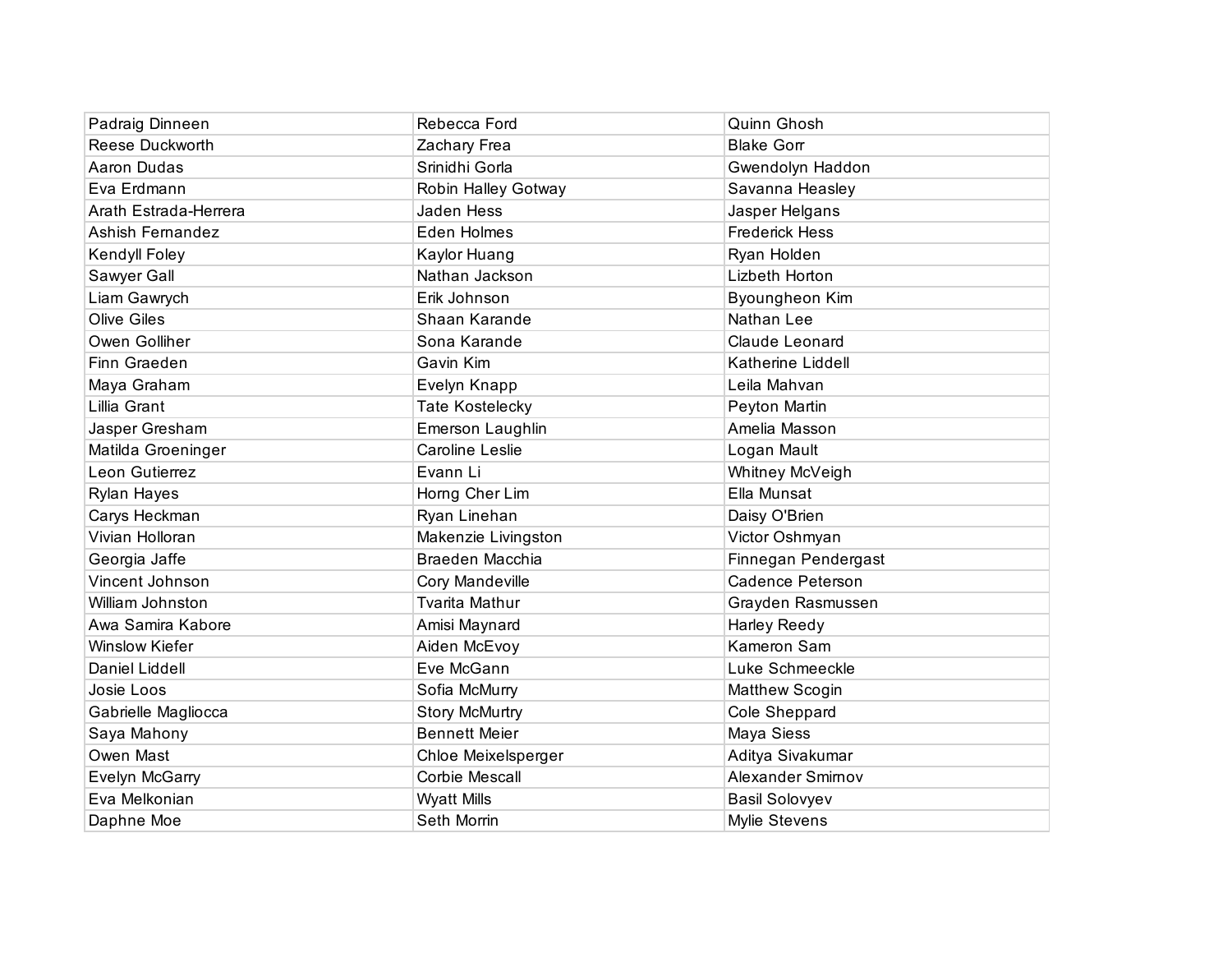| <b>Austin Molz</b>     | Owen Morrow             | <b>Graham Sullivan</b> |
|------------------------|-------------------------|------------------------|
| Lyla Morin             | <b>Teagen Mumm</b>      | <b>Tenzin Takza</b>    |
| Shishir Mukkala        | Adison Murphy           | Daisy Tiner            |
| Joaquin Murray         | Hasini Nedunuri         | Maxwell Vanderschaaf   |
| Sofia Ordonez          | <b>Hailey Novacek</b>   | Wyatt Volf             |
| Khloe Orvis            | <b>Bradford Olivier</b> | Ethan Waterman         |
| Carla Papazian         | Soffia Orona            | <b>Brian Wiggins</b>   |
| <b>River Patton</b>    | <b>Michael Ortiz</b>    | Elsa Wirkkanen         |
| Corven Peterson        | Mason Otten             | 3.5                    |
| Jocelyn Peterson       | <b>Shaffer Piersol</b>  | Katherine Aaron        |
| <b>Kane Pharris</b>    | <b>Asher Pratt</b>      | Ava Altenborg          |
| George Pickels         | Gabriel Robinson        | Lucas Ayer             |
| Sanskar Pradhan        | Zeva Robinson           | Joaquin Bahr           |
| Nela Prikrylova        | <b>Wyatt Samatas</b>    | <b>Connor Bain</b>     |
| Isaiah Richart         | Aylah Seigal            | <b>Austin Bond</b>     |
| <b>Addison Riedel</b>  | Sophia Smock            | Susan Campie           |
| Lillian Rodriguez      | Jannik Stranzenbach     | Abigail Carmer         |
| Eli Rothman-Church     | Michelle Tan            | <b>Brandon Cox</b>     |
| Pragna Sanagavarapu    | <b>Taylor Teigen</b>    | Jared Dettlebach       |
| <b>Audric Schatz</b>   | Nicola Tramarin         | Selah Dibble           |
| Grayson Schwirtz       | Jessica Vandersteen     | Hailey Donahue         |
| Zann Singleton         | Dashel Vanderwood       | Lara Dostal            |
| Michelle Smith         | Tam Vo                  | Nuala Dougherty        |
| Jayden Soucy           | Katelyn Walker          | Isabella Emma          |
| Sadie Sparling         | <b>Elliot Welsh</b>     | Gibson Even            |
| Cale Staunton          | Aaron White             | Luca Falke             |
| Eli Stubbs             | <b>Avery White</b>      | <b>Connor Falls</b>    |
| Noah Valdez-Zimmerman  | Caroline White          | Mariah Fletemeyer      |
| Michael Vassilyev      | Isabella Xu             | <b>Allie Fritz</b>     |
| <b>Adeline Vincent</b> | Sophia Yang             | <b>Ryder Gafner</b>    |
| <b>Anne Watts</b>      | 3.5                     | Aanshi Gandhakwala     |
| <b>Travis Weaver</b>   | Masee Ahmad             | Elijah Garcia          |
| <b>Rocklan Week</b>    | Taya Alton              | Gray Harris            |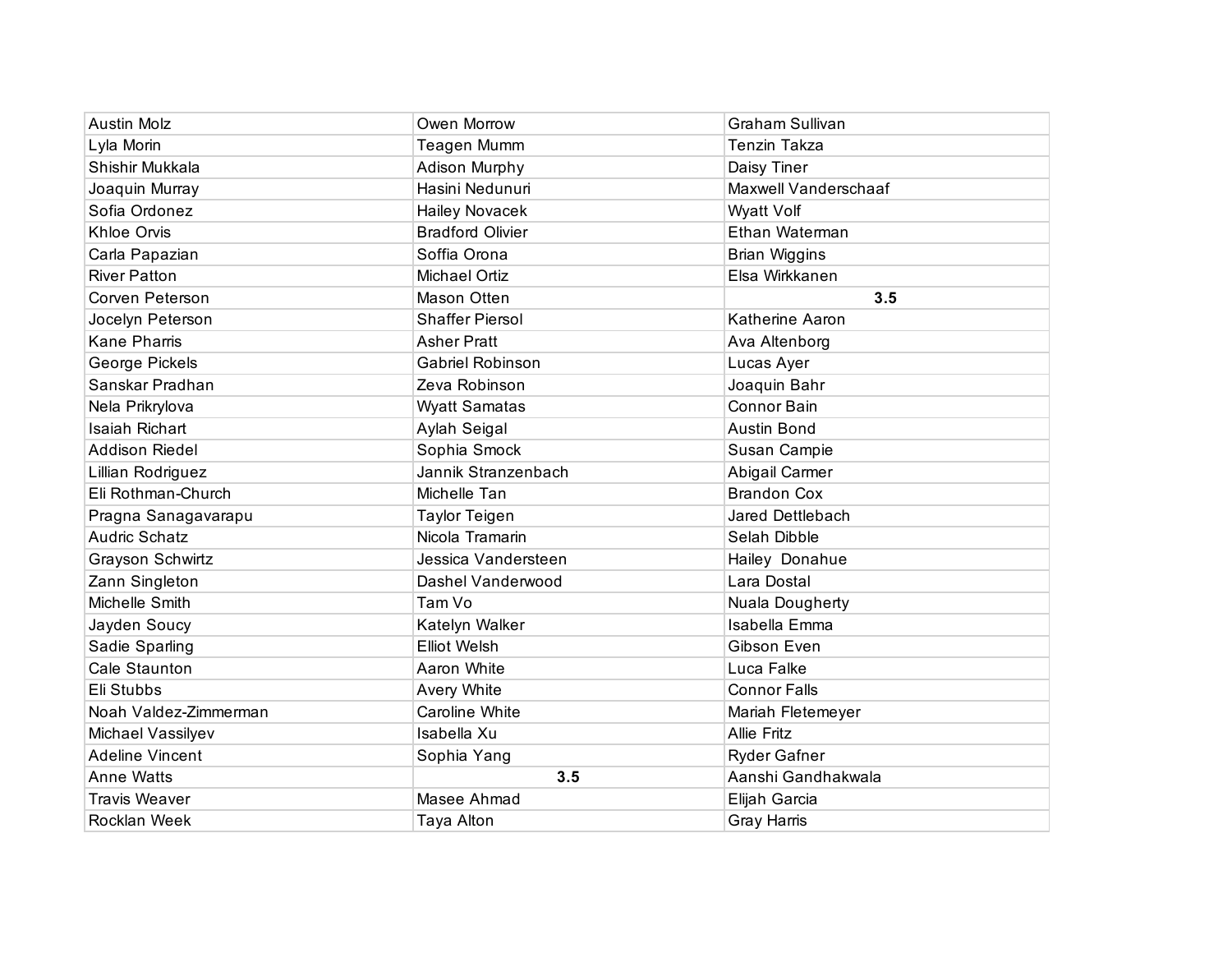| Emilie Wilson        | <b>Trinity Anderson</b> | Porter Huff            |
|----------------------|-------------------------|------------------------|
| Sydney Wood          | Abhiram Avula           | Ella Hunt              |
| Arden Wosachlo       | Miguel Ayon Navarro     | Anthony Ivan           |
| <b>Hubert Yang</b>   | <b>Rex Baxter</b>       | Benjamin Jaffe         |
| Mckenna Ye           | Rishi Bellur            | Hannah Kelley          |
| Derek Yin            | Lily Berg               | Owen Kennedy           |
| Eleanor Zajicek      | Samson Bertele          | Zia Kissinger          |
| 3.5                  | <b>Clive Besen</b>      | <b>Matthew Koehler</b> |
| Diana Alegria Chavez | John Carter Blair       | Rafaella Kopelan       |
| Slade Ammerman       | Carly Bonial            | Abby LaCrosse          |
| Logan Austefjord     | Noah Brown              | Chloe Lisonbee         |
| Noah Barrios         | <b>Connor Calkins</b>   | Alexander Lomanov      |
| Summer Beam          | Cody Campomanes         | <b>Wyatt Loos</b>      |
| Joseph Bergen        | Daniel Chirinos         | Thomas Lupberger       |
| <b>Tyson Bishop</b>  | Benjamin Codevilla      | Nadia Mahvan           |
| Anna Blomquist       | Lucy Cook               | <b>Gavin McIntire</b>  |
| Charlotte Castaneda  | Margaret-Ann Dean       | Kadin Mitchell         |
| Makenzie Chase       | Zachary Dominguez       | Nikolai Nelson         |
| Natalie Cooper       | Robby Donovan           | Ava Orvis              |
| Miguel Correa        | Ryan Donovan            | Nia Pedrett            |
| Elijah Crotser       | <b>Brenton Draper</b>   | Jackie Pierce          |
| <b>Dylan Daniels</b> | Nathan Dudas            | <b>Ulric Pierce</b>    |
| Miriam Dostal        | Jack Ebert              | Kaden Riedel           |
| Stella Doyle         | <b>Wais Ezzat</b>       | Brynn Rothstein        |
| Elias Druckenmiller  | Ryan Falls              | Naman Saluja           |
| <b>Connor Easter</b> | Mason Fischer           | Jackson Schrock        |
| Ronan Erb            | Ellie Fujiwara          | William Schrock        |
| Abraham Ezzat        | Linus Fullmer           | <b>Miles Shaw</b>      |
| Caleb Fahlin         | Nikole Garcala          | MaKena Shetter         |
| Aidan Finn           | Nischal Gorla           | Tyler Spellman         |
| Zachary Francis      | Maxwell Green           | Gavin Stapp            |
| Cameron Gahn         | <b>Ethan Gregory</b>    | Josephine Starks       |
| Zoe Garber           | Joseph Guerrero         | <b>Addison Tretten</b> |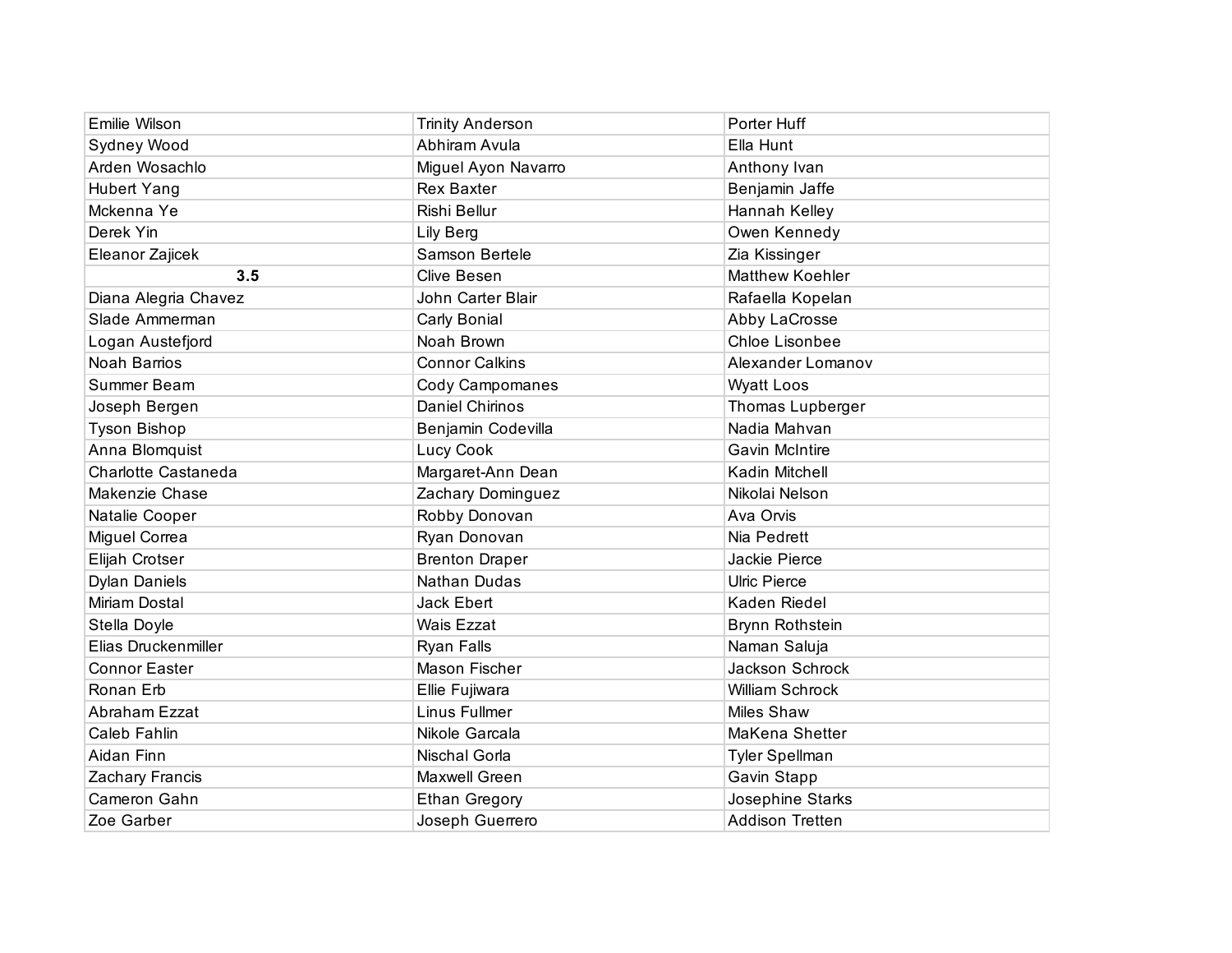| Ryan Guidi              | Mae Hickey                         | Olivia Wert            |
|-------------------------|------------------------------------|------------------------|
| <b>Grant Hansen</b>     | <b>Clive Holland</b>               | Noah Williams          |
| <b>Charlotte Hord</b>   | Stellan Kassenbrock                | Ellen Wilson           |
| <b>Charlotte Kelley</b> | Miles Lacis                        | Thea Wilson            |
| Shaheen Khorammi        | <b>Bella Lambert</b>               | <b>Elliot Wisecup</b>  |
| Aiden Krom              | Katelyn Lavin                      | Abigail Witt           |
| Samantha Labrie         | Jasmin Lopez-Castaneda             | Colby Wyjad            |
| Victor LaFaye           | <b>Brenley Ludlow</b>              | Jesse Yuan             |
| Carlin Lampey           | Izabella McGee                     | Cooper Zaruby          |
| Eli Levens              | Francisco Melendez Guivas          | Noah Zweers            |
| Henry Li                | Sophia Mina                        | 3.0                    |
| Zander Lindquist        | <b>Asher Mires</b>                 | Presley Baginski       |
| Ezra Lisonbee           | Vikash Muruganandham Venkatachalam | <b>Braeden Bailey</b>  |
| Sophia Loftin           | <b>Brooklyn Olivier</b>            | <b>Tucker Beasley</b>  |
| Nora Longo              | Genevieve Opal                     | <b>Isaac Bolster</b>   |
| <b>Corinne Mack</b>     | McKenzie Palles                    | Aiden Borrell          |
| Jack Markey             | Samuel Pendergrass                 | Kaelyn Cannell         |
| Aiden Matheny           | <b>Cooper Preston</b>              | Quillan Carr           |
| Kenna McCurley          | Owen Richard                       | Kai Compere            |
| Olivia McMurry          | <b>Brandon Rodriguez</b>           | David Croft            |
| Jack Mendelson          | Sedona Rohrer                      | Haely Cushman          |
| Ava Moselle             | <b>Noah Sanders</b>                | Charly Diekmann        |
| <b>Colton Newton</b>    | Alexander Schulz                   | Cormac Easter          |
| Aileen O'Connor         | Maya Sekler                        | Aiden Ferris           |
| Finn O'Connor           | Ella Shaw                          | <b>Catherine Foote</b> |
| Cheyanne Ortiz          | Jack Shilgalis                     | Cole Francis           |
| James Polk              | <b>Griffin Sims</b>                | Midori Furuta          |
| Mary Pridgen            | Olivia Sivori                      | Angelina Gomez-Barger  |
| Jude Roosen             | Ilana Smith                        | Abraham Gonzalez       |
| Lucky Saluja            | Joselyn Solis Merchant             | Dominic loppolo        |
| <b>Miles Secrist</b>    | Zinn Stillman                      | Emma Jakobsen          |
| Connor Sharon           | Jordan Sutorius                    | Qeiran Keller          |
| Luke Smolnik            | <b>Andrew Sweeny</b>               | Olivia Labrie          |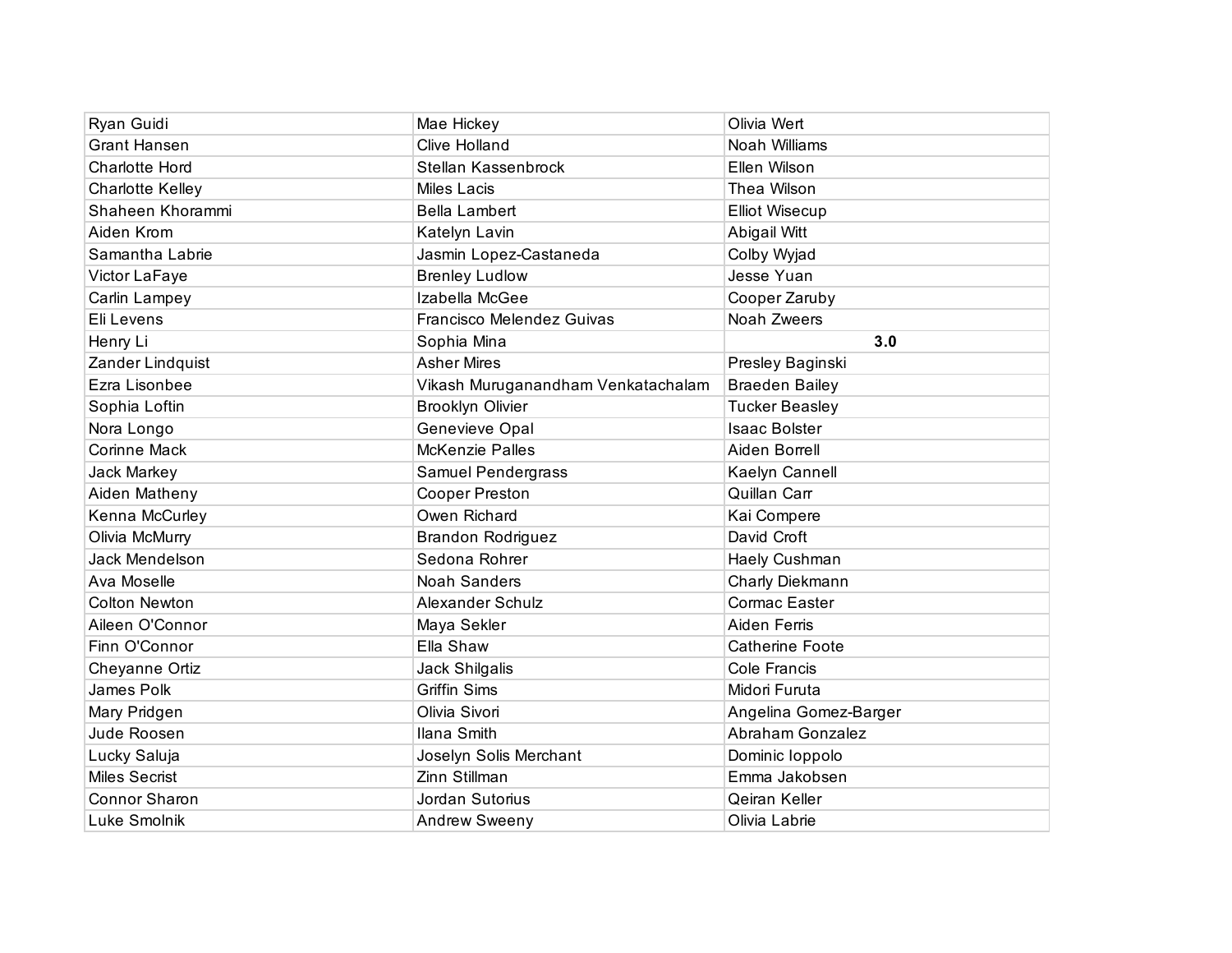| Sienna Strickland             | Hayden Tabolt             | Chloe Laou                         |
|-------------------------------|---------------------------|------------------------------------|
| Brynn Tadje                   | Aayush Thamma             | Ryan Lin                           |
| <b>Bodhi Tiner</b>            | <b>Trevor Titus</b>       | Nicholas Lizondo                   |
| William Tollefson             | Keyshia Vigil-Rabun       | <b>Willa Lover-Brandt</b>          |
| Helena Tracy                  | Tatiana Wyss              | Natalie Madera                     |
| Nayeli Trujillo               | Zeriaha Zamora            | <b>Brady Maxfield</b>              |
| Dakota Valdez-Zimmerman       | <b>Taylor Zotter</b>      | Olyse Mecca                        |
| <b>Micol Voorhees</b>         | Paxton Zou                | Kyssta Monarque                    |
| <b>Nathaniel Whitt</b>        | 3.0                       | <b>Chantal Morton</b>              |
| Jaden Williams                | Nevaeh Aguilar            | Shreya Nidta                       |
| Nathan Wirkkanen              | Casey Allin               | Jonathan Nunez                     |
| William Wootton               | Adrien Ancona             | Minami Ohnaka                      |
| Anna Wright                   | Suryansh Arabolu          | Rien Pacaro                        |
| 3.0                           | Edwin Arellano            | Reaghan Pope                       |
| <b>Charley Albers</b>         | Lucy Barbour              | Jayme Potter                       |
| Laura Alegria Chavez          | <b>Connor Beshore</b>     | Ava Rabenhorst                     |
| <b>Beckett Armbrustmacher</b> | Callie Bowman             | <b>Israel Ramirez</b>              |
| Ezra Baze                     | Eric Butt                 | Elizabeth Rauschkolb               |
| Dominic Beer                  | Narrin Chinda             | Phoebe Richmond                    |
| <b>Brody Bloomer</b>          | Mitchell Clanin           | <b>Brizleth Rodriguez Gordillo</b> |
| Simon Boiko                   | Quentin Coleman           | Dominick Roosen                    |
| Paige Cannell                 | Jaime Garcia              | Veronika Rosario                   |
| Amber Canvasser               | <b>Haley Gosline</b>      | Isabelle Sequeira                  |
| <b>Griffin Casey</b>          | Venkata Gundavarapu       | <b>Anthony Siclair</b>             |
| Elizabeth Connolly            | Roderick Hatfield         | Jadyn Sikora                       |
| Dylan Cote Wolvington         | William Horvath           | Joshua Solis Merchant              |
| <b>Edward Crotser</b>         | <b>Isabella Hunnell</b>   | <b>Miles Stevens</b>               |
| Sage Davis                    | Dominick Jellico          | Eilidh Sutherland                  |
| <b>Henry Ditzel</b>           | <b>Isaac Kihs-Marquez</b> | Molly Tobin                        |
| Mia Ellis                     | <b>Eliotte Kuester</b>    | Kaley Turner                       |
| Owen Enright                  | Dante Lee                 | Emmett Verhoogen                   |
| <b>Miles Filkins</b>          | William Legg              | Carl Vertuca IV                    |
| Judah Fine                    | Ada Lisonbee              | Sarah Webb                         |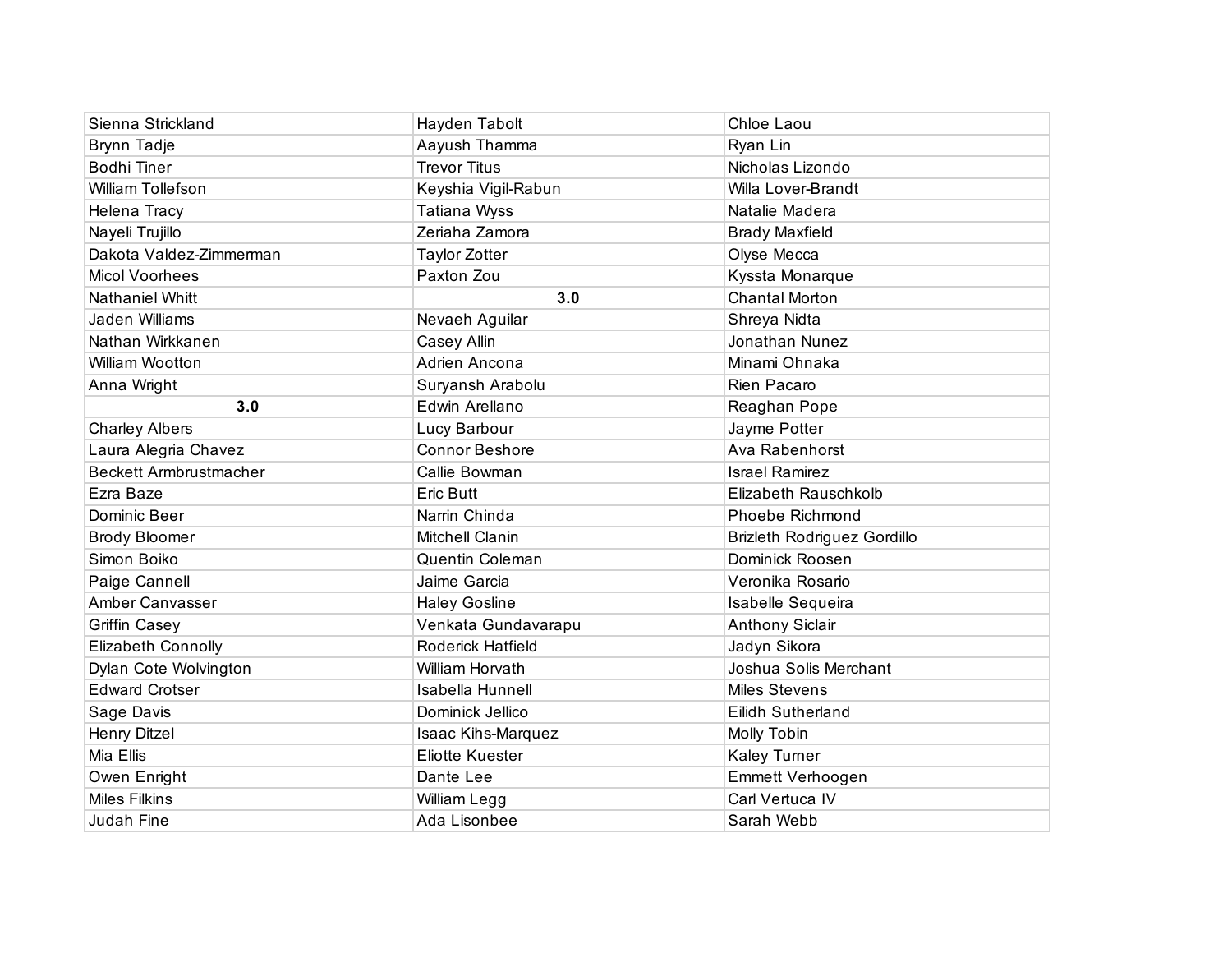| Leslie Flores Becerra            | Caellum Majka           | Adelia Weinzetl |
|----------------------------------|-------------------------|-----------------|
| Mia Gold                         | Aaron Mendoza           | Sean Williams   |
| Kyleigh Leilany Gonzalez         | <b>Benjamin Mess</b>    |                 |
| Samuel Huntoon                   | <b>Brooklyn Palser</b>  |                 |
| Ashlye Jimenez                   | <b>Katharine Parkes</b> |                 |
| Poppy Jones-Wick                 | Miles Rathbone          |                 |
| Ryder Karimi                     | Henry Richter           |                 |
| <b>Baxter Koch</b>               | Adrian Salazar          |                 |
| Linda Kolarova                   | <b>Brody Simpson</b>    |                 |
| Henry Locke                      | <b>Daniel Smith</b>     |                 |
| Willa Lyndon                     | Kyler Smith             |                 |
| Jeremy Maack                     | Ayla Sturniolo          |                 |
| Carter McCroskey                 | Hayden Sullivan         |                 |
| Anaia Moralez-Moya               | Henry Taylor            |                 |
| <b>Taylor Myers</b>              | Joanna Wessel           |                 |
| lan Pedrett                      |                         |                 |
| Harper Quesada                   |                         |                 |
| Osiris Raggi                     |                         |                 |
| Hayley Reedy                     |                         |                 |
| Kolton Rodemich                  |                         |                 |
| Sophia Roybal                    |                         |                 |
| Alex Scogin                      |                         |                 |
| Molly Segrue                     |                         |                 |
| Quinn Smith                      |                         |                 |
| Logan Stapp                      |                         |                 |
| Kaylen Swanner                   |                         |                 |
| Mia Vazquez Delgado              |                         |                 |
| <b>Daniel Watkins</b>            |                         |                 |
| Layla Wilkins                    |                         |                 |
| Keera Young                      |                         |                 |
|                                  |                         |                 |
| <b>Coal Ridge Middle School</b>  |                         |                 |
| 1st Quarter 2021-2022 Honor Roll |                         |                 |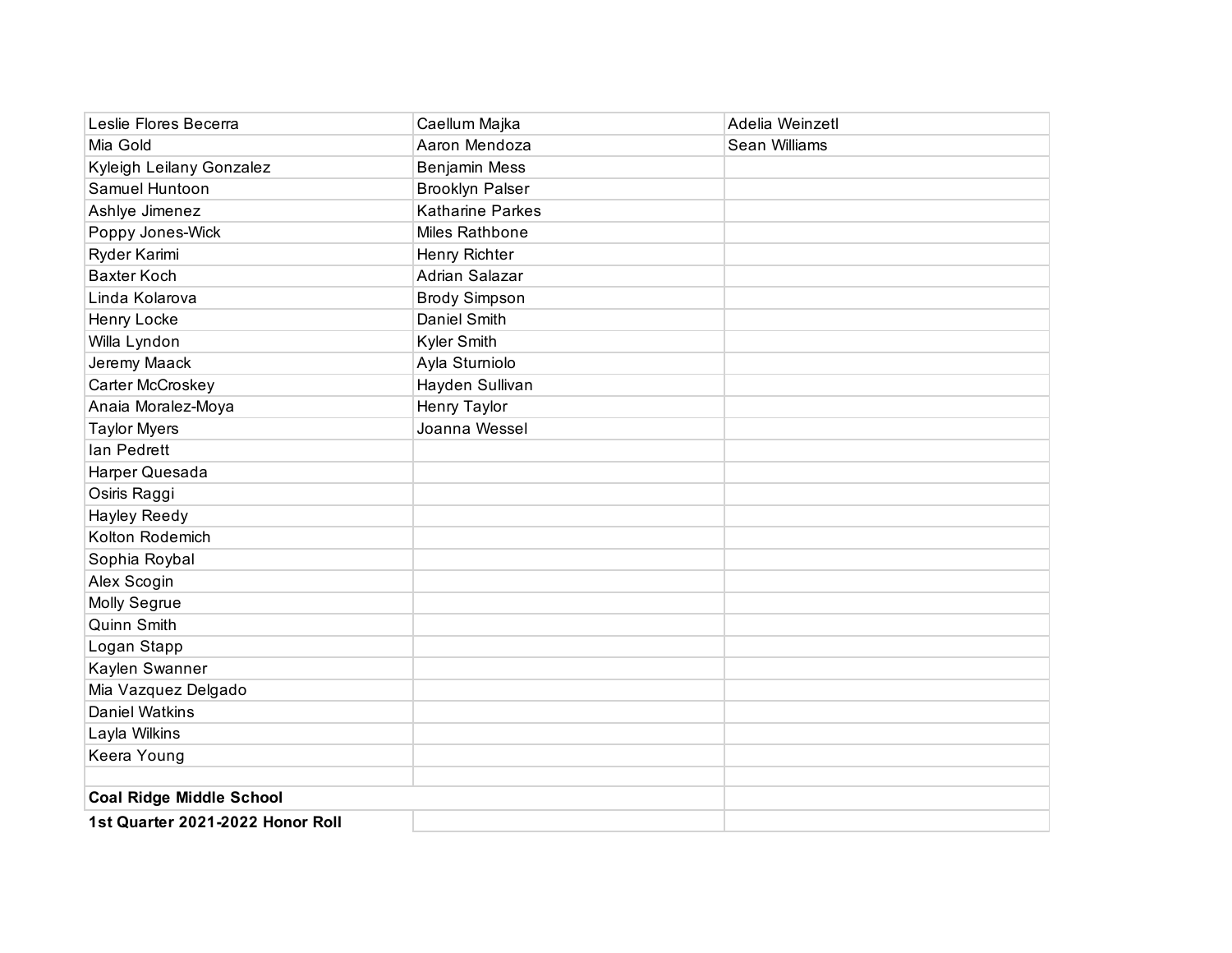| <b>6th Grade</b>       | 7th Grade                | 8th Grade                  |
|------------------------|--------------------------|----------------------------|
| 4.0                    | 4.0                      | 4.0                        |
| Jaycee Anderson        | Gaige Baliunas           | Helena Ahuja               |
| Janessa Bell           | Logan Barlow             | Myla Boehnke               |
| Dalilah Calmeyn        | Noah Boyce               | Isabella Bosica            |
| <b>Vincent Cantu</b>   | <b>Haley Eaton</b>       | Lincoln Cook               |
| Ayden Clark            | Dylan Faulkner           | Lynzee Crouse              |
| Norah Cote             | Evelyn Grzebyk           | <b>Parker Davis</b>        |
| <b>Connor Curtis</b>   | Raeghan Her              | Jessica Ellinger           |
| <b>Parker Dowd</b>     | Belinda Herr             | <b>Axton Fifield</b>       |
| Cooper Gedeon          | Levi Hinrichs            | Julian Finch               |
| Evelynn Geist          | Kate Hohs                | Elayna Fisher              |
| Cohen Grzebyk          | Daniel Jimenez           | Peyton Frame               |
| Addison Henson         | Nataly Joesten           | Jadon Hill                 |
| Payton Irwin           | Keanu Joy                | Jett Hill                  |
| Jace Lyons             | Andrew Kim               | <b>Archer Holmes</b>       |
| Nataly Moreno          | Eliza Knechtel           | <b>Bailey Hott</b>         |
| Addyson Quattlebaum    | Isaac LeFevre            | Sadie Hurtado              |
| Kaitlyn Rapp           | Savannah Miller          | Jordan Krause              |
| Analucia Renneissen    | Joshua Moore             | Halie Lavoie               |
| <b>Madelyn Roberts</b> | <b>Aiden Paice</b>       | <b>Amber Marshall</b>      |
| Madelyn Sandbach       | Alexia Paredes           | Lila Marsolek              |
| Seth Springer          | Ziva Payne               | Jaelynn Martinez           |
| 3.5                    | Eva Purnell              | Zacheria Martinez Garfio   |
| Eva Ahlstrom           | <b>Celeste Ranweiler</b> | Guadalupe Martinez Mendoza |
| Lyla Alderman          | Jared Reynolds           | <b>Allison McCormick</b>   |
| Landyn Alexander       | Valeria Rodriguez Orozco | Ava Mierau                 |
| Payton Balmforth       | Arjun Roth               | Maya Mountain              |
| Madelyn Borja          | Karrington Savage        | Joshua Mund                |
| Grace Bowen            | Cole Stanton             | <b>Rachel Noyes</b>        |
| <b>Bennett Bradt</b>   | Vianca Vivanco Ruiz      | Tegan O'Brien              |
| Lola Carlson           | Gavin Will               | Caleb Olson                |
| Lilyana Carrillo       | Kayla Woodard            | <b>Hailey Pollard</b>      |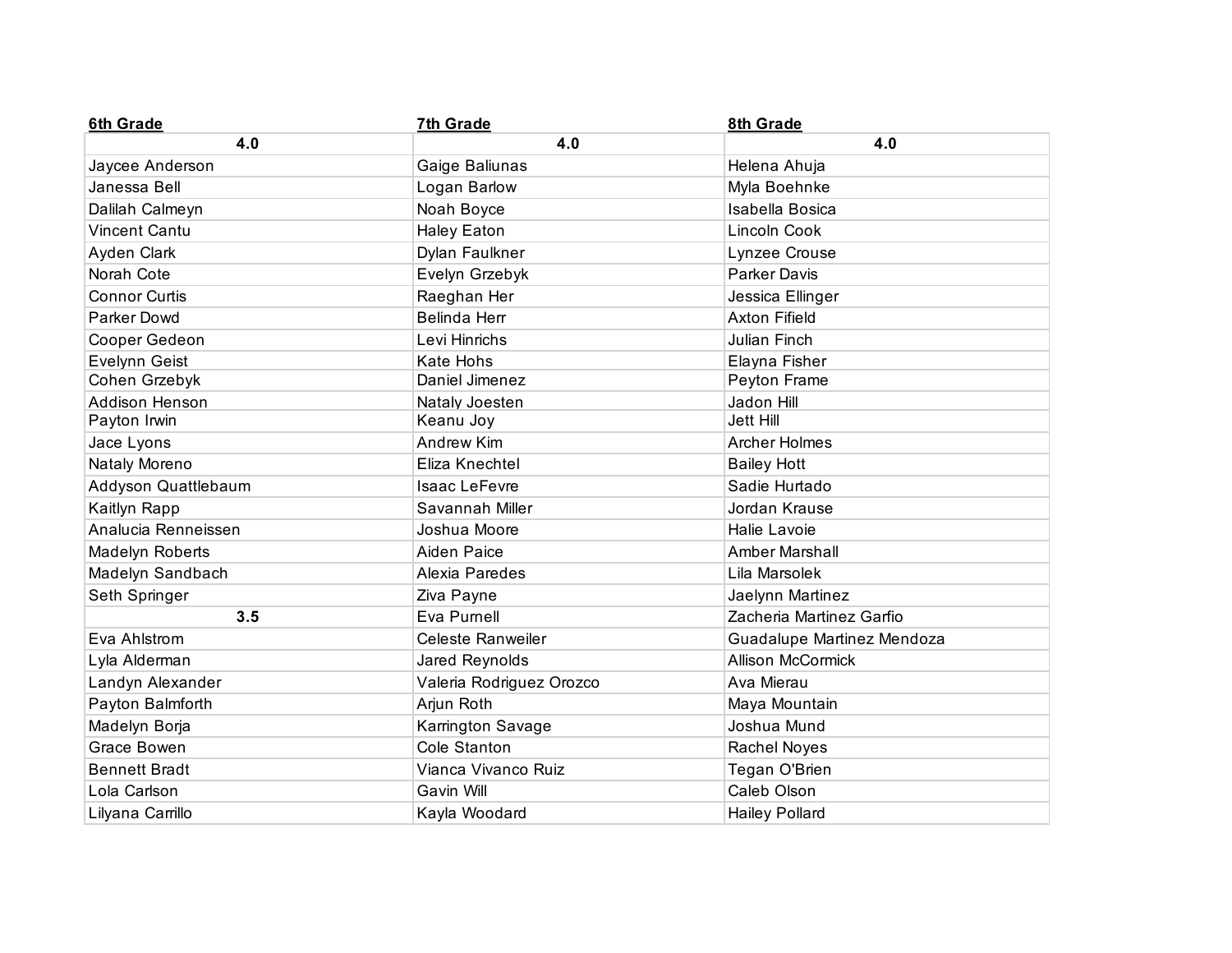| <b>Elliot Cook</b>    | 3.5                         | Kylie Quattlebaum         |
|-----------------------|-----------------------------|---------------------------|
| Gavin Corral          | Ann Allred                  | <b>Hailey Rice</b>        |
| Aliyah Couture        | Alexa Ayala                 | <b>Edward Ryley</b>       |
| <b>Beau Davis</b>     | Kaitlyn Baerg               | Eliza Savage              |
| <b>Therese Denton</b> | Mia Bailey                  | Stephanie Schmidt         |
| Owen Dewese           | <b>Charles Bello</b>        | Kaytlynn Shearing         |
| Emma Dixon            | <b>Brandon Beutel</b>       | <b>Brenna Stark</b>       |
| Jose Dominguez        | Micah Brittenham            | Addison Strojinc          |
| Sabrinna Duron        | <b>Charlotte Charles</b>    | Alexis Walker             |
| Ashlyn Ear            | <b>Keily Cifuentes</b>      | <b>Patric Wallis</b>      |
| Alexander Ellinger    | Madilynn Clark              | Sophia Wiegert            |
| Karli Erdmann         | Kenzie Cook                 | <b>Kendall Willis</b>     |
| <b>Carson Fore</b>    | Caila Cram                  | 3.5                       |
| Kassidy Fountain      | <b>Torin Criswell</b>       | Claire Andersen           |
| Elena French          | Maddisyn Dailey             | <b>Hailey Barkley</b>     |
| Josiah Gonzales       | Johnanne Davis              | <b>Connor Bettencourt</b> |
| <b>Lilly Gubanich</b> | Maribel De Luna-Oun         | Logan Brisendine          |
| Mason Hall            | <b>Ethan Delier</b>         | Josiah Brittenham         |
| Grayson Harris        | Sadie DeZonia               | Parker Brueggeman         |
| Kiley Hebberd         | Juan Elenes                 | Addisyn Cast              |
| Colt Heil             | Ashlyn Felz                 | Joel Chambers             |
| Emma Hipsher          | Maggie Fish                 | Nathan Davis              |
| Eli Hosier            | Keanah Folley               | Reno DiGesualdo           |
| <b>Tyler Hughett</b>  | Maddix Frame                | Carson Engholm            |
| Aubrey Ingmire        | Hayden Futrell              | <b>Madison Ernst</b>      |
| Jay Ingram            | <b>Allison Garcia Yanez</b> | <b>William Fosdick</b>    |
| Shelby Jones          | <b>Austin Gibbs</b>         | Samantha Furr             |
| Sophia Jones          | Lexus Gille                 | <b>Connor Garber</b>      |
| Melina Joy            | Benjamin Gonzalez           | Eden Gordon               |
| Vivian Juber          | Arely Gonzalez Rodriguez    | Mercedes Gutierrez        |
| Rowen Kaiser          | <b>Summer Graves</b>        | Emma Hansen               |
| Carter Kampmann       | Luke Greiner                | Niccolo Hebert            |
| Aaron Kelsall         | Reese Halleck               | <b>Trace Heil</b>         |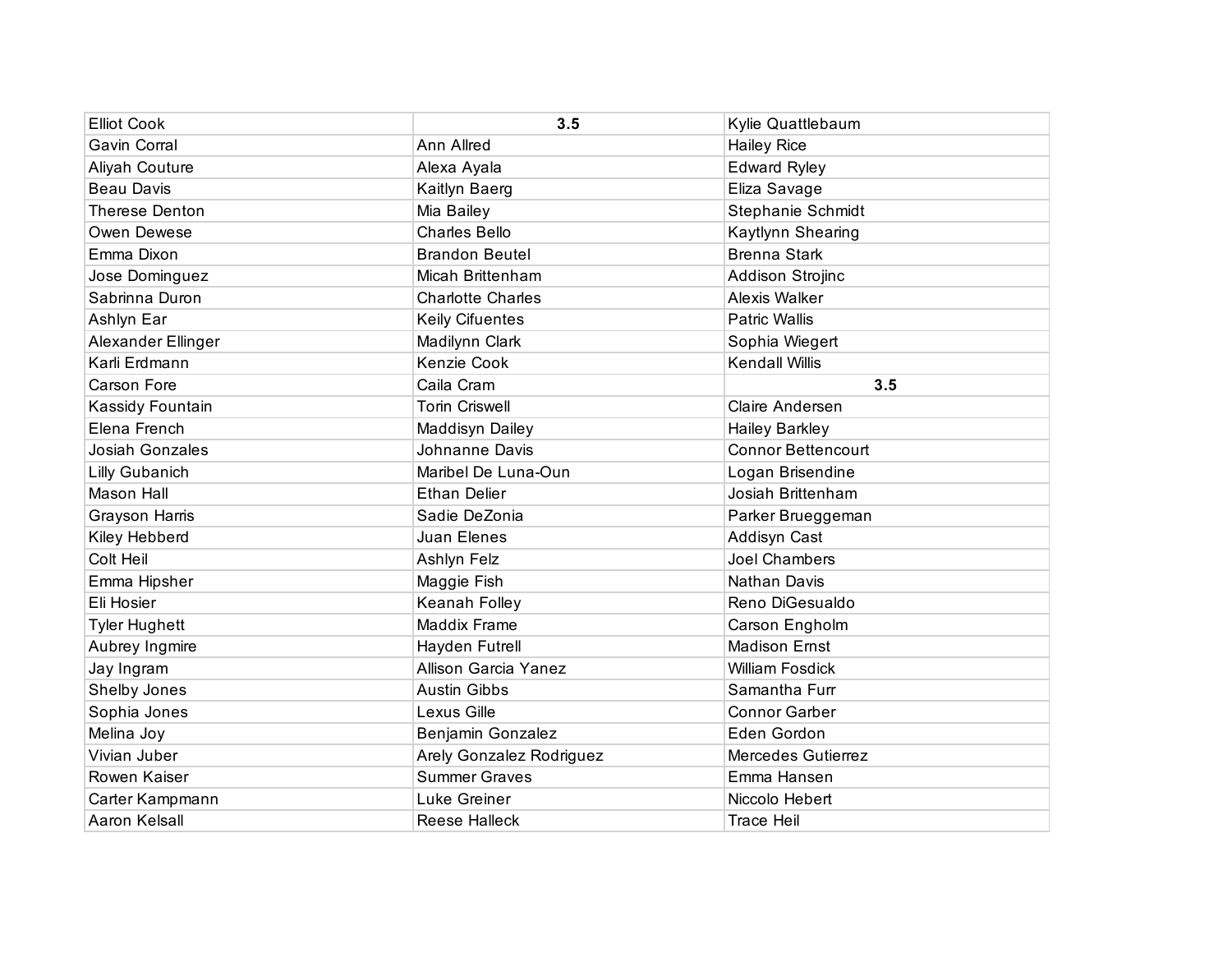| Samuel Kinne            | <b>Ashley Hancock</b>   | Michelle Herr             |
|-------------------------|-------------------------|---------------------------|
| Benjamin Kraft          | Samuel Harding          | Colt Hoge                 |
| Elena Krause            | Adelette Harnig         | Ashlynn Ingram            |
| Jadyn Krier             | Jacob Hodek             | Jenna Johnston            |
| <b>Baileigh Lacy</b>    | <b>Isabel Howard</b>    | Ronja King                |
| Avalyn Lechuga          | Ella Jackson            | Dante Lechuga             |
| Joseph Lockett          | Naomy Jaquez Madrid     | Andi Long                 |
| Avery Makela            | Chloe Jones             | Gabriella Mabbitt         |
| Maydeen Martinez        | Benjamin Kloth          | Valeria Madrid            |
| <b>Stephen Mathews</b>  | Cora Koger              | Jayden Marshall           |
| Jamison McAuley         | <b>Skarlett Kottal</b>  | <b>Talia Martinez</b>     |
| Lex Meadows             | Carter Krayna           | <b>Charles Meier</b>      |
| <b>Gavin Miller</b>     | Olivia Lamach           | Sara Menebroker           |
| Joscelyn Montes Castro  | Kaylee Ledgerwood       | Avery Morton              |
| Alessandra Moore        | Sophie Lindquist        | <b>Riley Mott</b>         |
| Jocelynn Moua           | Poppy Lowery            | Addisyn Murray            |
| Avalyn Neeble           | Tayvin Maldonado        | <b>Frank Nicks</b>        |
| Peyten Nelson           | Aileen Martinez         | Joshua Oatman             |
| Jaxson Olson            | Jicell Martinez Mendoza | <b>Breckan Palko</b>      |
| Cooper Perez            | Samuel Mazzotta         | Zade Paswaters            |
| Henry Pittman           | Jacey Miller-Dunlap     | <b>Liam Pettitt</b>       |
| Gabriella Pound         | Adrian Molina           | <b>Conner Pickett</b>     |
| <b>Eian Puentes</b>     | Jaeden Moran            | <b>Lucas Potts</b>        |
| Samara Reyes            | Micah Moses             | <b>Marcus Prestwich</b>   |
| Brooklyn Rickman        | <b>Tristan Mount</b>    | <b>Quinton Rademacher</b> |
| Eli Robins              | <b>Addison Ostler</b>   | Ava Reed                  |
| Keegan Rocher           | <b>Riley Pagel</b>      | Hayden Rickman            |
| Misael Rodriguez Orozco | Justin Pankoff          | <b>Brenner Rivard</b>     |
| Mia Rogers              | Khaliyah Phifer         | Emma Rivera               |
| Morgan Rundquist        | Sophia Prisco           | Kyla Rosen                |
| Aiden Saavedra          | <b>Mason Rawlings</b>   | <b>Grady Rundquist</b>    |
| Christian Salazar       | Austin Rhoden           | Cody Salazar              |
| Gavin Sedgwick          | <b>Rylee Schescke</b>   | Ivonne Sambrano           |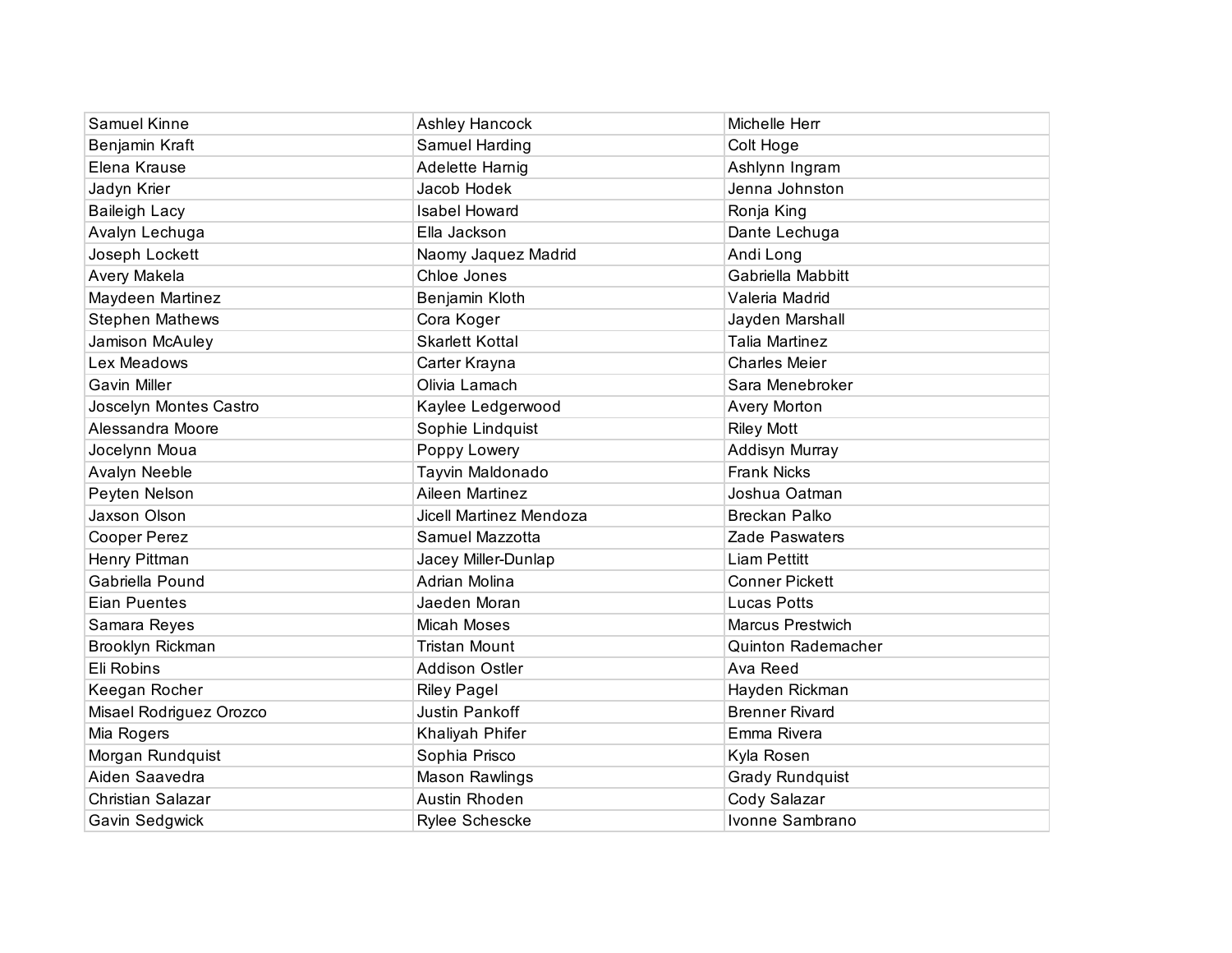| Ana Sliger              | <b>Cooper Siders</b>    | Philimon Sang           |
|-------------------------|-------------------------|-------------------------|
| <b>Mackenzie Smotts</b> | Gemma Skillett          | <b>Natalie Sias</b>     |
| Elizabeth Solorzano     | Ezequiel Solorzano Nava | London Smith            |
| <b>Kinley Spotts</b>    | <b>Nathaniel Stair</b>  | <b>Brayden Spotts</b>   |
| Judah Stanton           | <b>Peiton Stone</b>     | <b>Corbin Steury</b>    |
| Alena Starr             | <b>Elizabeth Stong</b>  | Micah Thompson          |
| Landon Strock           | Enrique Tarrio          | Anna Valentine          |
| Cody Stumpf             | Collin Toepfer          | Maryann Wilcox          |
| Tatianna Suwalski       | Makaylin Torres         | Tyson Woodard           |
| Jielin Tan              | Kelsi Vagher            | 3.0                     |
| Layla Tanner            | Caitlin Wingenbach      | Abigail Bedsaul         |
| <b>Ezekial Terry</b>    | Cheyenne Yoshino        | <b>Brock Bradford</b>   |
| Joseph Toth             | Nathanael Zierlein      | Cody Carlson            |
| Ellia Tushman           | 3.0                     | Isabella Cartelli       |
| Sawyer Veile            | Alexander Aragon        | Kendan Cartwright       |
| <b>Thomas Ward</b>      | <b>Gabriel Barron</b>   | Cody Case               |
| Peyton Weichel          | Avery Briggs            | Kole Davis              |
| <b>Blake Weingardt</b>  | Danica Brophy           | <b>Taylor DiLullo</b>   |
| Benaiah Wenningkamp     | Logan Brunson           | Alister Ditmon          |
| <b>Phoenix West</b>     | Francisco Chavez        | Cooper Dujardin         |
| Caiden Whittenburg      | Taygan Clapp            | Carly Evans             |
| Andrianna Wroblewski    | Ashlynd Coleman         | <b>Tyler Fitzgerald</b> |
| 3.0                     | Alison Cordova          | Kellan Gerber           |
| Melanie Ayala           | Catarino Cordova        | <b>Madison Grund</b>    |
| Darey Bautista          | <b>Phoebe Criswell</b>  | Megan Harris            |
| Lydia Birch             | Nolan Crockett          | Seth Honstien           |
| Greyem Bolton           | Angel Diaz              | Ryan Johnson            |
| Katelyn Borders         | Miles Evans             | Trista Juber            |
| Dominic Brady           | Skyler Fehler           | Teagan Judd             |
| Caiden Burns            | <b>Dillon Fletcher</b>  | <b>Oliver Justice</b>   |
| Aubrey Cain             | <b>Harley Futrell</b>   | Marcus Keith            |
| <b>Emily Campbell</b>   | Evan Garber             | Gillian King            |
| Giselle Castro          | Osyris Garcia           | Koen Klink              |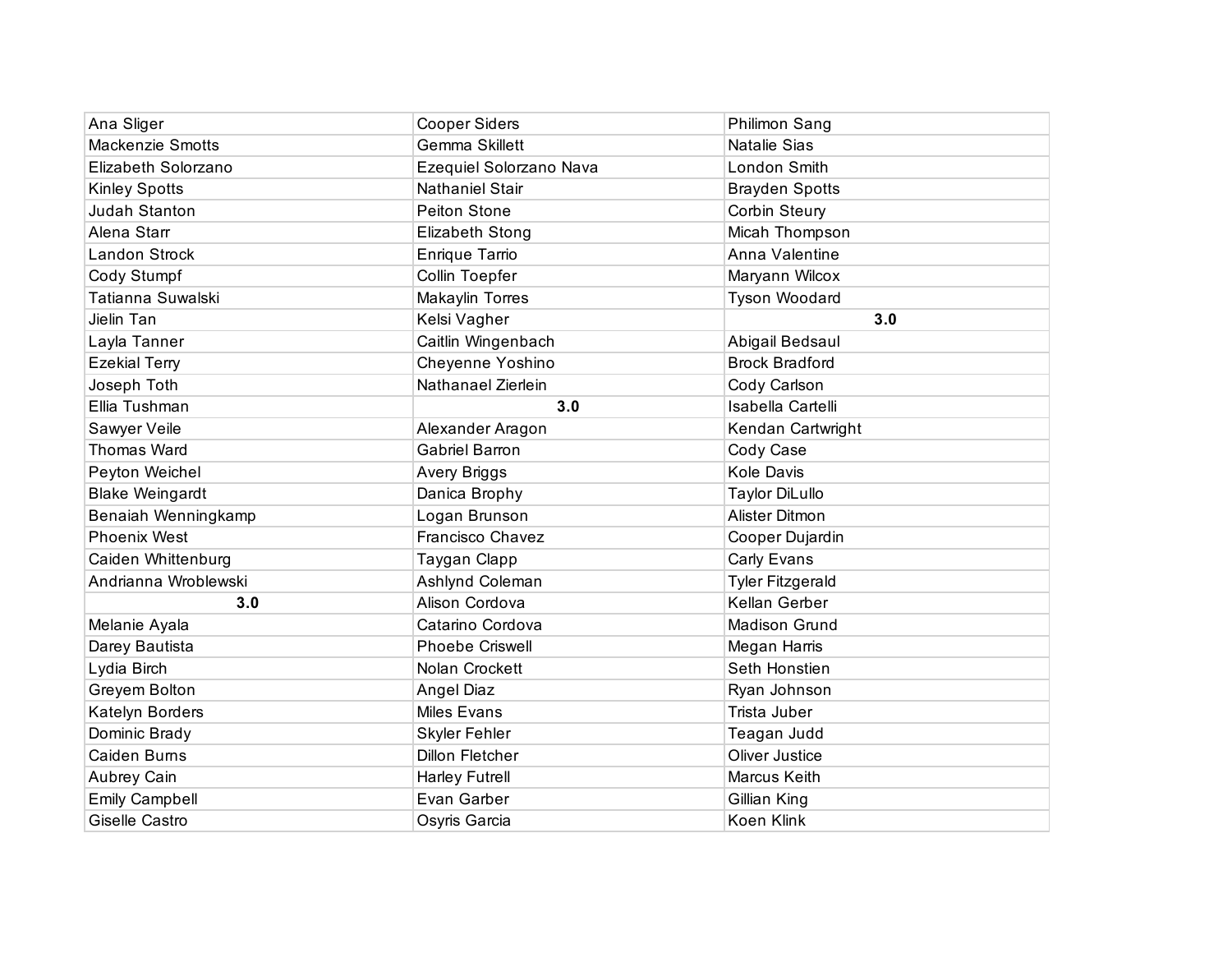| Karina Castro               | Phillip Garcia        | Westin Koeppen              |
|-----------------------------|-----------------------|-----------------------------|
| Zoey Cavanaugh              | Jessica Gippe         | Lyla Kuhn                   |
| Payton Clark                | Leonardo Hernandez    | Isaiah Lemon                |
| Kenneth Cloud               | Conner Kaufman        | Isabella Leverone           |
| Juliena Collins             | Lyric Knowlden        | Liam Lewerke                |
| <b>Cian Corlett-Wilkins</b> | <b>Tevin Lewis</b>    | Madeline Lloyd              |
| Jose Cortez                 | Owen Lowery           | Payton Lorimer              |
| Denny Coursey               | Ashlee Matsunaga      | <b>Alexander Lovins</b>     |
| Miguel Crespo Palomo        | Kellen McAllister     | Alex Lyman                  |
| <b>Cooper Davis</b>         | Savannah Medrano      | <b>Carson Mathews</b>       |
| Kennedy Fisher              | Alexander Newby       | <b>Stephanie Mathews</b>    |
| Rosalinda Gonzales          | <b>Brandon Newell</b> | Lily McHale                 |
| Abbigail Grimsley           | Jackson Nolan         | <b>William Meier</b>        |
| <b>Tiffany Halase</b>       | Hayden Norwood        | Andrea Minnick              |
| Raelyn Halleck              | Nevaeh Nunez-West     | Liana Molina                |
| <b>Bennett Hartman</b>      | Bodhi O'Loughlin      | <b>Connor Moore</b>         |
| Lizbeth Hernandez           | Johnny Pacheco        | Dylan Mosher                |
| Shelby Hott                 | Sara Pilon            | <b>Bradley Newell</b>       |
| Mason Howell                | <b>Haley Ramirez</b>  | Sophia Palmer               |
| Renee Hudson                | Jasmine Reich         | Marley Peck                 |
| Rylan Hutchinson            | Clayton Rohrer        | Konrad Peterson             |
| Victoria Jaquez Molina      | <b>Brennan Rose</b>   | Gabrielle Sky Posa          |
| Aidan Johnson               | Addyson Schaefer      | <b>Bailey Renney</b>        |
| <b>Tatum Knaus</b>          | Elizabeth Speaker     | Athena Rizo                 |
| Deklan Koeppen              | Payton Stone          | <b>Tyler Rooks</b>          |
| Dane LaCome                 | Elias Termin          | Madison Schaffer            |
| <b>Brynn Leitner</b>        | Charles VanErem       | Finnian Schillinger         |
| Eric Lin                    | Logan Vickers         | <b>Justin Sevold</b>        |
| John Lister                 | Devanee Villalobos    | Alison Sloan                |
| Valentyna Marquez Chavez    | Evan Vyssotsky        | <b>Jack Slotter</b>         |
| <b>Xander Martin</b>        | <b>Cole Waters</b>    | <b>Brooklynn Stackhouse</b> |
| Makaylah Martinez           | Alexandra Wilson      | <b>Tylen Stafford</b>       |
| Zachary Martinez            |                       | Aubrianna Tejeda            |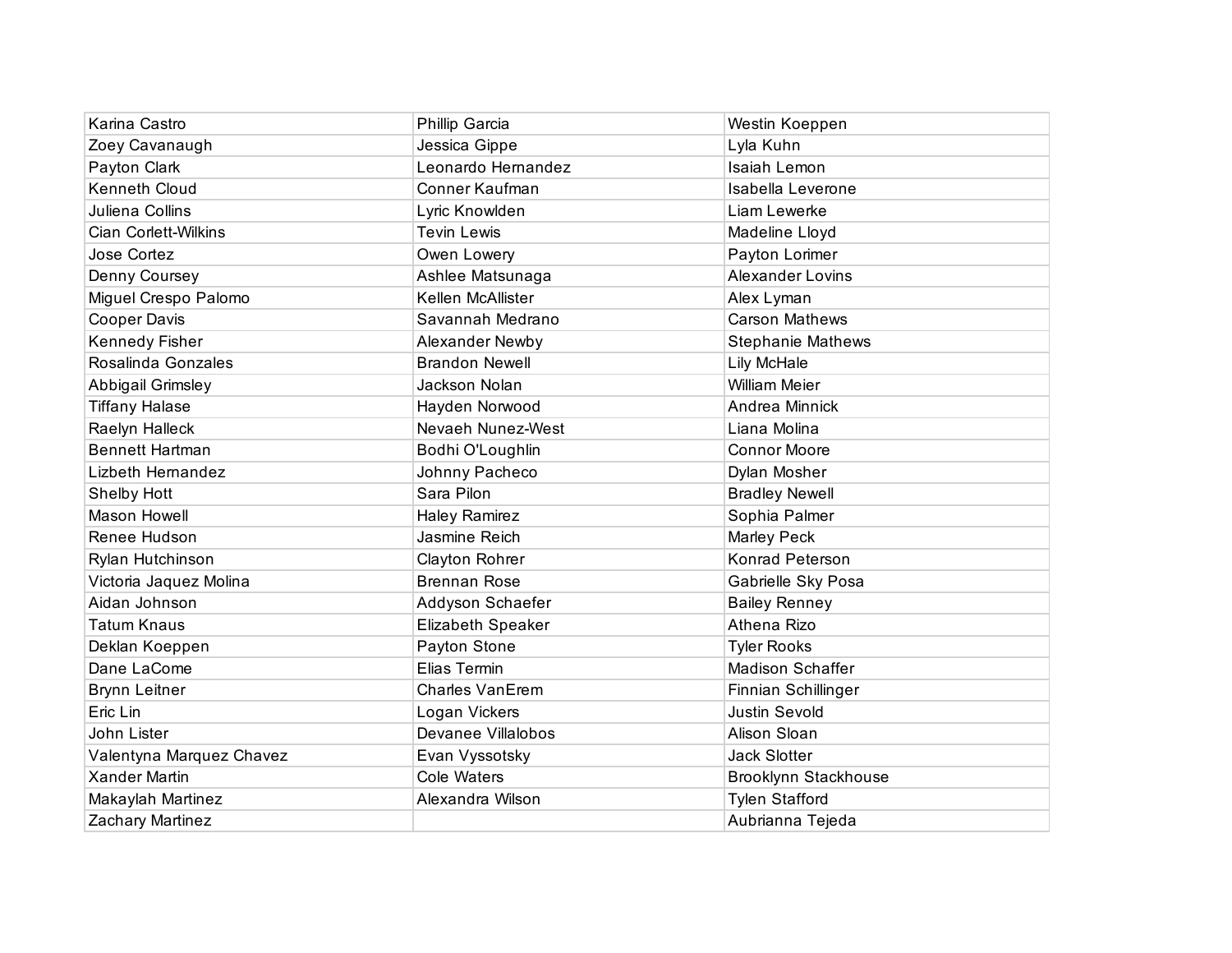| <b>Xander McClure</b>            | Jourdan Trevino |
|----------------------------------|-----------------|
| James McCormick                  |                 |
| <b>Taven Miller</b>              |                 |
| <b>Alexis Nally</b>              |                 |
| <b>Tyler Neff</b>                |                 |
| Vaughan Nicks                    |                 |
| <b>Keenein Nix</b>               |                 |
| Brooklyn OTeri                   |                 |
| <b>Addison Parrish</b>           |                 |
| Benjamin Peck                    |                 |
| <b>Maeson Preston</b>            |                 |
| Luke Prestwich                   |                 |
| <b>Calvin Ramirez</b>            |                 |
| Alexander Sawlidi                |                 |
| Camden Scott                     |                 |
| Noah Segura                      |                 |
| Emma Sidders                     |                 |
| <b>Blake Skinner</b>             |                 |
| Clark Sledge                     |                 |
| Cooper Smith                     |                 |
| Ashton Sorensen                  |                 |
| Mahalia Tagatac                  |                 |
| <b>Madison Tanner</b>            |                 |
| Jordan Terrazas                  |                 |
| Benjamin Thiele                  |                 |
| Ella Tovrea                      |                 |
| Danitzy Tun                      |                 |
| Hailey Wright                    |                 |
| Jeremiah Young                   |                 |
| Logan Zadel                      |                 |
|                                  |                 |
| <b>Erie Middle School</b>        |                 |
| 1st Quarter 2021-2022 Honor Roll |                 |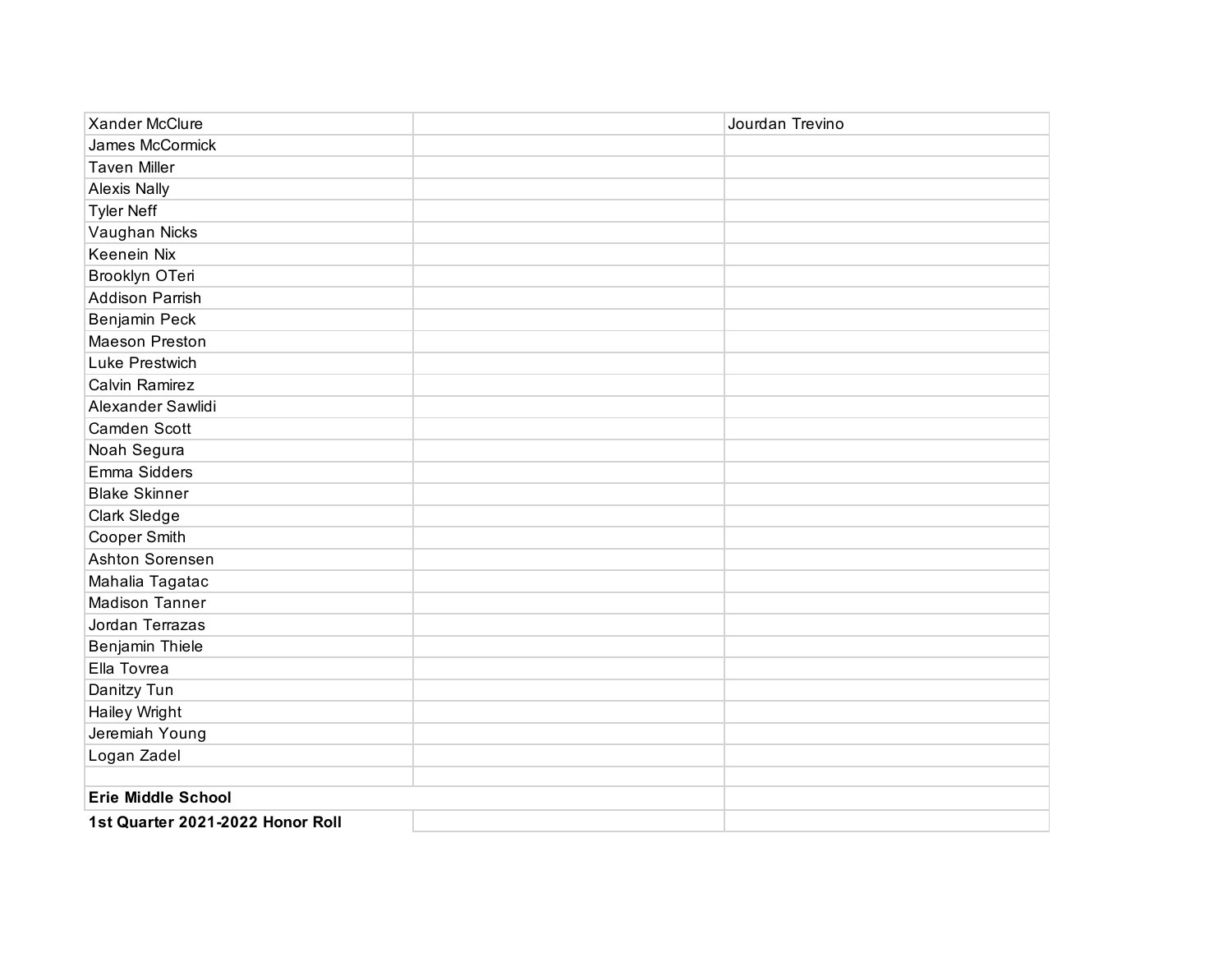| 6th Grade                  | 7th Grade                 | 8th Grade              |
|----------------------------|---------------------------|------------------------|
| 4.0                        | 4.0                       | 4.0                    |
| Hannah Abbott              | Leon Abbott               | Alexandra Adams        |
| <b>Briley Adams</b>        | Alicia Abbott-Dobbs       | Madeline Alvarado      |
| Olive Armbruster           | <b>Wyatt Baer</b>         | Bryn Anderson          |
| <b>Elliott Bates</b>       | Finn Bishop               | <b>Tessa Ashkenase</b> |
| <b>Bode Beaver</b>         | Kora Bonner               | Francesca Atencio      |
| Daniel Bogdan              | Lucy Clements             | Liliane Azevedo        |
| Ella Brooks                | Charles Connor            | <b>Wyatt Ball</b>      |
| Kayla Burink               | <b>Addison Cummins</b>    | Gianna Barela          |
| <b>Madison Butte</b>       | Nolan Dove                | <b>Avery Barnes</b>    |
| Siobhan Chandrasekara      | Joy Dow                   | <b>Aislin Bates</b>    |
| <b>Alize Crist</b>         | Elijah Griffin            | Penelope Blount        |
| <b>Charlotte Donahue</b>   | Olivia Harris             | Alyssa Bush            |
| Daphne Evenson             | Mason Hauck               | Aayusha Chhetri        |
| Andrew Fonseca             | Leo Hinojosa              | Owen Collard           |
| Luke Fonseca               | Kaelyn Holmes             | <b>Riley Collins</b>   |
| Colin Foutz                | Sophee Horovitz           | <b>Emily DeBord</b>    |
| Kaya Frank                 | Sydney Jones              | <b>Isabel Dress</b>    |
| Aralynn Gaide              | Eva Landis                | <b>Braya Durstock</b>  |
| <b>Addison Greenlee</b>    | Eleanor Lane              | Kiley Edwards          |
| Nicholas Gustin            | <b>Colton Lettis</b>      | Isabella Foster        |
| Benjamin Hampton           | Melody Litavish           | <b>Gracyn Fowler</b>   |
| Sean Hillary               | Macey McGehan             | Laurel Hagan           |
| Taytum Hoffman             | Grady Palmiscno           | Emily Halligan         |
| Elliot Johnson             | Madelyn Perschon          | <b>Isabelle Hanks</b>  |
| Levi Kitlowski             | <b>Brooklynne Pierce</b>  | Kali Harbaugh          |
| Cole Kochevar              | Anika Pillai              | Zachary Harner         |
| Jai Labrie                 | <b>Maren Powers</b>       | Zane Harr              |
| <b>Brookelyn Laliberte</b> | <b>Braedyn Rowcliffe</b>  | Ayden Hauck            |
| Izabella Larson            | <b>Valentina Sifontes</b> | <b>Reed Heinz</b>      |
| Chase Marker               | Tayler Studebaker         | Natalie Heinze         |
| Jackson Marker             | Haley Wange               | Victoria Hoppis        |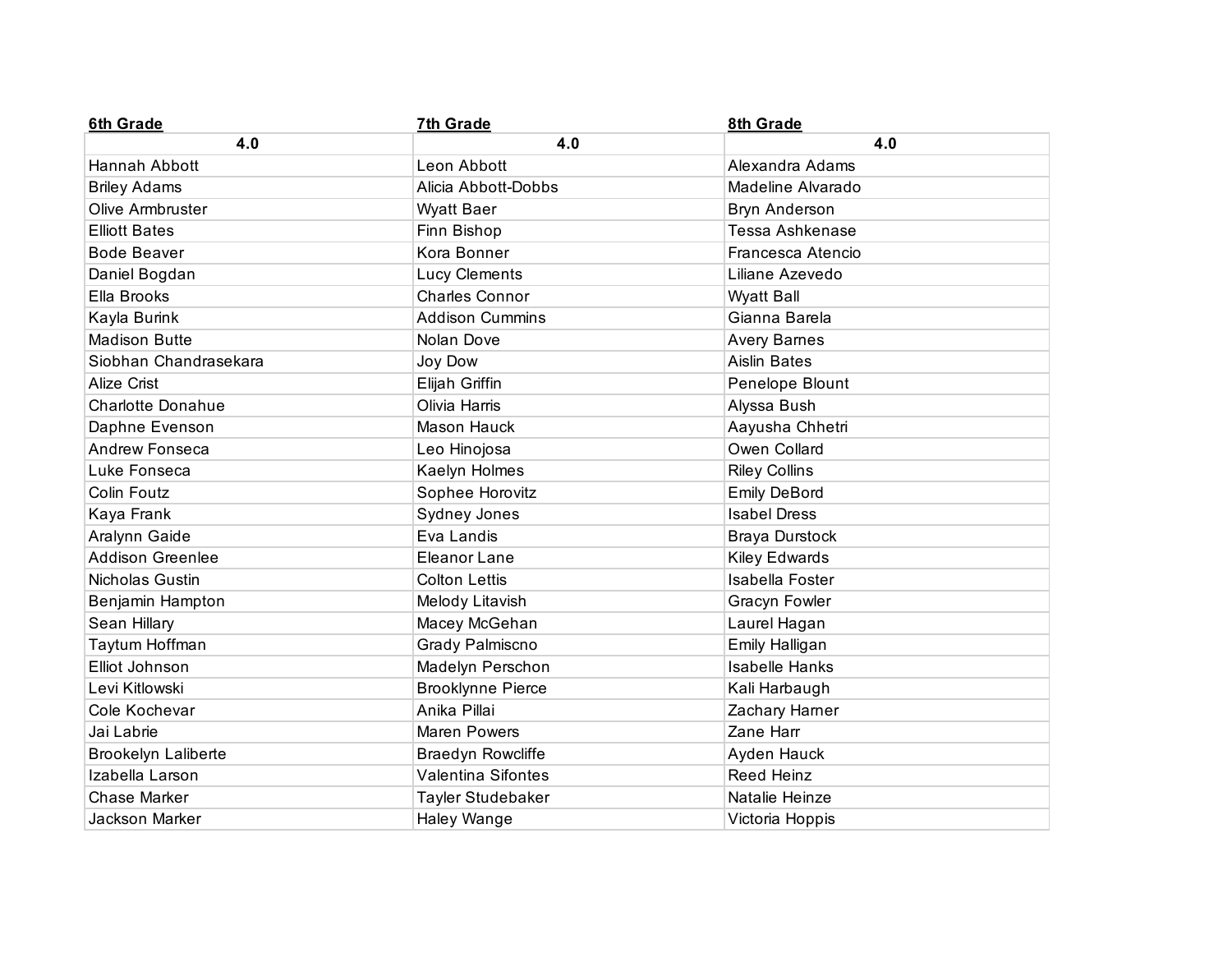| <b>Richard Mckinnon</b> | Leighton Ward              | Georgiana Jones         |
|-------------------------|----------------------------|-------------------------|
| Ruby McQuillen          | Abigail Wertz              | Brooke Jordan           |
| James Meils             | <b>Ivy Wertz</b>           | Madeline Keller         |
| Lillie Meyer            | James Zumfelde             | Riley Kochevar          |
| Liam O'Munneke          | 3.5                        | Griffin Kohl            |
| Lily Osborn             | Micah Anderson             | <b>Brynn Laliberte</b>  |
| Payton Pierce           | Sophia Ballard             | Jackson Lew             |
| <b>Taylor Pike</b>      | <b>Madison Barksdale</b>   | Huilin Ma               |
| Jackson Pope            | <b>Macallister Barnett</b> | Molly Maiocco           |
| <b>Griffin Pringle</b>  | Payton Barth               | <b>Charlotte Martin</b> |
| Yuzuki Record           | <b>Connor Brackett</b>     | Gabriella McIntire      |
| Connor Renteria         | <b>Berkeley Bradford</b>   | Kayden McKinsey         |
| Gwen Richardson         | Lola Buchanan              | Aiden McKnight          |
| Jesse Riegert           | Zackary Bush               | Shyler Miller           |
| Cora Roberts            | Kristoff Cain              | Kaylee Osmann           |
| Sofia Rodriguez         | Carson Campbell            | Mackenzie Paul          |
| Omobolanle Rufai        | Aaliyah Carter             | Bella Paulsmeyer        |
| Dakshada Ruschak        | Tenzin Choedon             | John Pellom             |
| Layla Sedio             | Sienna Cox                 | Cody Penman             |
| Ella Seiler             | <b>Scott Curtis</b>        | Jacob Phouminh          |
| <b>Dylan Simons</b>     | <b>Caitlin Davis</b>       | Vittoria Pugina         |
| Jacob Smith             | <b>Caleb Deters</b>        | Lillian Ransom          |
| Elynore Stackpole       | <b>Hayley Doughty</b>      | Anju Record             |
| Lydia Stelling          | John Driver                | <b>Alice Ritty</b>      |
| Henrik Stephens         | Patricia Evans             | <b>Liam Ross</b>        |
| Cian Strong             | Danika Ferrari             | Zachary Sanner          |
| Oliver Sundeen          | Isabella Fischer           | Sylvia Sauceda          |
| <b>Cazes Travis</b>     | <b>Teagan Flentie</b>      | Haley Schaefer          |
| Danny Tsering           | Anna Fott                  | Cade Schindler          |
| Marcus Wehmeyer         | Ryne Frain                 | Myah Schlett            |
| Colton Wood             | <b>Bryce Gabbert</b>       | Caleb Schott            |
| 3.5                     | Anthony Gamberg            | Claire Schultz          |
| Isaac Atsemet           | Ryder Glenn                | <b>Christian Seiler</b> |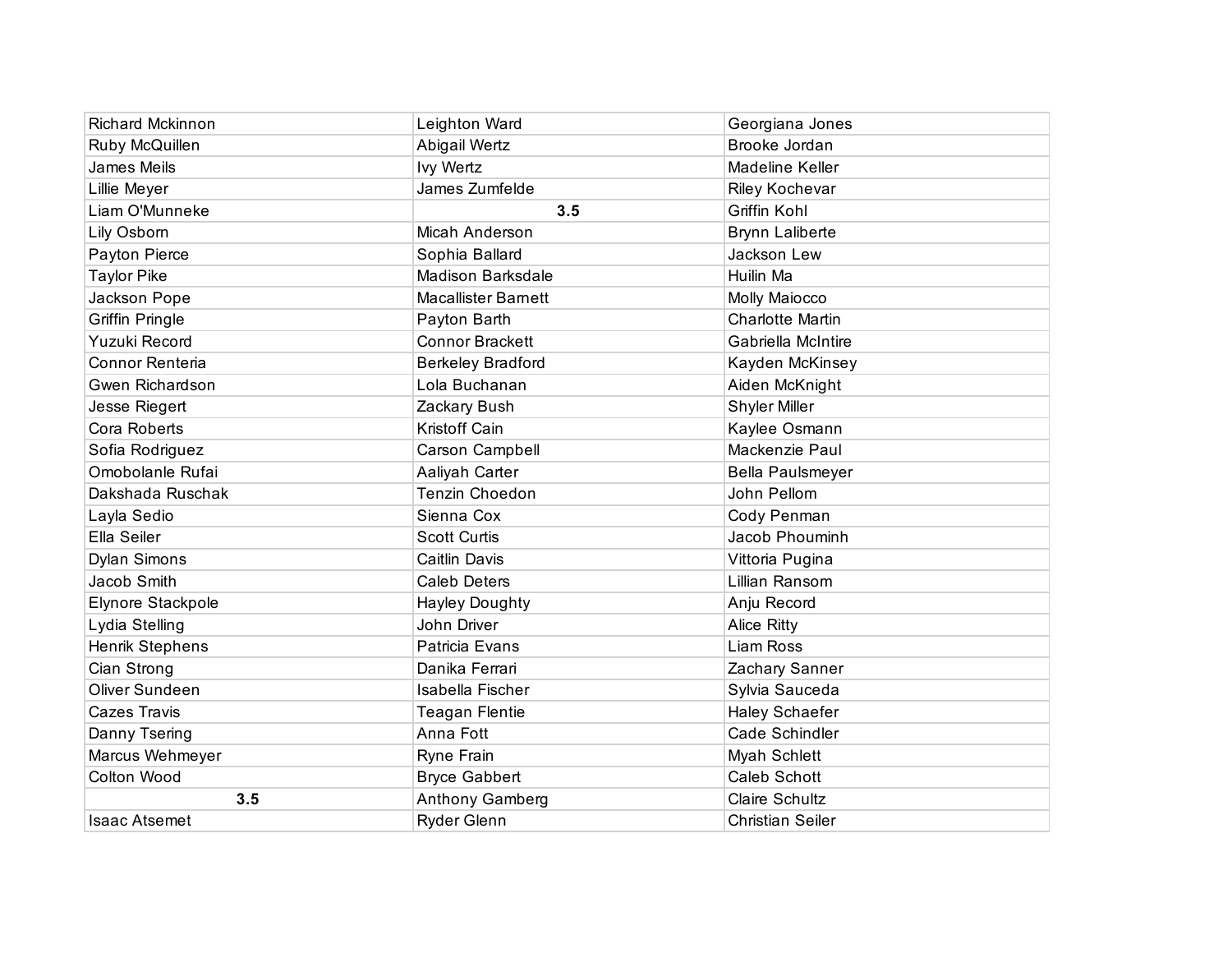| Annie Baird             | <b>Madison Gould</b>     | <b>Addison Simpson</b>      |
|-------------------------|--------------------------|-----------------------------|
| <b>Everett Bantz</b>    | Eamon Grunzinger         | Jozlynn Smith               |
| Abigail Barcewski       | Jackson Haas             | Lilliana Smith              |
| Karis Barnett           | Patrick Hahn             | Abigail Stamback            |
| Oliver Blount           | Madison Hanson           | Nathan Strah                |
| <b>Gabriel Brady</b>    | Geneva Hargrave          | <b>Elodie Strate</b>        |
| Maria Brannan           | Mason Hofmeister         | Levi Tuz                    |
| <b>Ellery Brown</b>     | Sophie Husk              | Riley Valania               |
| Avery Burgard           | Vivian Kaufman           | Celia VonLintel             |
| Jaxie Callard           | Sienna Kline             | Evan Webb                   |
| <b>Xander Callard</b>   | Shelby Knox              | <b>Brinley Westmoreland</b> |
| Dylan Cameron           | Sasha Kohls              | Alexandra Wilson            |
| John Chapple            | <b>Grace Landis</b>      | Joella Zorgdrager           |
| Neiman Paul Cruzado     | Jack Larington           | 3.5                         |
| Joel Davis              | <b>Colton Lewis</b>      | <b>Hunter Adams</b>         |
| Romeo De Luna           | Jaydan Martinez          | <b>Brielle Barnes</b>       |
| Xanna DeBella           | <b>Isaac Melton</b>      | Nathan Bigard               |
| Devin Downey            | <b>Brett Michalski</b>   | Stella Bliley               |
| Declan Dresser          | <b>Bode Miller</b>       | Rylan Borth                 |
| Erin Dudenhefer         | Linden Minke             | Cole Bradshaw               |
| Alexa Evans             | Callie Mrla              | Lily Carney                 |
| Cyrus Ferguson          | Ryann Nemeth             | Alizee Cluzel               |
| <b>Charles Freedman</b> | Nhi Nguyen               | Adelaide Cope               |
| Hanaa Garcia-Osborn     | <b>Charlotte Perkins</b> | Nathaniel De Luna           |
| Alivia Gass             | <b>Brendan Pickett</b>   | <b>Miles Duffy</b>          |
| Lyla Grover             | <b>Audrey Powers</b>     | <b>Brady Dwinal</b>         |
| Aymeric Gueguen         | Kailee Samec             | Aidan Ellsworth             |
| <b>Addison Hatch</b>    | <b>Audrey Sample</b>     | Brooklyn Ferrari            |
| Ami Hento               | Sophia Shelton           | <b>Natalie Fetters</b>      |
| Brogan Hoeft            | Vadin Soni               | <b>Catcher Gearhart</b>     |
| Hudson Hoeft            | Ava Space                | <b>Dillon Greger</b>        |
| Hailey Hogan            | Liam Stephens            | Morgan Gregory              |
| Quincey Hosek           | Julie Stephenson         | Kylie Groth                 |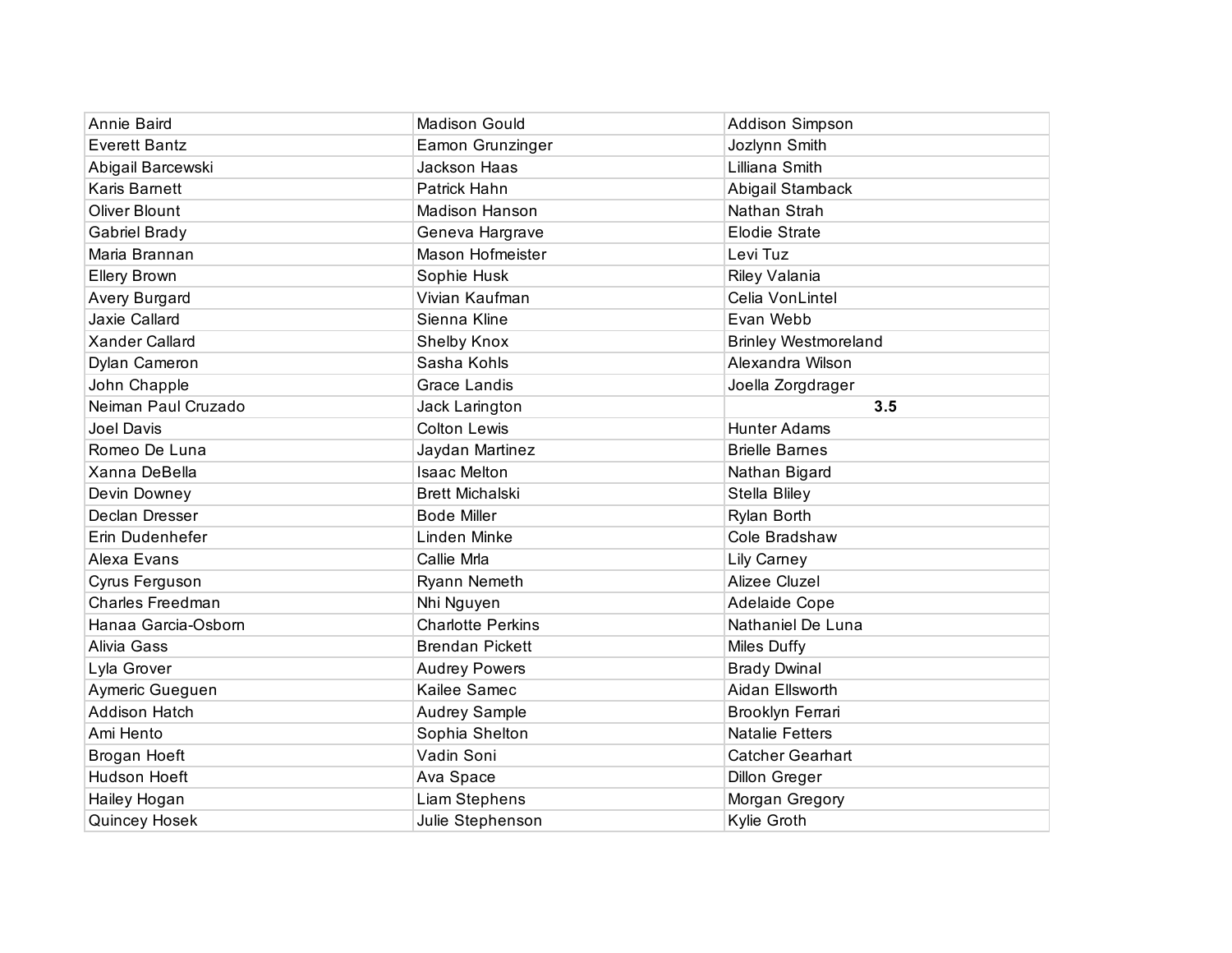| Ella Hulstine         | <b>Liam Stewart</b>         | Isabel Gundlach          |
|-----------------------|-----------------------------|--------------------------|
| Drake Humphries       | <b>Bryce Stoller-Wilson</b> | <b>Garrett Haak</b>      |
| Joseph Isenburg       | Kenneth Swanson             | Ezra Hales               |
| Spencer Jackson       | <b>Hunter Taaffe</b>        | Rayna Halverson          |
| Addyson James         | Aditi Thapa                 | Makenna Harris           |
| Maya Jameson          | Payton Thomas               | <b>Dylan Hazlett</b>     |
| Joaquin Jimenez       | <b>Tristan Townsend</b>     | Alexander Hempen         |
| Miles Key             | <b>Bryce Tyson</b>          | Dominic Herbst           |
| Hailyn Kozlowitz      | Ava Van Aelstyn             | Mary Hickerson           |
| Mason Lance           | Madelyn Vincent             | Madelyn Hill             |
| Soumik Laskar         | <b>Connor Waldau</b>        | Austin Hogan             |
| Demmy Leslie          | Kate Walsh                  | Jaxon Hosek              |
| Noah Levey            | Madeleine Weaver            | Jane Hoskins             |
| Tara Lhamo            | Mia Werner                  | Kaydence Hostert         |
| Logan Maes            | <b>Isaac Wicks</b>          | Toby Johnson             |
| <b>Grace Martin</b>   | <b>Braxton Willard</b>      | Jacqueline Kelly         |
| Henley Martin         | Kylie Wilson                | Hayden King              |
| <b>Isaac Martinez</b> | Jack Woodland               | Kylie Kirk               |
| Yasmine Masar         | Samantha Wotruba            | Abigail Koch             |
| <b>Maddox Maynes</b>  | Meghan Yates                | Oliver Kopel             |
| Merek McAnulla        | <b>Elliot Yun</b>           | Aneesh Kumar             |
| Madelyn McGuinn       | 3.0                         | Connor Lockrem           |
| <b>Avery Meis</b>     | <b>Brett Baker</b>          | <b>Eleanor Mahaffey</b>  |
| Kaden Meredith        | <b>Blake Banks</b>          | Averi McBride            |
| <b>Adam Miller</b>    | <b>Blake Barry</b>          | Karlie Mcclannahan       |
| Erin Moore            | Diesel Bateman              | David McCool             |
| Caden Morgan          | Arno Bergstrom              | <b>Ethan Melton</b>      |
| Nolan Nead            | Alessandra Bush             | <b>Cameron Middleton</b> |
| Kaius Nelson          | Valentina Castillo Nales    | Jude Miller              |
| Josue Nunez           | <b>Brody Christensen</b>    | Savanah Miller           |
| Spencer O'Brien       | Ellie Clark                 | <b>Grant Montgomery</b>  |
| Mery Par              | Juliet Clemensen            | Santiago Nunez           |
| Camryn Parkinson      | <b>Addison Corbin</b>       | Reid O'Brien             |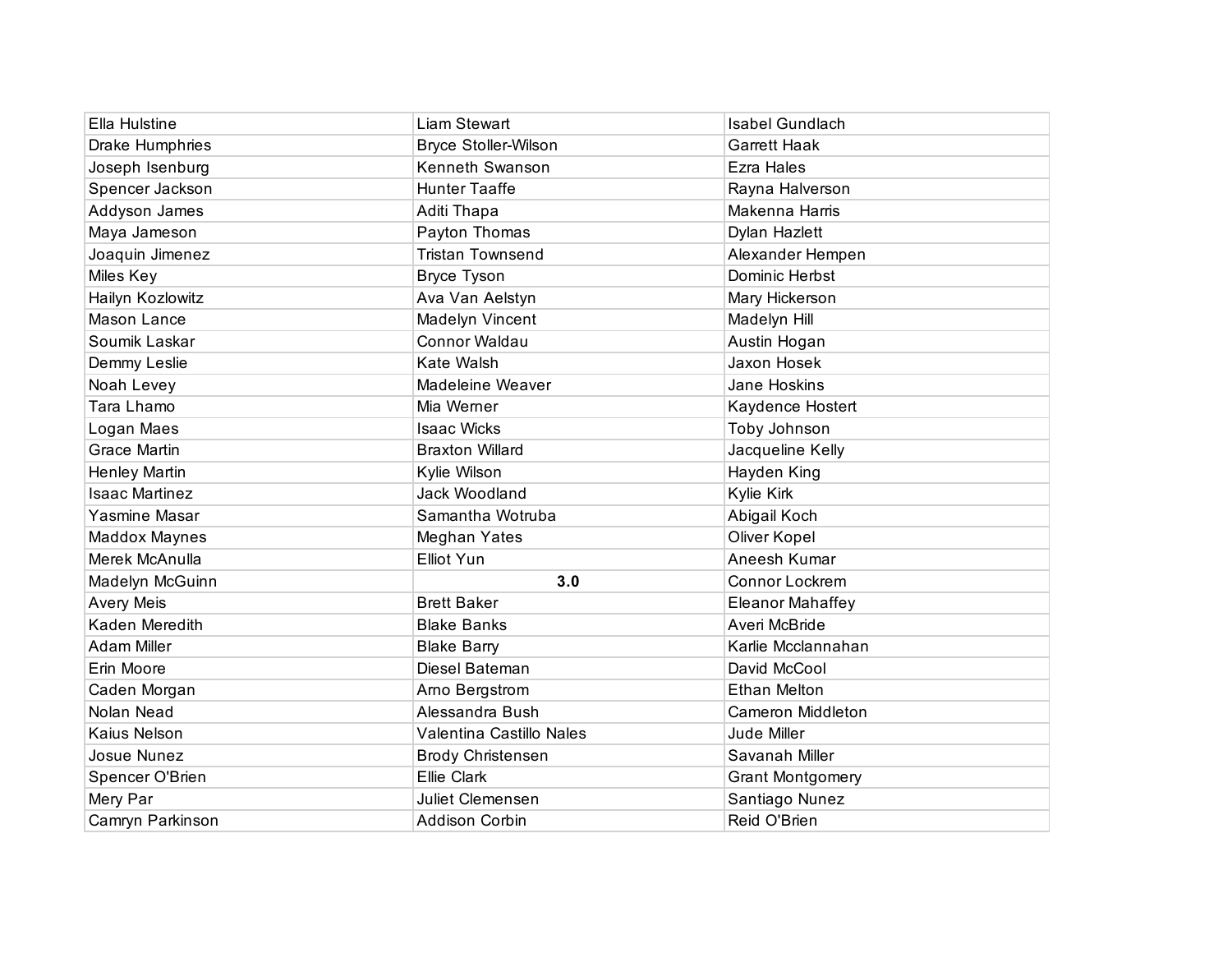| <b>Willow Quimby</b>     | Logan Cox             | <b>Quincy Oliveira</b>      |
|--------------------------|-----------------------|-----------------------------|
| Eleanor Radden           | Ari Davis             | <b>Collin Parrish</b>       |
| <b>Lily Rake</b>         | <b>Wyatt Davis</b>    | Kaitlyn Peacock             |
| Michael Rapp             | Nika Dragos           | John Peters                 |
| Tejay Reddy              | <b>Emily Dunn</b>     | <b>Madison Petrick</b>      |
| Alysia Rosales           | Nhu Duong             | Cade Picanzo                |
| <b>Brooklyn Russell</b>  | <b>Ascher Euston</b>  | Callie Pike                 |
| Larissa Russell          | <b>Adam Fernandes</b> | <b>Wesley Powers-Passen</b> |
| Paden Santini            | Edwin Firmin          | <b>Elliot Preston</b>       |
| Coltan Schrunk           | Fiona Gallagher       | Cole Reseigh                |
| Cade Simonson            | Lily Hart             | Paula Reveiz Lopez          |
| <b>Preston Slater</b>    | Jordan Higgins        | <b>Ezekiel Rickauer</b>     |
| Samuel Snyder            | <b>Adam Hunter</b>    | Larkin Rummel               |
| Kevin Sopa               | <b>Alexis Keller</b>  | Angelina Santos Velderrain  |
| Lilian Standley          | Elodie Kirchoffner    | Vincent Schaefer            |
| <b>Gabriel Strate</b>    | Parker Koon           | Kobe Schindler              |
| Evelyn Taylor            | Liam Kosinski         | Ben Schommer                |
| Elizabeth Theisen        | Cash Kovach           | <b>Keira Selters</b>        |
| Haileigh Traupe          | <b>Truman McBride</b> | Samantha Shillingford       |
| Dylan Trujillo           | Jalyn Monroe          | Quinn Shillington           |
| Owen Turner              | Adam Ohlheiser        | Jayden Shipman              |
| Isabella Vera-Martinez   | Jacob Petersen        | Austin Sieckmann            |
| <b>Alexander Walters</b> | Sydney Recio          | Mason Sisk                  |
| Ellen Weeks              | <b>Ryder Remmert</b>  | <b>Avery Smiley</b>         |
| Jessica Wilson           | Elijah Rubino         | Meredith Streeter           |
| Logan Winter             | Rory Santini          | <b>Braylon Toliver</b>      |
| Danika Woodland          | Autumn Siegert        | Evan Tousky                 |
| 3.0                      | Javier Snyder         | <b>Oliver Townsend</b>      |
| Lilian Almanza           | <b>Bryen Stalcup</b>  | Katie Tran                  |
| Jimena Barragan          | Max Stamm             | <b>Jett Travis</b>          |
| Elizabeth Brandon        | Mylie Taylor          | Lane VonLintel              |
| Jayden Brouhard          | <b>Trevin Tucker</b>  | Ayden Wagner-Grull          |
| Jessica Burke            | Devon Twito           | <b>Bodey Wheat</b>          |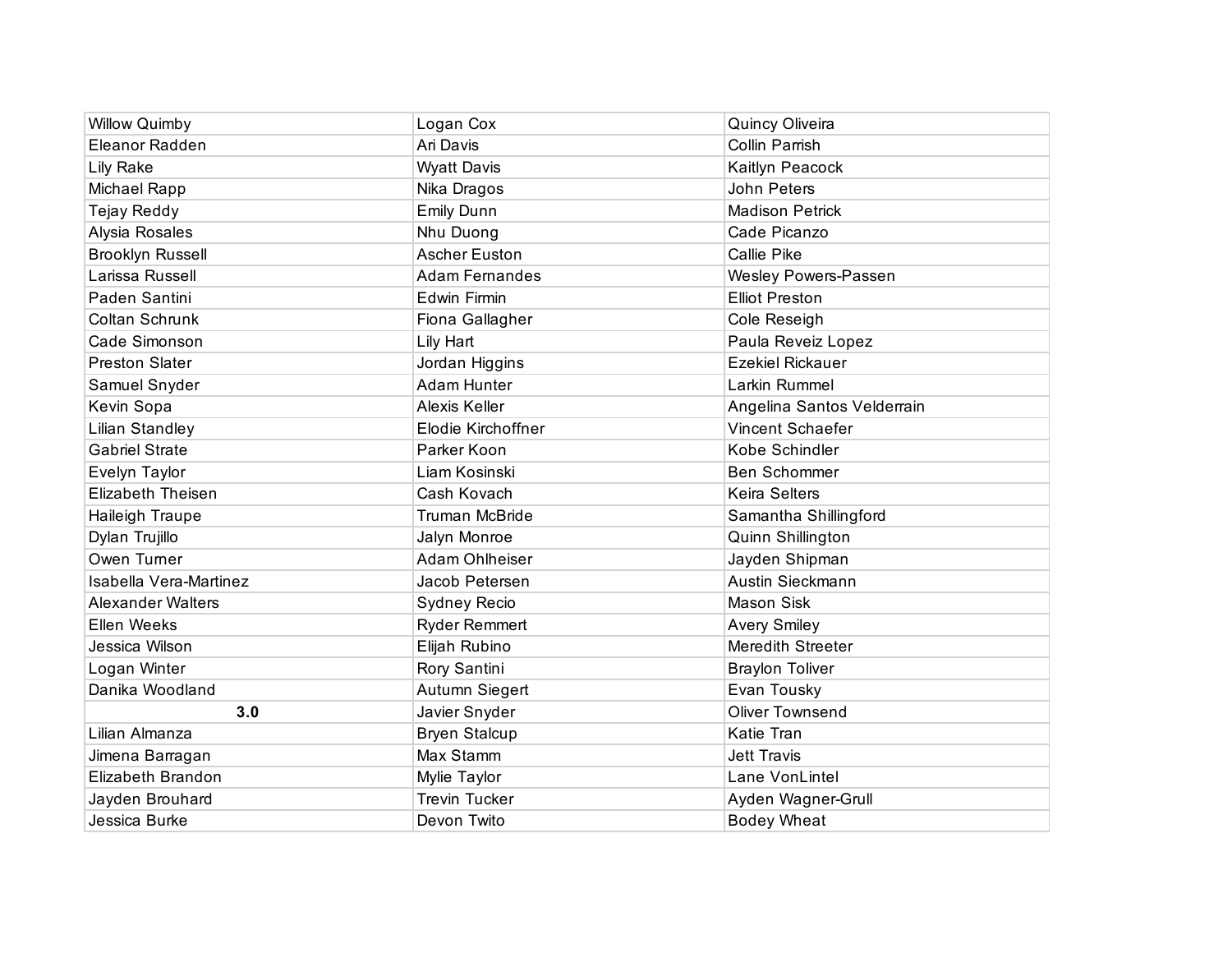| Kian Carlson            | Saanvi Tyagi            | <b>Emily Whiteley</b>    |
|-------------------------|-------------------------|--------------------------|
| Kahlan Carter           | Jackson Verrips         | Nolan Willard            |
| <b>William Chavez</b>   | <b>Paxton Walker</b>    | <b>Austin Williams</b>   |
| Clive Coady             | Delilah Weins-Kelderman | Jane Wilson              |
| Anthony Cordon Casasola | Shelby Weinzirl         | <b>Addison Woods</b>     |
| <b>Griffin Davis</b>    | Jace Wetzbarger         | Quincy Wozny             |
| Kyler Demmer            | William Wilber          | Sophia Yepez             |
| <b>William Ekstrom</b>  | Harlan Wilde            | Alex Zogorski            |
| <b>Abigail Everett</b>  | Allie Xiong             | 3.0                      |
| Kendall Gani            | Shai Xiong              | Leticia Batrez           |
| Grace Graham            | Kyle Yowell             | Izaiah Berumen           |
| Levi Greger             | Anthony Zurek           | Gavin Bogg               |
| Ava Griggs              |                         | Noah Bridgewater         |
| <b>Charlie Hawkins</b>  |                         | Loren Bush               |
| Paige Hendrixson        |                         | Alvin Carrasco-Castaneda |
| <b>Audrey Higgins</b>   |                         | Evan Carter              |
| <b>Charliese Hoeft</b>  |                         | Carsen Chamberlain       |
| Anna Johnson            |                         | Gavin Choksey            |
| Thomas Jones            |                         | Jonathan Cline-Norton    |
| Lovisa Lindahl          |                         | <b>Brady Colohan</b>     |
| Simon Lockrem           |                         | Kyle Corwin              |
| Katelyn Ludwig          |                         | Margaret Deakin          |
| Kayden Madrid           |                         | <b>Mason Dorris</b>      |
| Rylie Markham           |                         | Joshua Ekstrom           |
| Alyssa Mosley           |                         | Jaden Eslick             |
| Logan Paul              |                         | <b>Brayden Fairbanks</b> |
| Kole Peacock            |                         | Laurel Fleming           |
| Macie Piowaty           |                         | Megan Funk               |
| Katherine Rae           |                         | <b>Ethan Garcia</b>      |
| Alexandra Ramey         |                         | Giovanni Giampietro      |
| Keyanna Reeves          |                         | <b>Kelton Gray</b>       |
| Halle Riesenberger      |                         | Alexander Haakenson      |
| <b>Wade Robertson</b>   |                         | <b>Melawit Haile</b>     |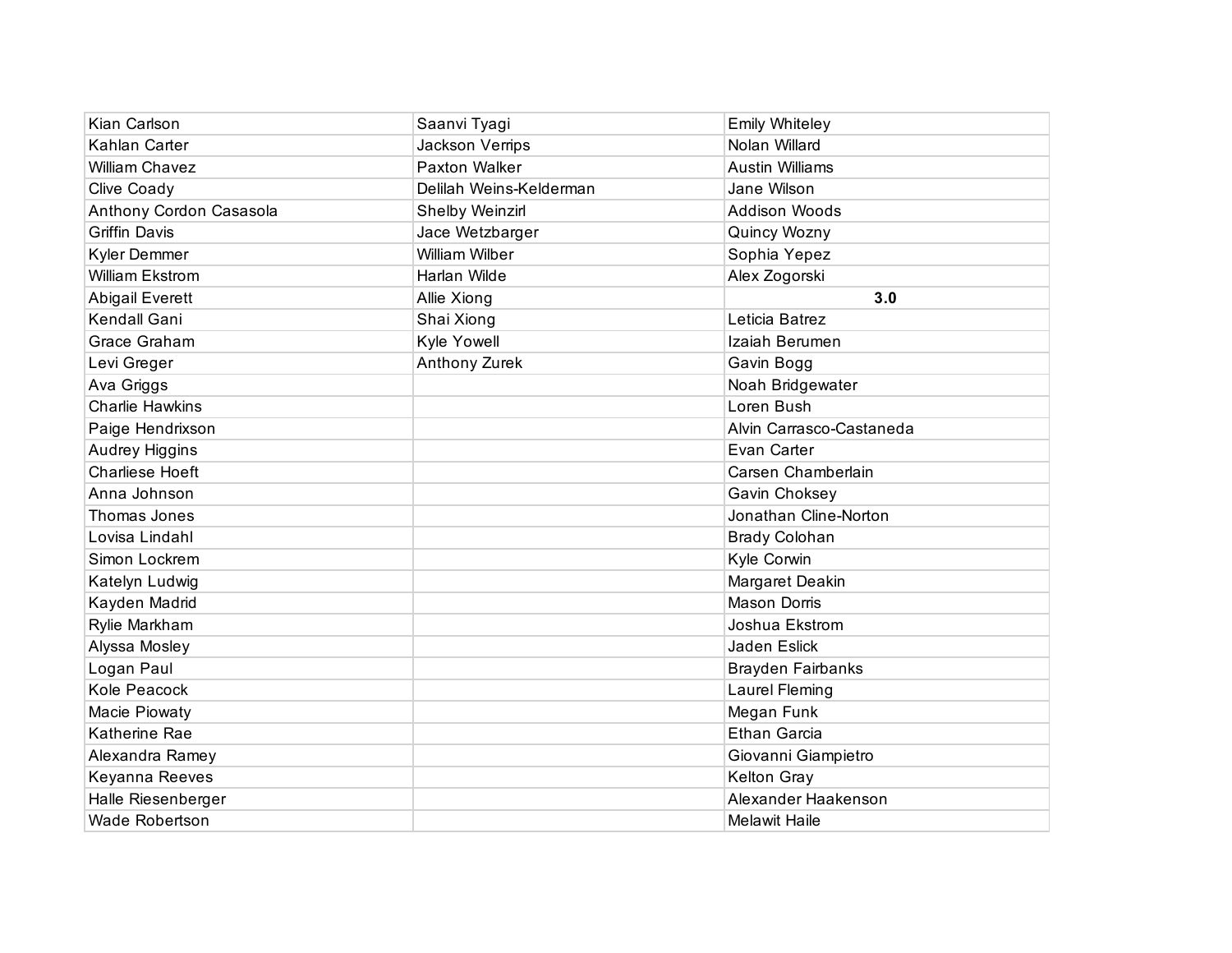| Leah Rogers           | Sylus Holbert           |
|-----------------------|-------------------------|
| Lucy Rowland          | Aiden Humphries         |
| <b>Bohdy Russ</b>     | Ethan Johnson           |
| Noel Ryan             | Sahasra Kolli           |
| <b>Garrett Simons</b> | Jayden Lawson           |
| Isabel Snyder         | Riley Loschen           |
| Lucy Snyder           | Ian MacHendrie          |
| Joshua Soelberg       | Persayus Martinez       |
| Griffyn Thomas        | Graciela McCray         |
| Allisen Tousky        | Parker McDowell         |
| Hannah Traupe         | Gianna McIntire         |
| Henry Verne           | <b>Brandon Miller</b>   |
| Isom Westmoreland     | Juan Moreno             |
| Benjamin Wiggy        | <b>Brooklyn Nichols</b> |
| Delainey Woodland     | Jacob Noland            |
| Lauren Woodland       | Deacon Phelps           |
| Odin Zimmerman        | David Pierce            |
| Andru Zurek           | Joshua Robert           |
|                       | Andy Shen               |
|                       | Kiara Smith             |
|                       | Natalie Spurio          |
|                       | <b>Brealea Stendel</b>  |
|                       | <b>Gavin Tanner</b>     |
|                       | <b>McKinley Thorpe</b>  |
|                       | Aric Tussey             |
|                       | Kaylea Ure              |
|                       | Andy Vanden Berg        |
|                       | Elijah Walters          |
|                       | Chayce Waneka           |
|                       | Wyatt Wilson            |
|                       | Ethan Woodruff          |
|                       |                         |
| LaunchED 6-8          |                         |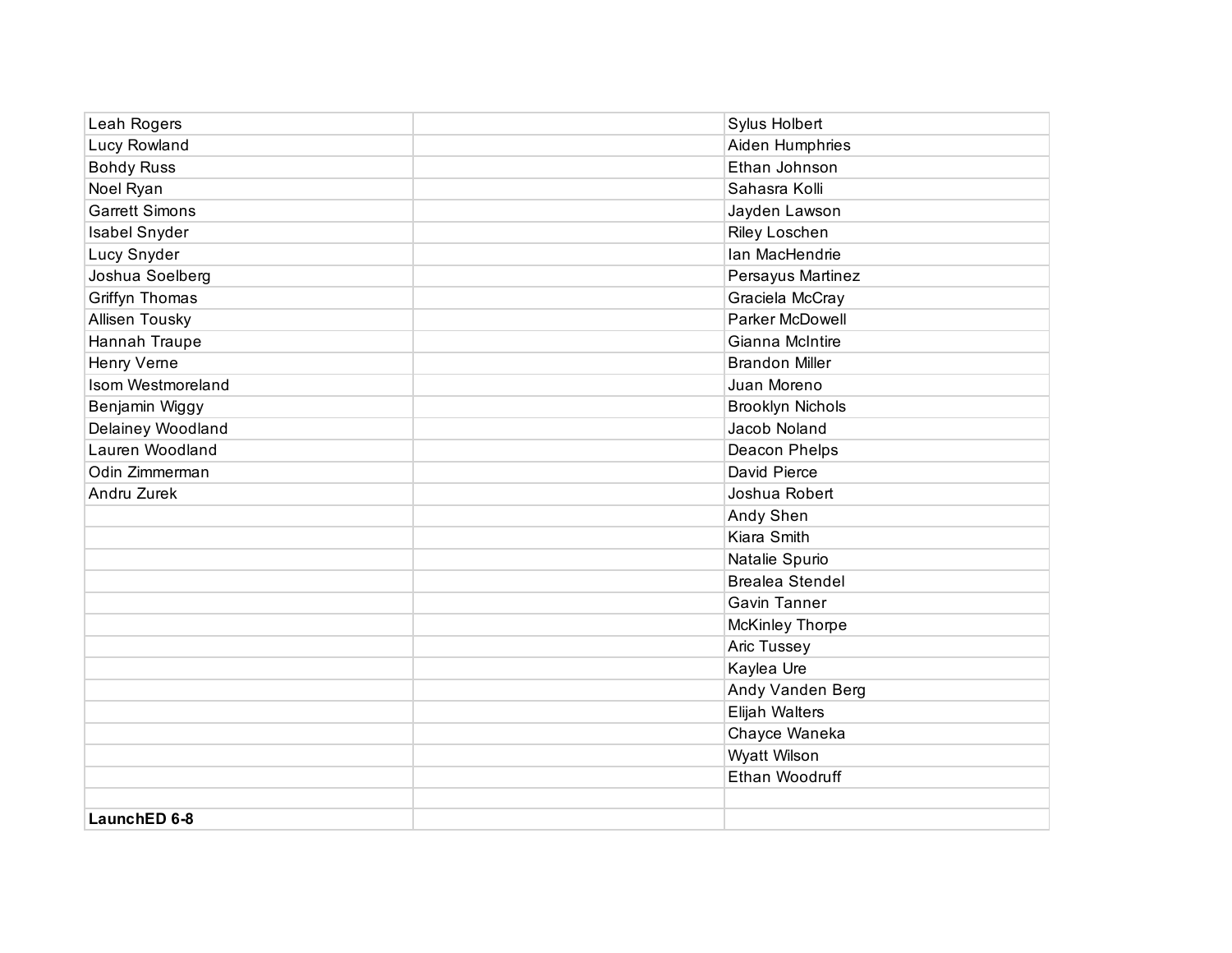| 1st Quarter 2021-2022 Honor Roll |                            |                                |
|----------------------------------|----------------------------|--------------------------------|
| Grade 6                          | Grade 7                    | Grade 8                        |
| 4.0                              | 4.0                        | 4.0                            |
| Bethzaira Arellano               | Carlo Beltran Beltran      | Zackary Bachicha               |
| Owen Cade                        | Marcus Boykin              | Jeremy Bahr                    |
| Anya Dazzo                       | Chloe DiGesualdo           | <b>Matthew Branch</b>          |
| <b>Violette Edstrom</b>          | Bryanna Jimenez            | Christian Clark                |
| Giana LaReau                     | Marie Juarez               | Alexander Colon Reyes          |
| Ai Larson                        | Ainsley Lanning            | Finn Davis                     |
| Joshua Melvin                    | Lawrence McLaughlin        | Noah DePau                     |
| Aylina Quedenfeld                | Renee Peer                 | <b>Addison Freehling</b>       |
| <b>Thomas Schell</b>             | Raelynn Petla              | Annie Grassmick                |
| <b>Elisabeth Schuck</b>          | Jason Roman                | Kevin Lino                     |
| Danni Steig                      | <b>Gabriel Thorson</b>     | Violet Mendoza                 |
| <b>Violet Tatterson</b>          | <b>Karen Torres</b>        | <b>Aaliyah Mireles</b>         |
| <b>Oliver Von Feldt</b>          | Neptali Viera              | Dinh Pham                      |
| 3.5                              | 3.5                        | Cheyenne Seib                  |
| Jade Arrieta                     | Simon Caceres              | Savannah Seib                  |
| Liliana Carroll                  | Guadalupe Contreras-Crespo | Eva Smathers                   |
| <b>Xavier Cisneros</b>           | Evan Davies                | Anna Thomas                    |
| Oliver Hackbarth                 | <b>Madison Haynie</b>      | Jocelyn Torres                 |
| Elena Reyes                      | Anushervon Khodzhaev       | 3.5                            |
| 3.0                              | Reyna Medina               | Ella Burr                      |
| Kiyomi Castillo                  | <b>Tyson Perez</b>         | Ana Gomez                      |
| Elijah Grant                     | Jayden Shaw                | <b>Blake LaStrange</b>         |
| Alexander Rabbitt                | Amine Tenz                 | Jerin McIlvenna                |
| Jacob Stevenson                  | Addyson White              | Connor Meixelsperger           |
| <b>Trenten Symonds</b>           | 3.0                        | Jonathan Parmley               |
| Kenzi Walls                      | Joshua Bahr                | Kira Pisano                    |
|                                  | Donna Bishop               | Calvin Rabbitt                 |
|                                  | Bodi Blumeyer              | Monserrat Torres Oliva         |
|                                  | Craigen Kellogg            | 3.0                            |
|                                  | Savannah Quintana          | Maximilian Hackbarth-Parmenter |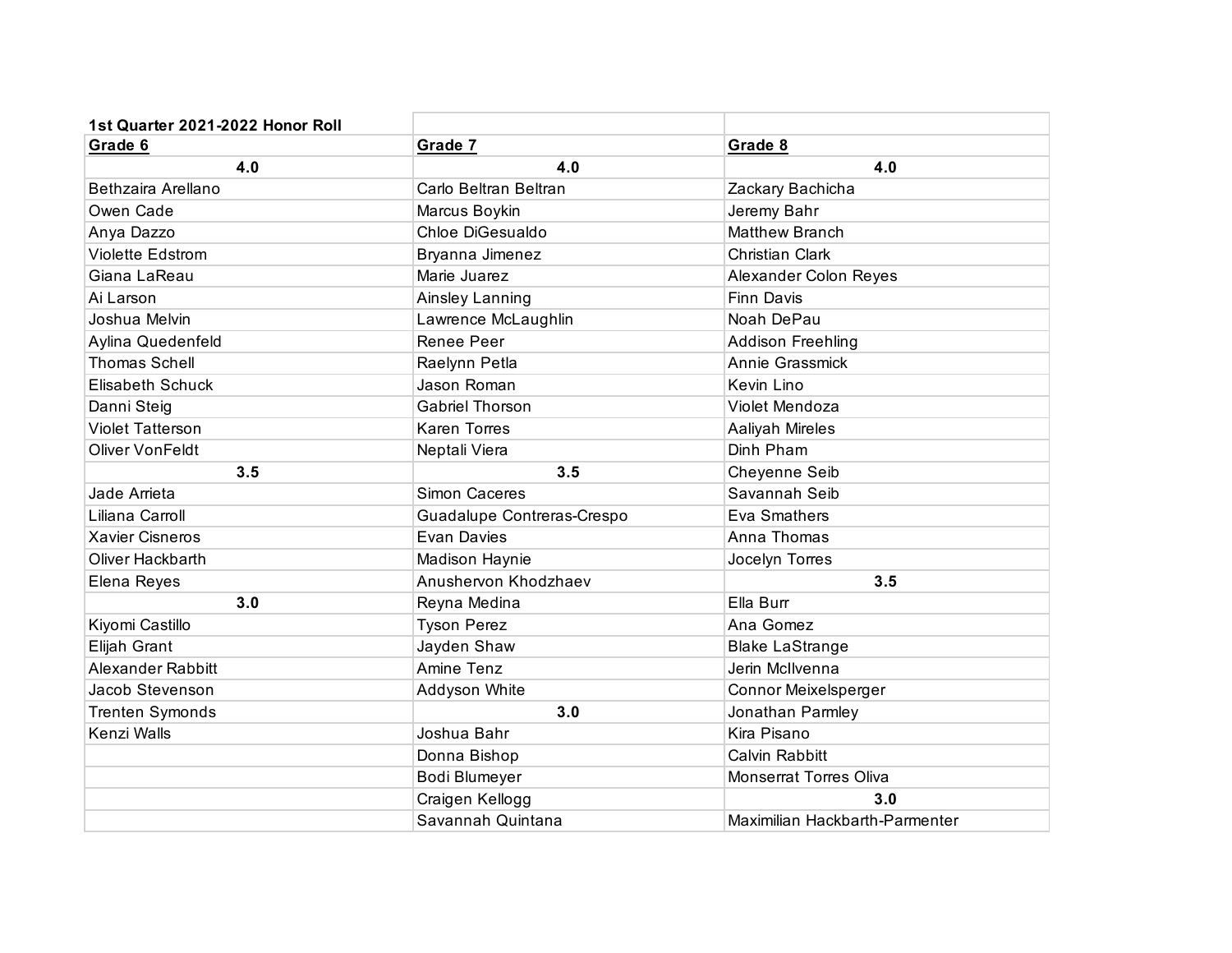|                                  | <b>Tempest Reeves</b>      | Violet Kaszuba               |
|----------------------------------|----------------------------|------------------------------|
|                                  | Audriana Savage            | Nikolai Leach                |
|                                  | Logan Snyder               | McKayla Parker               |
|                                  | Reyes Zavala               | Hannah Ramirez               |
|                                  |                            | Irisel Valenzuela-Loya       |
|                                  |                            |                              |
| <b>Longs Peak Middle School</b>  |                            |                              |
| 1st Quarter 2021-2022 Honor Roll |                            |                              |
| 6th Grade                        | <b>7th Grade</b>           | 8th Grade                    |
| 4.0                              | 4.0                        | 4.0                          |
| Samantha Aragon Pazos            | Myranda Bermingham         | Miranda Bettis               |
| Neera Canche Cabrera             | Liliana Cedillo            | Maria Flores Gonzalez        |
| Marli Colhoff                    | Xiu Xiu Miller             | Antonio Lara                 |
| <b>Isabel Davis</b>              | Noemi Morales Cuevas       | Jaelynn Loera Aguina         |
| Alyson Escobar-Gurrola           | Maybel Sarceno             | Madyson Luntsford            |
| <b>Clinet Grenache Flores</b>    | 3.5                        | Hailey Pulido Colis          |
| Kassidy Godbouldt                | <b>Brooklyn Breneisen</b>  | Claire Sanchez               |
| Elizabeth Guzman Alvarez         | <b>Michael Bustamante</b>  | <b>Isaiah Sandoval</b>       |
| Leonardo Johnson                 | Jose Canche Cabrera        | Joselyn Soto Ramirez         |
| Lillian Leahy                    | Yesenia Chavarria Cardoza  | 3.5                          |
| Victoria Marquez                 | Mary Crook                 | Camila Aragon Pazos          |
| D'Angelo Martinez                | Rafael Cruz Pacheco        | Alexa Arreola Alcala         |
| Giselle Mejia Lopez              | Ashton Gasiorowski         | <b>Riley Bush</b>            |
| <b>Cristofer Monreal</b>         | Jovan Gonzalez             | <b>Edgar Calderon</b>        |
| <b>Abril Perez</b>               | Yaretzi Hernandez Ortiz    | Alberto Cedillo              |
| Abygail Requejo                  | Haylee Hunter              | Noah Chavarria               |
| <b>Gerald Sabins</b>             | Ruben Islas-Escobar        | Sydnee Conway                |
| Moses Santillano                 | Bryan Jimenez Esquivel     | Abigail Diaz                 |
| Allison Sardina Barron           | Sijidarey Marquez Carbajal | Paula Garcia Salazar         |
| 3.5                              | Gabriella Martinez         | Melissa Gonzalez             |
| Dayana Alvarado Salas            | Jazmine Quiroz Yanez       | Julianna Gutierrez Fernandez |
| Ocean Barquist                   | <b>Azul Roman Mares</b>    | <b>Hadlee Hinks</b>          |
| Iliana Berumen                   | Lily Rosbrook              | Obed Jaramillo               |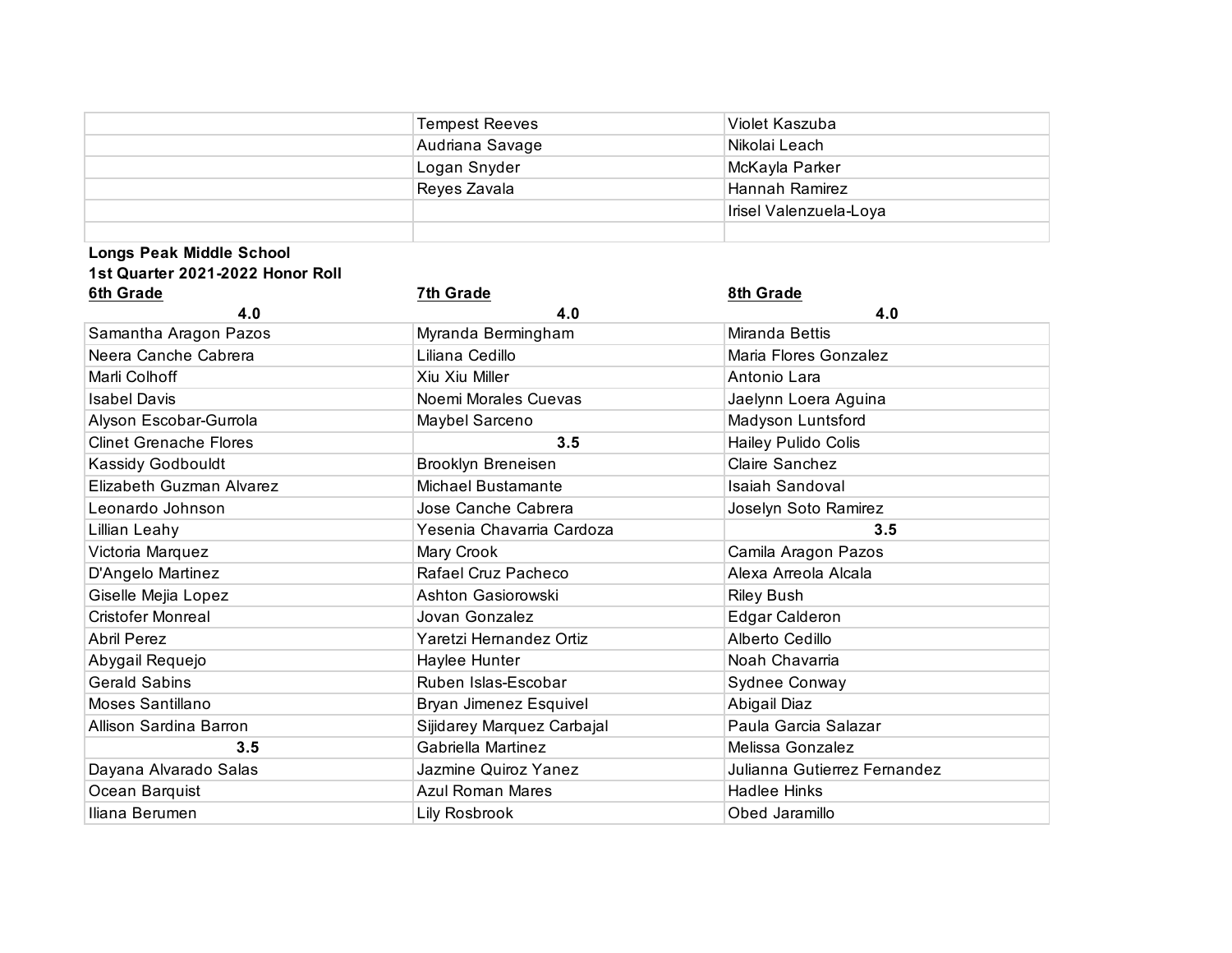| <b>Kevan Bettis</b>           | Luciano Salazar Perez       | Anycia Lechuga                 |
|-------------------------------|-----------------------------|--------------------------------|
| Jayden Bowar                  | <b>Yosgart Sifuentes</b>    | Elias McCullough               |
| <b>Estrella Bustillos</b>     | Johana Ulloa Rodriguez      | Alexandra Mejia Lopez          |
| Karime Campos                 | Xander Williamsen           | <b>Julio Morales</b>           |
| Jenna Contreras               | 3.0                         | Sylvana Perez                  |
| Niomie Davis                  | Mylah Alcala                | Armando Rico                   |
| <b>Britney De Luna</b>        | Citlaly Arroyo Garcia       | Alexis Rivera Lamas            |
| <b>Trey Dewitt</b>            | Abraham Avila-Montes        | <b>Brandon Rosales Marrufo</b> |
| <b>Tristan Diaz Gutierrez</b> | Branndon Banda Arias        | Jesus Santillano               |
| Nevaeh Disbro                 | Aviana Banuelos             | Millie Springer                |
| <b>Brandon Dover</b>          | Maria Borrego Ramirez       | Alejandro Torres Ontiveros     |
| Mika Garcia                   | Joseph Contreras-Gutierrez  | 3.0                            |
| Andres Garcia Salazar         | Santiago Crespo Barron      | Mykel Bermingham               |
| Aileen Gonzalez               | <b>Nevaeh Elliott</b>       | Joshua Castellanos Borquez     |
| <b>Genesis Gonzalez</b>       | Alexa Esquivel Zavala       | Alisia Chavarria               |
| Phoebie Hayes                 | <b>Taylor Fisher</b>        | Rory Curtis                    |
| Janelle Heilveil              | Christian Garcia            | <b>Oscar Erives</b>            |
| Jocelyn Heilveil              | <b>Matthew Klusack</b>      | Daniel Gabelman                |
| Kacey Hill                    | Camila Lara Campos          | <b>Justin Gutierrez</b>        |
| Natalie Hunter                | Jonathan Murillo            | Jan Hernandez                  |
| Payton Irizarry               | Yailyn Ortiz Esparza        | Aaron Horn                     |
| <b>Tyler Largent</b>          | Natalie Pastor Alonso       | Jose Lara Mosqueda             |
| Mya LeRoux                    | Addison Priddy              | Connor Lombardo                |
| Jordan Lian                   | Kayla Raya                  | Justice Lopez                  |
| Crosley Lucarelli             | Esmeralda Rojas Lopez       | <b>Nelly Martinez</b>          |
| Sophia Magley                 | <b>Brandon Sanchez</b>      | Milo Mason                     |
| <b>Divinity Martinez</b>      | <b>Fisher Severin</b>       | Enrique Morales Toledo         |
| Ashly Martinez Romero         | Konnor Shipco               | Camila Ortega                  |
| Dayanna Montoya Alvarado      | <b>Elizabeth Thesenvitz</b> | <b>Adrian Reyes</b>            |
| Meylin Ortiz Balderrama       | Fatima Valenzuela Carrasco  | Yessenia Samaniego             |
| Daniel Pichardo               | Michelle Walls              | Autumn Soucie                  |
| <b>Isabella Quiroz</b>        | Kalyani Zamora-Martinez     | Grayson Varela                 |
| Leif Ritchey                  |                             | Kaia Yoshii                    |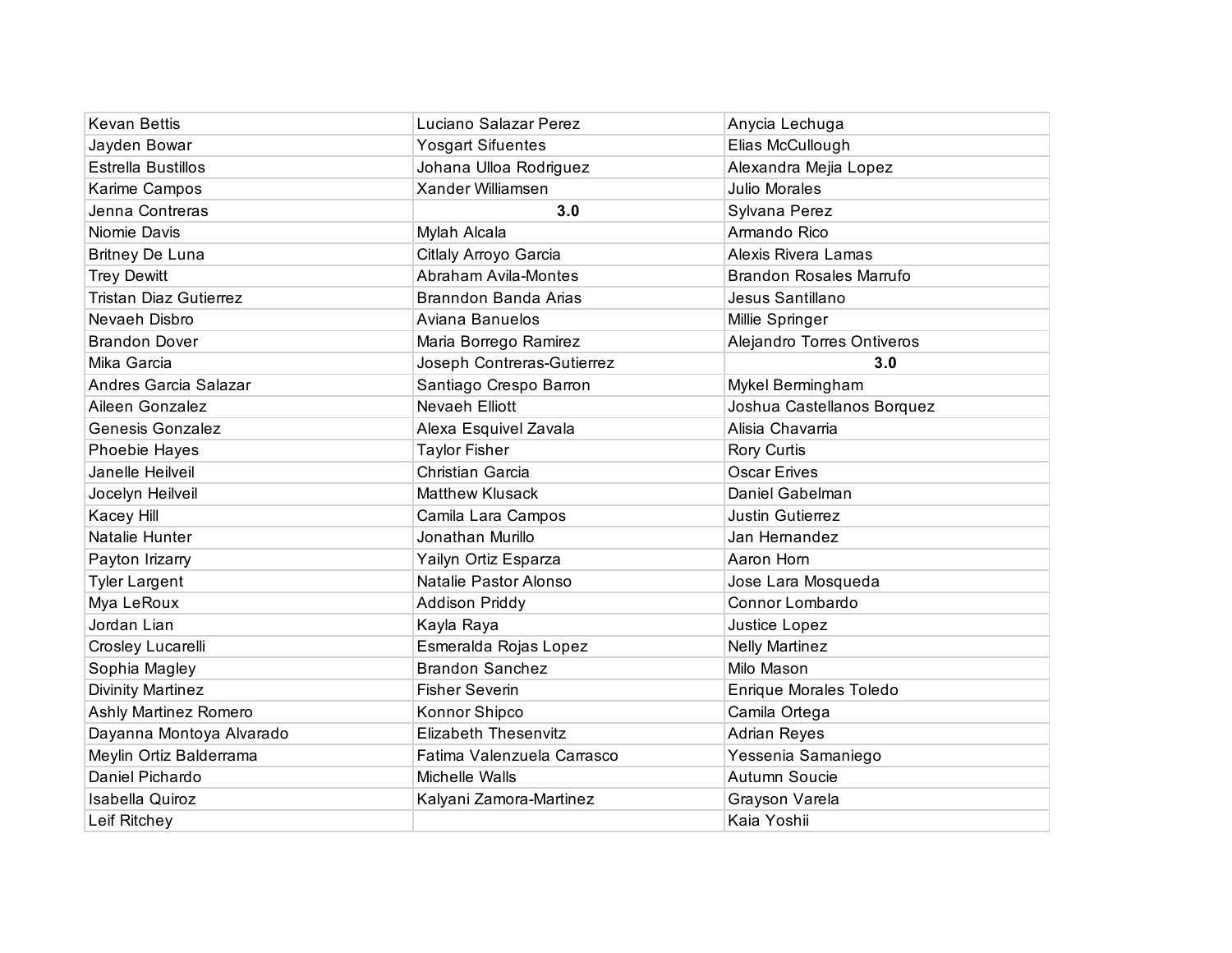| Dana Rivas Landavazo      |  |
|---------------------------|--|
| Adrian Rivera             |  |
| Samantha Rosales Marrufo  |  |
| <b>Bentley Thesenvitz</b> |  |
| Max Thesenvitz            |  |
| Molly Thesenvitz          |  |
| David Torrez              |  |
| Melanie Velazquez Reyes   |  |
| Abigail Zequeira Garcia   |  |
| 3.0                       |  |
| Adea Balzer               |  |
| Anthony Chavez            |  |
| Damien Chavez             |  |
| Cody Elmarr               |  |
| Giovanni Enriquez         |  |
| Anthony Fraire Corchado   |  |
| Valeria Gallardo Montes   |  |
| Jatziri Garcia-Pineda     |  |
| Yvette Guzman             |  |
| Elijah Hernandez          |  |
| <b>Daniel Hollister</b>   |  |
| Naomi Lerma Santana       |  |
| <b>Ava Littrell</b>       |  |
| Liz Lopez Ramirez         |  |
| Bianca Lopez Zavala       |  |
| Angelo Manzo              |  |
| Hannah Montgomery         |  |
| Guadalupe Mosqueda Muniz  |  |
| Cash Muniz                |  |
| Anthony Newman            |  |
| Josue Nunez               |  |
| Alan Ortiz Esparza        |  |
| Samuel Perez              |  |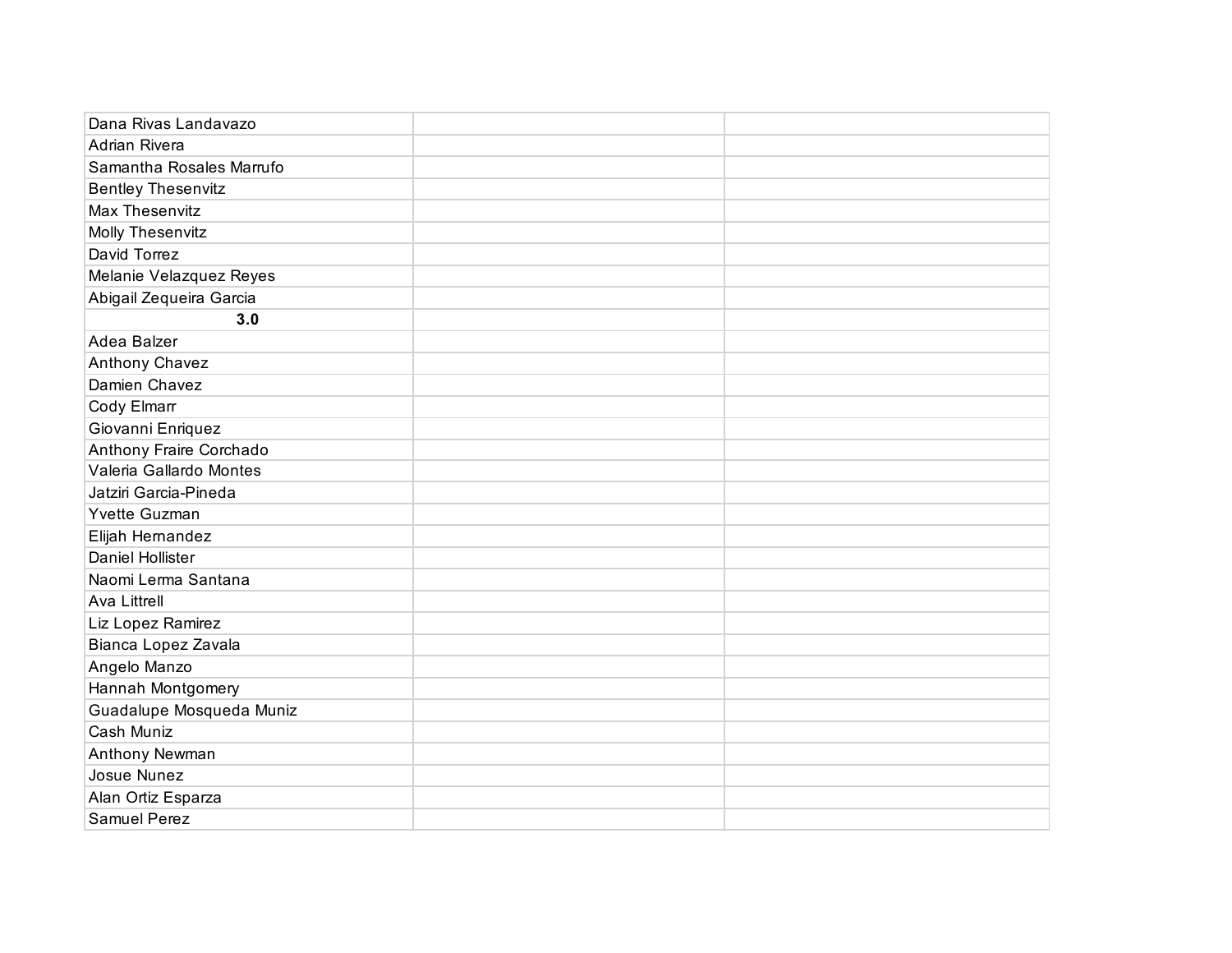| Ariyah Ramirez                         |                        |                     |
|----------------------------------------|------------------------|---------------------|
| Jayden Reyes                           |                        |                     |
| Kevin Rodriguez Delgado                |                        |                     |
| Katin Shipco                           |                        |                     |
| Lily Thompson                          |                        |                     |
| Damian Vela                            |                        |                     |
| Lucius Vigil                           |                        |                     |
| <b>Tristain White</b>                  |                        |                     |
|                                        |                        |                     |
| <b>Lyons Middle/Senior High School</b> |                        |                     |
| 1st Quarter 2021-2022 Honor Roll       |                        |                     |
| Grade 6                                | Grade 7                | Grade 8             |
| 4.0                                    | 4.0                    | 4.0                 |
| Natalie Bear                           | Olive Begin            | Ella Caplan         |
| Gianna Boccolucci                      | <b>Blake Booth</b>     | William Dumbauld    |
| Aubree Bonner                          | Michaela Coleman       | Logan Duncan        |
| <b>Isabel Bookal</b>                   | Rose Crawford          | Emi Els             |
| Clara Calabrese                        | Reagan Friedman        | Lauren Hunter       |
| <b>Byron Curton</b>                    | <b>Berit Larson</b>    | Anna Johann         |
| Madeline Denney                        | Camryn Legh            | Margaret Luttrell   |
| Carmen Dumbauld                        | Peyton Lent            | <b>Scott Pierce</b> |
| <b>Birch Eyster</b>                    | Milan Oosthuizen       | Alayna Quinn        |
| Gwendolyn Gadbaw                       | <b>Katherine Scott</b> | Antonia Rauker      |
| Amanda Gonzalez                        | David Shelton          | Nathan Van Damme    |
| Cora Gregory                           | Tiernan Szalapski      | Annalise Von Hatten |
| Luke Johnson                           | Elsie Thomas           | 3.5                 |
| Robert Knapp                           | Jasper Van Damme       | Cyrena Allen        |
| Izabella Kusnierz                      | <b>Audrey Voss</b>     | Maxwell Boccolucci  |
| Maxwell Maldari                        | Gretta Wynja           | Jameson Bookal      |
| Ronin Malito                           | 3.5                    | Grace Bookman       |
| Leo Moore                              | <b>Lilly Anderson</b>  | Sebastian Carheden  |
| <b>Isaac Neal</b>                      | <b>Jack Arthur</b>     | Samantha Dunfee     |
| Enzo Paterno                           | Megan Bader            | Morgan Elson        |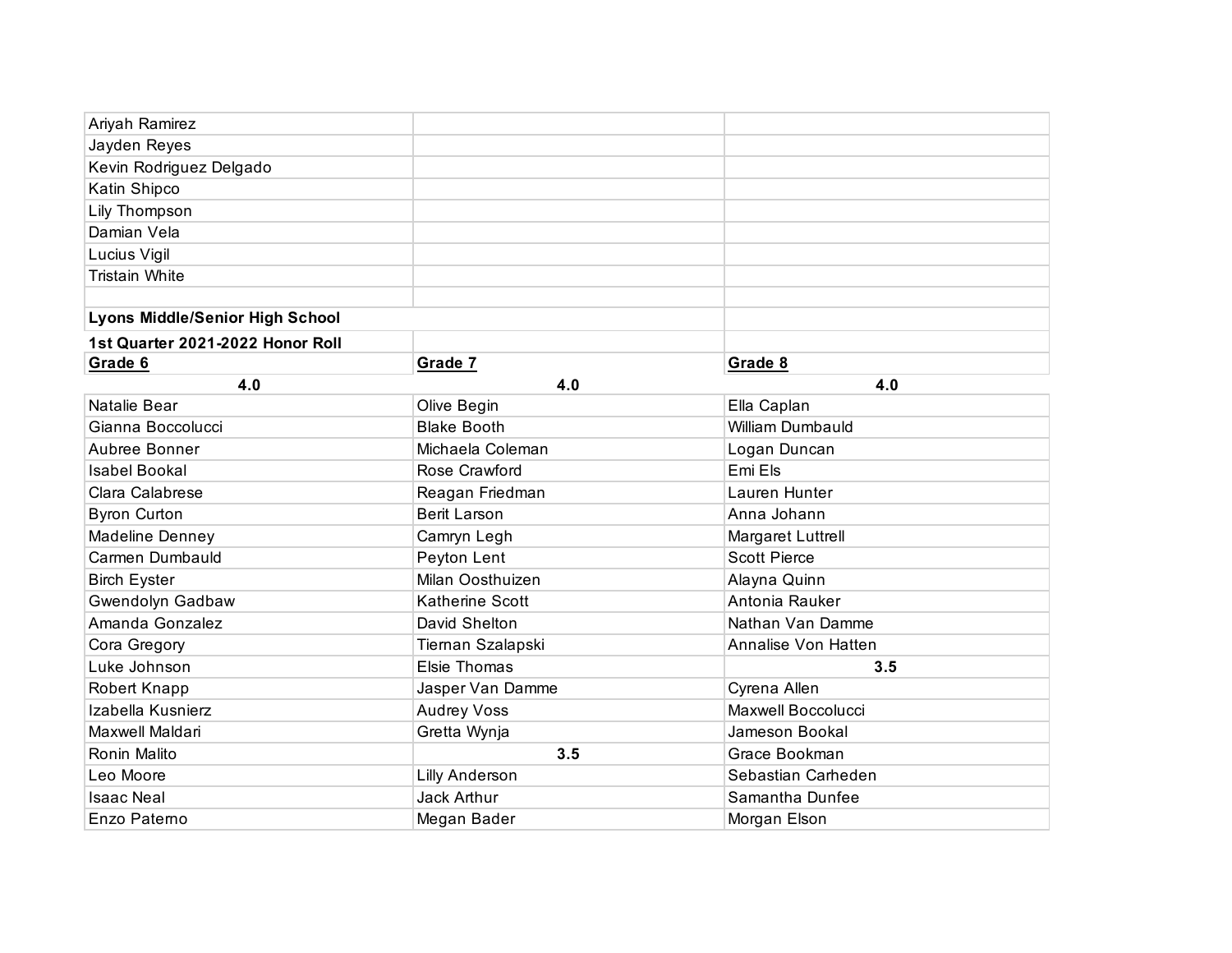| <b>Tanner Reed</b>          | Evan Bolkovatz                    | Lily Foreman                 |
|-----------------------------|-----------------------------------|------------------------------|
| Madeline Schaafsma          | Sava Dunn                         | Oz Lauren                    |
| Nikoli Scott                | Carter Gregg                      | Molly Major                  |
| <b>Sydney Spencer</b>       | Annabelle Hay                     | Ezra Moore                   |
| Marcos Vavrina              | Eliot Heppner                     | James Newell                 |
| Matteo Wardle               | Jesse Kauffman                    | Chloe Olson                  |
| <b>Miles Waters</b>         | Thea Kutrumbos                    | Neva Papuga                  |
| Ella White                  | <b>Torrey Malcom</b>              | <b>Alexander Parker</b>      |
| 3.5                         | Nathaniel Paznokas                | Wyatt Rickman                |
| Oriah Boldt                 | Naya Rahbany                      | Malachi Roberts              |
| <b>Ethan Brown</b>          | Alec Schwartz                     | Jack White                   |
| <b>Travis Bruckner</b>      | Kylee Shoffner                    | 3.0                          |
| <b>Hailey Dusel</b>         | Nikolai Sparks                    | Edward Amsbaugh              |
| Rowan Gantzer               | Wilma Spencer                     | Savannah Beck                |
| Sage Glover                 | Nemesia Stahl                     | Liam Bonner                  |
| Jackson Hammes              | Kaya Sutton                       | <b>Angel Bustos</b>          |
| Jackson Holley              | Pascale Ventosa Fernandez Del Rio | Sereina Chavez               |
| Aurora Lorenzoni            | Adam Walker                       | <b>Bayleigh Clark</b>        |
| Mason Magaldi               | 3.0                               | Mackenzie Hay                |
| Paisley Rickman             | Ileah Amsinger                    | Hayden Karsel                |
| <b>Harper Simmons</b>       | Otto Andresen                     | <b>Brody McCue</b>           |
| Samantha Simms              | <b>Emory Archer</b>               | <b>Isis Mista</b>            |
| <b>Dylan Trevino Santos</b> | Jasper Bolster                    | Caleb Paznokas               |
| Alex Vasquez                | <b>Alan Bustos</b>                | Logan Reitz                  |
| Luke Vasquez                | Lea Fournier-Epperly              | <b>Yaritza Rivas Pitones</b> |
| 3.0                         | Leora Hagan                       | Lucia Santesteban            |
| Andrew Kepler               | Natalie Hutt                      | Jack Shipley                 |
| Juna Mista                  | Autumn Johnsey                    | Wyatt Stamm                  |
| <b>Piper Neener</b>         | <b>Chance Preuss</b>              | Zachary Stuerman             |
| <b>Khloey Prescott</b>      | Olive Ramey                       | Kaitlyn Vandenbos            |
| Sailor Salazar              | Calvin Russell                    |                              |
| Lucas Wardle                | Ava Vasquez                       |                              |
| Grayson Whalen              | <b>Phoenix Young-Guilford</b>     |                              |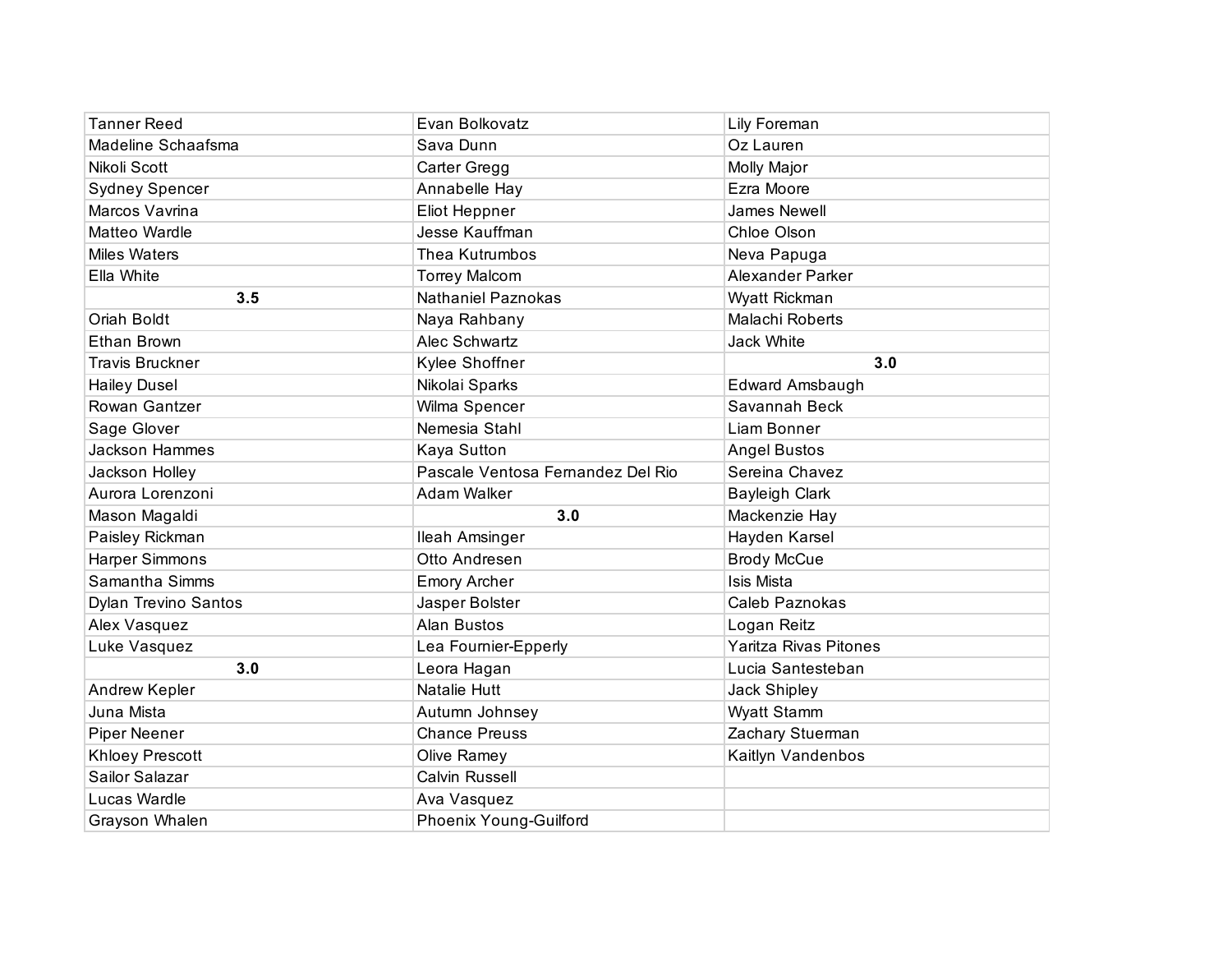| <b>Mead Middle School</b>        |                         |                            |
|----------------------------------|-------------------------|----------------------------|
| 1st Quarter 2021-2022 Honor Roll |                         |                            |
| Grade 6                          | Grade 7                 | Grade 8                    |
| 4.0                              | 4.0                     | 4.0                        |
| <b>Patrick Abbott</b>            | <b>Brady Bearson</b>    | <b>Elizabeth Bennett</b>   |
| Jacquelyn Alvarado Ortega        | Kayda Blake             | <b>Addison Blick</b>       |
| lan Anderson                     | <b>Brendan Boyes</b>    | Mariana Caraveo            |
| Prasanna Basnet                  | Samuel Brennan          | <b>Avery Corliss</b>       |
| <b>Andrew Birrer</b>             | <b>Scarlett Burger</b>  | Alana Costello             |
| Elizabeth Brewington-Lagos       | Abigail Burke           | Ellee Dietzman             |
| Korbin Brown                     | <b>Emerald Chavez</b>   | Sebastian Duthie           |
| Kinley Bussard                   | <b>Brenna Corbitt</b>   | Elena Gomez                |
| Amelia Busse                     | Kira Corne              | Karley Hammer              |
| Nathaly Bustillos-Molina         | <b>Ethan Elmore</b>     | Alexa Hardy                |
| Teagan Crispin                   | Brianna Fehrn           | <b>Jackson Howard</b>      |
| Liam Crowley                     | <b>Greta Freed</b>      | Lilly Kaplan               |
| Domenica Deligio                 | <b>Charlotte Gagne</b>  | Emily Kaufman              |
| Reagan Detro                     | <b>Taylor Gordon</b>    | Eli Killinger              |
| Alexander Foote                  | Patricia Govea-Herrera  | Isabel Kinzig-McBreen      |
| <b>Christian Foote</b>           | <b>Brody Gripka</b>     | <b>Rylee Klatt</b>         |
| Megan Grenzenbach                | Kaitlyn Hepp            | <b>Annabel LaPoint</b>     |
| Eden Griebel                     | Jaylyn Herring          | Anna Maslowski             |
| Delaney Haley                    | Rainey Holt             | Morgan McDonald            |
| Kennedy Hanson                   | Mykell Kennedy          | <b>Gunnar McMillan</b>     |
| Skyler Henderson                 | <b>Lily Kimrey</b>      | Simon Metivier             |
| Sanaa Holliday                   | Gavin Knight            | Kenidee Nix                |
| Joseph Klatt                     | Gianna Lanzi            | Isabella Pacotti           |
| Clara Kron                       | William Lyddan          | <b>Samuel Pendleton</b>    |
| Rilee LaHaie                     | Daisy Madden            | Myleina Post               |
| Kennedy Larson                   | <b>Benjamin Masters</b> | Olympia Quintana Hernandez |
| Mikaela Little                   | Cody Pearce             | Madilyn Schanz             |
| Nolan Mattoon                    | <b>Carter Pelletier</b> | <b>Brooke Schliep</b>      |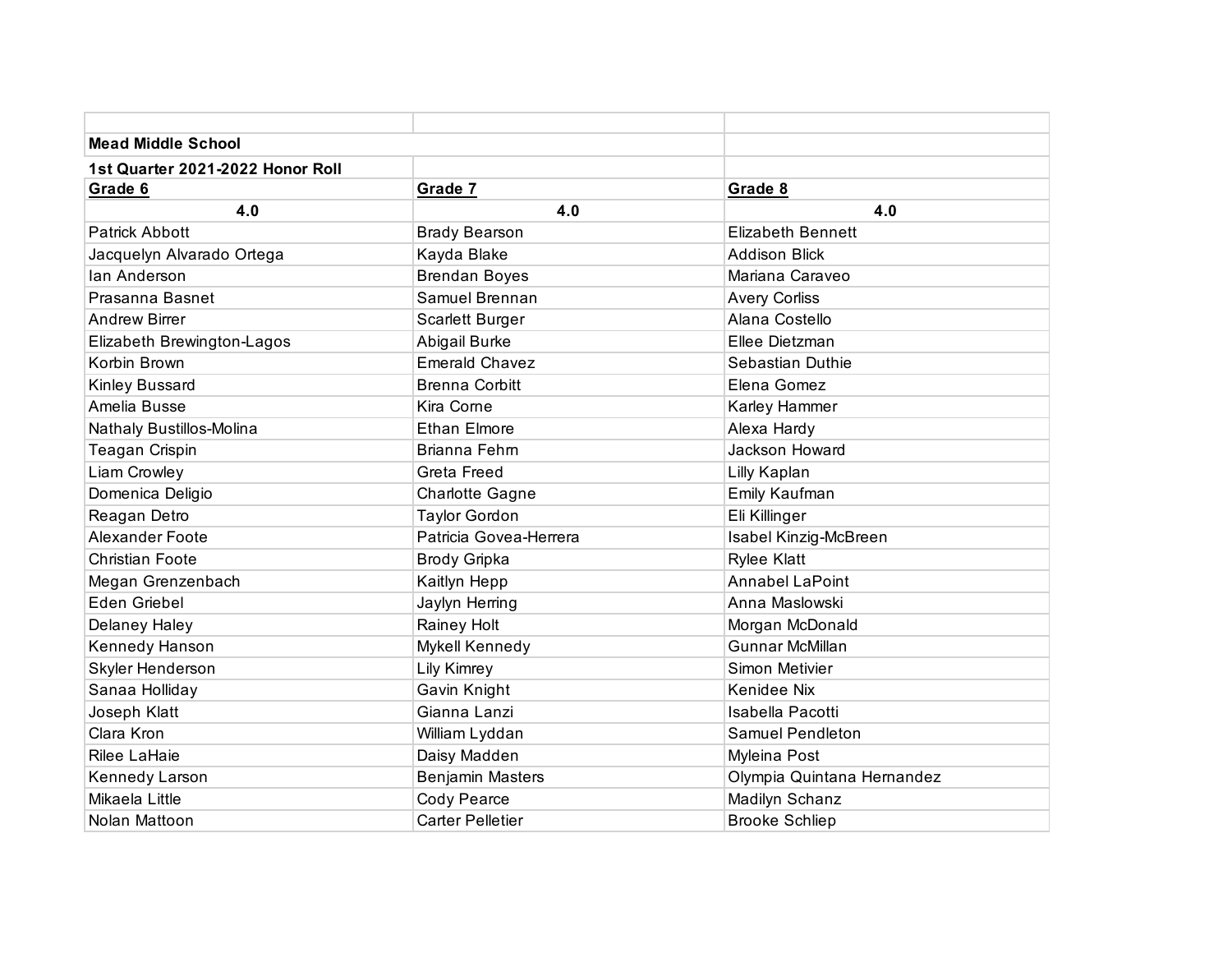| Carter McIntosh         | Kathryn Pierce           | <b>Hailey Schliep</b>    |
|-------------------------|--------------------------|--------------------------|
| Holly McMillan          | <b>Liam Roberts</b>      | <b>Addison Schuck</b>    |
| Richard Moran           | Gabriel Rodriguez        | Abigail Sindelir         |
| Emma Patterson          | Payton Rothe             | Malcolm Sofolo           |
| <b>Isabella Pearce</b>  | Madelyn Smallwood        | Emmy Tecu                |
| <b>Keaton Roffers</b>   | Adeline Snodgrass        | Sabrina Teeters          |
| Irene Sofolo            | Ava Stanis               | Anna Trochman            |
| <b>Brennar Stapp</b>    | Charissa Vicente         | Alexis von Niederhausern |
| Juliet Story            | Trey Wazenegger          | Taylor Wiescamp          |
| Faith Welzig            | Peyton Wooten            | Johanna Williams         |
| Garrett Wygant          | Whitney Zanini           | <b>Allie Willis</b>      |
| 3.5                     | Abigail Zuniga           | Dylan Witzel             |
| Barsha Adhikari         | 3.5                      | Madelyn Wright           |
| <b>Ashley Alberts</b>   | <b>Isabella Abebie</b>   | 3.5                      |
| Jackson Ayer            | Calista Allen            | Ezra Allen               |
| <b>Ethan Bennett</b>    | Adrienne Allyn           | Ayden Baker              |
| Kailey Chapman          | Sara Burroughs           | Rebecca Baker            |
| Addyson Copple          | <b>Addison Caldwell</b>  | Jennie Birrer            |
| Mason Cunningham        | Jamie Carbajal-Rivera    | Liliauna Bosley          |
| Samantha Dahlman        | Collin Castanon          | Eluria Brown             |
| Mia Dobrovich           | Walter Delgado           | Harlyn Brown             |
| <b>Ryleigh Freemyer</b> | Reaghan Elick            | Shealynn Chapman         |
| Janessa Gall            | Alexia Encina            | <b>Samuel Danile</b>     |
| Camila Gomez            | Kerrigan Fairley         | Jayne Dewey              |
| William Gongea          | Tanya Fernandez Serrano  | Lexie Dones              |
| Cailin Hall             | <b>Annalyse Gonzalez</b> | <b>Tobin Duetsch</b>     |
| Rylen Hanson            | <b>Ariel Gonzalez</b>    | Rose Marie Evans         |
| <b>Addison Heldt</b>    | Brooklynn Goodson        | Margo Feaster            |
| Haiden Holcomb          | Colin Haley              | <b>Tania Flores</b>      |
| Makena Huey             | Kenley Harris            | <b>Tomas Gonzales</b>    |
| Jillyen Hughes          | Skylar Humphrey          | Athie Hagensen           |
| Hadley Jacobson         | Joshua Knight            | <b>Booth Hayes</b>       |
| Xander Kowalczyk        | Kimberley Labarbera      | <b>Bradly Hogan</b>      |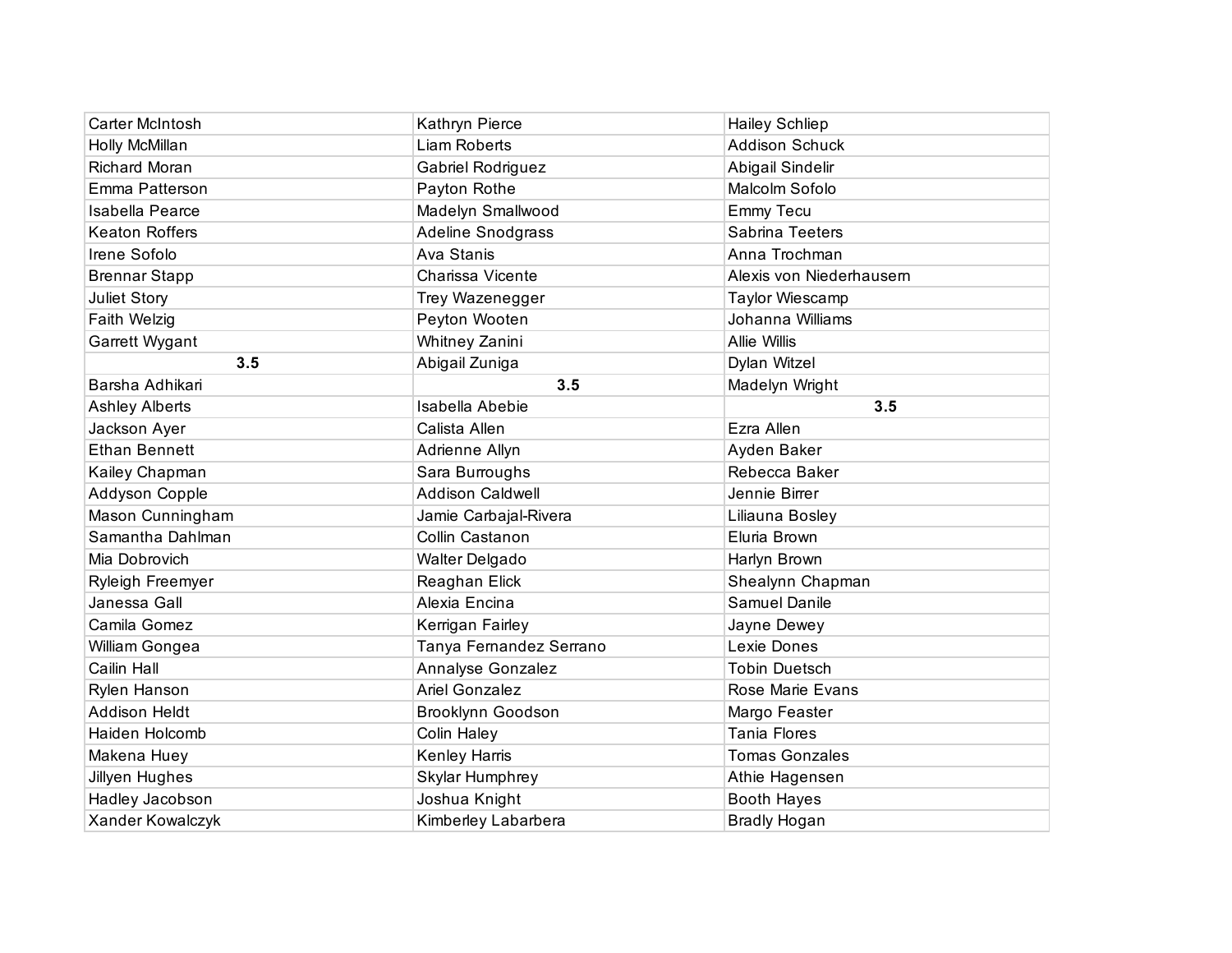| <b>Taylor Land</b>          | <b>Isabel Lacefield</b> | Samuel Horner              |
|-----------------------------|-------------------------|----------------------------|
| Olivia Leaming              | Kara Leveck             | <b>Maddilen Hughes</b>     |
| <b>Holly Leapley</b>        | <b>Oliver Martin</b>    | Kohen Hunter               |
| Mason Luedtke               | <b>Edward Moran</b>     | <b>Taylor Kloss</b>        |
| <b>Delaney Marcellus</b>    | Chayce Morris           | Joel Konkol                |
| Avery McIntosh              | Mason Palmquist         | Griffin Kratochvil         |
| <b>Brooklynn McLawrence</b> | Cailyn Pattillo         | Darling Lira-Gomez         |
| <b>Cael Michaelis</b>       | Alsacia Post            | Natalie Lundquist          |
| Amy Morris                  | Beckham Ray             | Samuel Macaluso            |
| Macy Neihart                | Victoria Reyburn        | Brynn McIntosh             |
| Ronan Nelson                | Adalyn Rusaw            | <b>Eliza Merritt</b>       |
| <b>Brayden Patterson</b>    | Lorelei Sadler          | <b>Tyler Miller</b>        |
| <b>Brooklyn Pruss</b>       | Kristina Sapkota        | <b>Wyatt Morris</b>        |
| <b>Avry Reese</b>           | Saylor Sherk            | Zoe Mowers                 |
| <b>Brock Richardson</b>     | Benjamin Spratt         | <b>Maddox Neihart</b>      |
| McKenzie Rogers             | Haiden Stolken          | Owen Noe                   |
| Jack Rogowski               | Reagan Urynowicz        | Lilah Park                 |
| Peyton Roley                | Hadley Whitcomb         | Jeremy Patterson           |
| <b>Finnlay Sanders</b>      | 3.0                     | <b>Tristan Patterson</b>   |
| River Schroeder             | Ellie Adams             | Colin Perigo               |
| <b>Riley Sickmon</b>        | Fiona Andersen          | <b>William Pickett</b>     |
| <b>Grace Snead</b>          | Phoebe Buckley Gonzalez | <b>Emma Pitts</b>          |
| <b>Wyatt Staver</b>         | Liberty Burger          | <b>Falon Poole</b>         |
| <b>Kingsley Teeters</b>     | Peyton Cabrera          | <b>Shelby Scheffelmaer</b> |
| <b>Sterling Teeters</b>     | Noah Caraballo          | Trey Tatham                |
| Carson Tranello             | Nathan Cartellone       | Jordyn Valdez              |
| Kylie Trujillo              | Jordan Coaty            | Elizabeth Villanueva       |
| Marlee Wagner               | Max Cook                | Darwin Wagner              |
| Julianne Williams           | Kayla Garcia            | 3.0                        |
| 3.0                         | <b>Britney Gaschler</b> | Stephane Appel             |
| Lauren Barnwell             | <b>Wade Griffith</b>    | Alyssa Baumgartner         |
| Adam Batikha                | Hannah Gwaltney         | Jason Bingham              |
| London Bishop               | Abigail Hedge           | Sevida Boney               |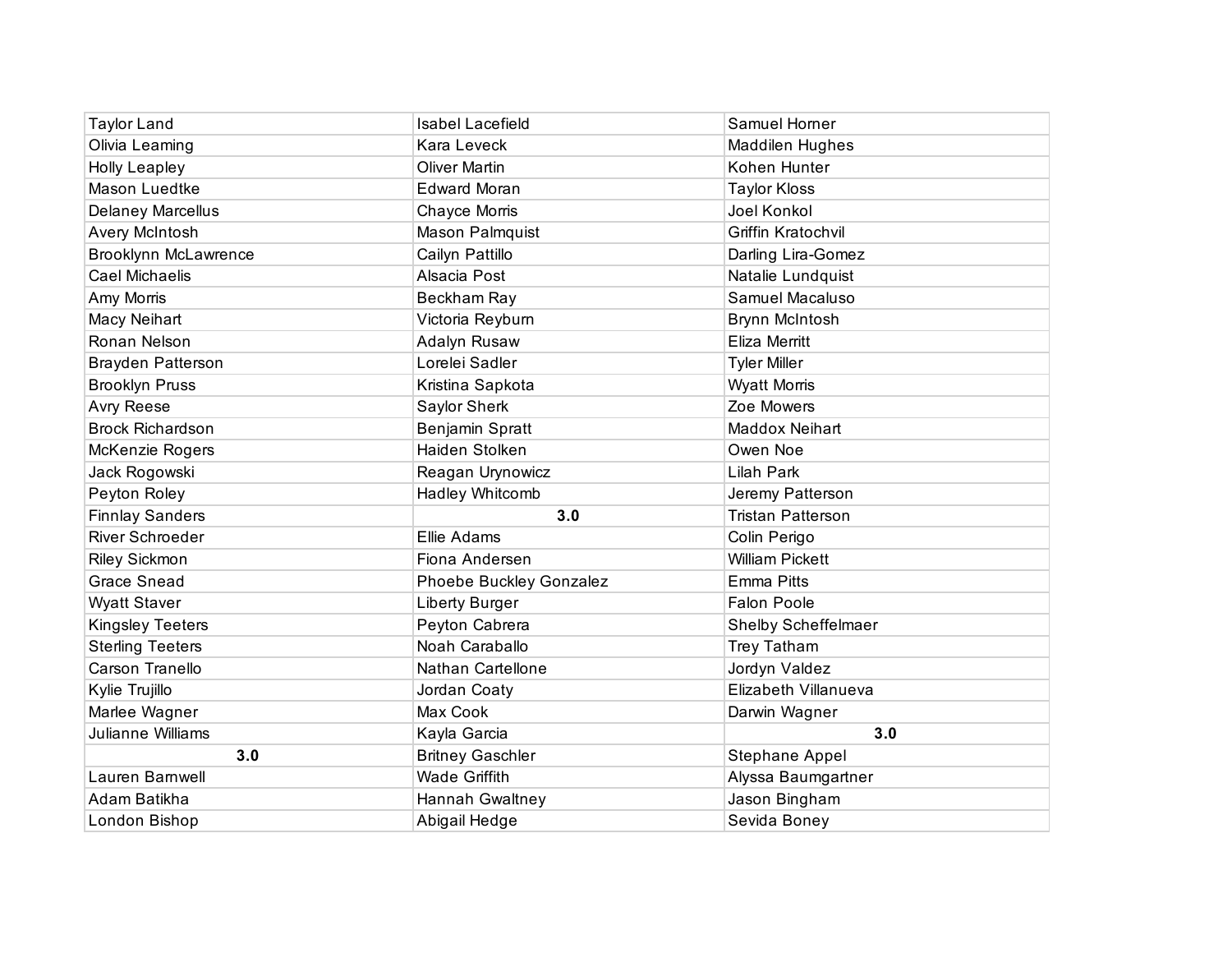| Nathan Bustamante-Hubbard    | Raymond Hendricks        | <b>Tyler Brakel</b>   |
|------------------------------|--------------------------|-----------------------|
| Macy Byars                   | <b>Riley Henson</b>      | Ranger Clay           |
| <b>Lincoln Checketts</b>     | Nevaeh Hudson            | Eli Davis             |
| <b>Marshall Corder</b>       | Dillon Ingram            | Dawson Drouhard       |
| <b>Emery Corl</b>            | Jameson Ingram           | Noah Farr             |
| Keegan Cowart                | Olsen Irsik              | lan Good              |
| Joziah Crews                 | Jaylynn Juoni            | Payton Grasser        |
| Noah Domina                  | Jake Kosmoski            | Brayden Johnson       |
| <b>Bryden Ellis</b>          | Logan Kurtz              | <b>Stryker Leick</b>  |
| Yandel Fernandez Chacon      | Larissa Latoski          | Justin Lerdal         |
| Denali Gildersleeve          | Aiden LeMire             | <b>Byron Madden</b>   |
| Preston Good                 | <b>Audrey LeMire</b>     | Lila Manley           |
| <b>Hailey Gwaltney</b>       | Jt Lujan                 | Jayden Martellaro     |
| <b>Auron Hall</b>            | Noah Luna                | David Medlock         |
| <b>Gwyneth Halvorson</b>     | <b>Riley Mabon</b>       | Addyson Mooradian     |
| Kayla Jacobo                 | Lauren May               | Jacob Morales         |
| Maurice Jenkins II           | Maisie McPherson         | Ioshua Palacios       |
| Adam Jimenez Ortega          | Devyn Miller             | Leah Parmley          |
| Aurelia Kamas                | Arianna Molina Benavides | Kayanne Robertson     |
| Preston LaPoint              | Winter Montoya           | <b>Rallie Russell</b> |
| Everett Lashaway             | Keith Netherton          | <b>Rylee Russell</b>  |
| Danny Marquez                | Gabriella Paiz           | Shiloh Smith          |
| Alayna Merritt               | <b>Bryce Parker</b>      | <b>Ellie Steel</b>    |
| Viggo Morrell                | Olivia Parker            | <b>Emily Stewart</b>  |
| Mia Navarrete-Munoz          | Pricilla Rivera Lazalde  | <b>Isaac Sword</b>    |
| Kylie Ouderkirk              | <b>Robert Shelton</b>    | Piper Valentino       |
| Landon Pinkal                | Hayden Steinsiek         | Autumn Walker         |
| Leonila Ramirez              | Kiya Stone               | Aiden Wood            |
| Marelli Ramirez              | Morgan Stromberg         | Layne Young           |
| Maximino Ramirez Avina       | Ellora Strong            |                       |
| Jozelynn Recendiz Villalobos | Elle Swedbergh           |                       |
| Myla Roberts                 | Zoe Swint                |                       |
| Mitzymay Rodriguez           | <b>Brody Velasquez</b>   |                       |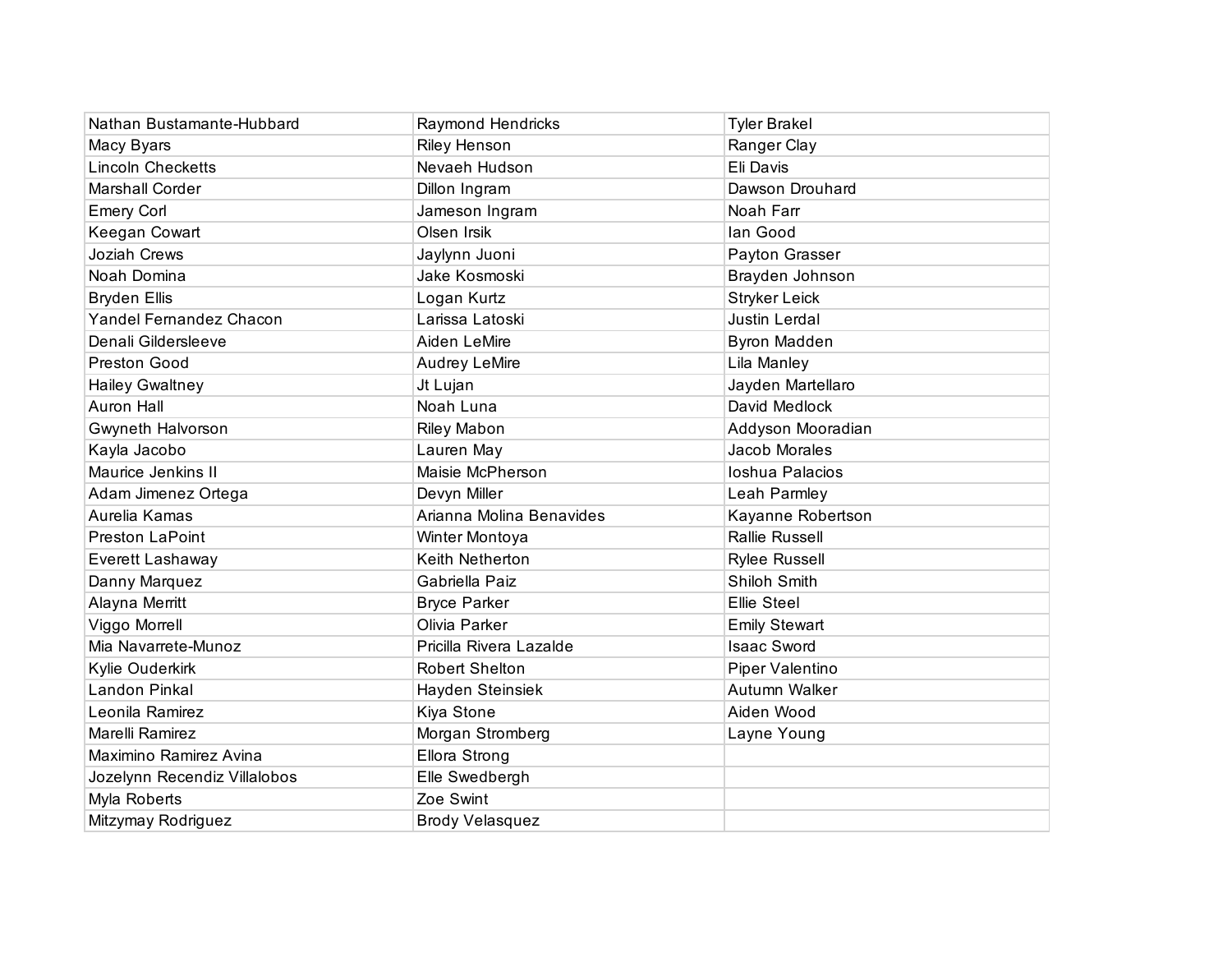| Max Rogowski                     | Amelia Woodall       |                          |
|----------------------------------|----------------------|--------------------------|
| <b>Briella Salvatore</b>         | Caleb Woodson        |                          |
| <b>Edward Scheiblich</b>         | Samuel Wright        |                          |
| Gavin Schumaker                  |                      |                          |
| <b>Benjamin Sloss</b>            |                      |                          |
| <b>Connor Toves</b>              |                      |                          |
| Jasmin Trembath                  |                      |                          |
| Kylie Troyer                     |                      |                          |
| Emily Velasquez                  |                      |                          |
| Ashley Walker                    |                      |                          |
| Kamryn Walter                    |                      |                          |
| Nathan West                      |                      |                          |
| Brian Whelan                     |                      |                          |
| <b>Leah Willis</b>               |                      |                          |
| Cassandra Jane Wilson            |                      |                          |
| <b>Brynlee Wisner</b>            |                      |                          |
|                                  |                      |                          |
| <b>Soaring Heights PK8</b>       |                      |                          |
| 1st Quarter 2021-2022 Honor Roll |                      |                          |
| Grade 6                          | Grade 7              | Grade 8                  |
| 4.0                              | 4.0                  | 4.0                      |
| <b>Brynnly Adams</b>             | Benjamin Allen       | Anna Bacon               |
| Alana Bohman                     | Elijah Ariza         | <b>Talia Barton</b>      |
| <b>Brooklyn Bondeson</b>         | Ryder Bessko         | Michaela Blakie          |
| Jaxon Clark                      | Abigail Bjerkaas     | Dominic Bundy            |
| Abigail Colbert                  | <b>Kate Blake</b>    | Anna Burge               |
| Rowan Cook                       | Jolie Bonney         | <b>Maddox Burnett</b>    |
| Avery Coram                      | <b>Tristan Bowen</b> | Lily Caranci             |
| Ella Curlee                      | Naya Boyd            | Leila Cramer             |
| Arhant Dholam                    | Juliana Fernandez    | <b>Maris DeMers</b>      |
| Saif Al-Deen Elhouderi           |                      | Dominic Donchez          |
|                                  | Jeremiah Havran      |                          |
| Caelyn Epps                      | Sawyer Kidder        | <b>Braylon Englehart</b> |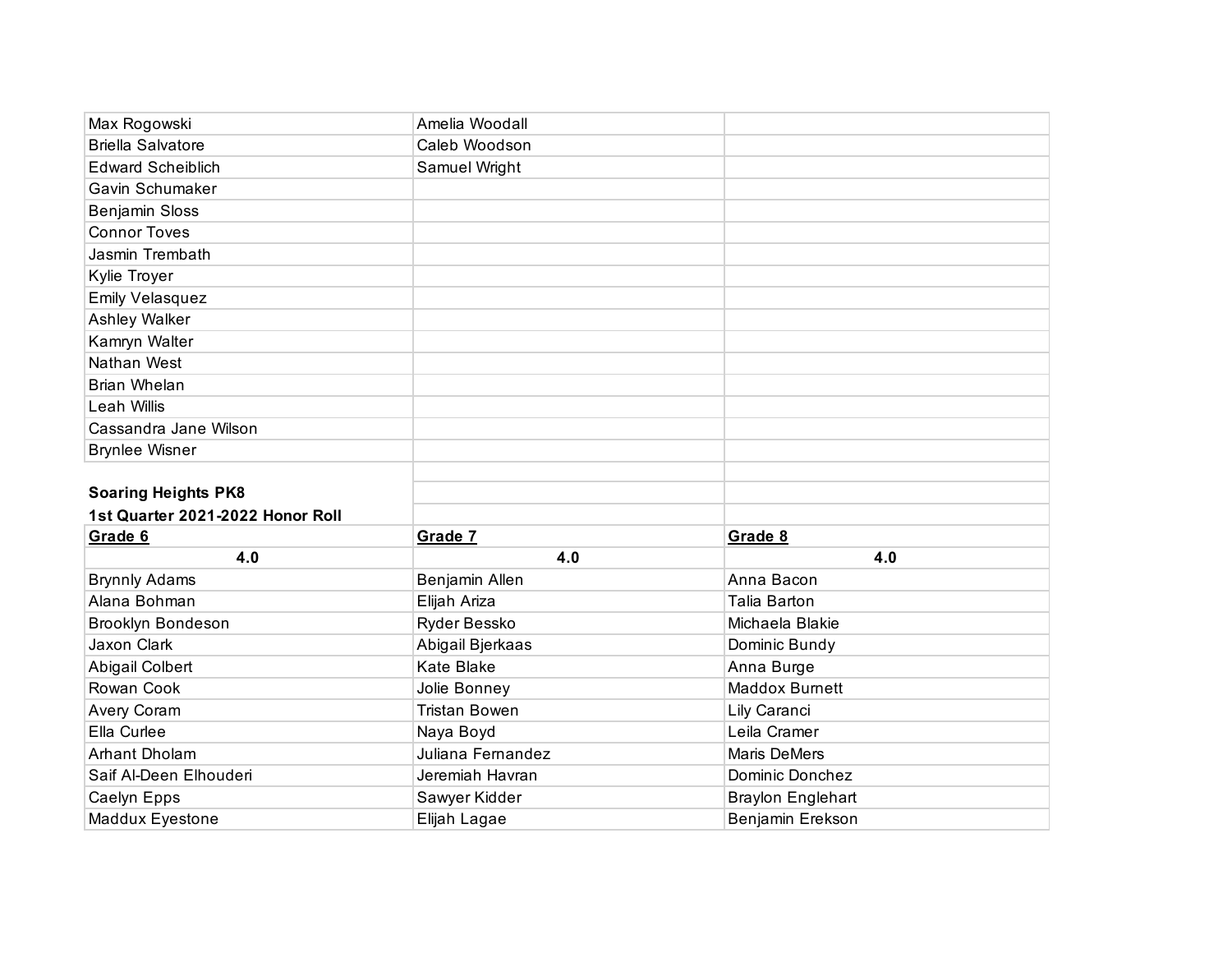| Aditya Gaur          | <b>Yosniel Morales Acosta</b> | <b>Berklie Esparza</b> |
|----------------------|-------------------------------|------------------------|
| Olivia Guisinger     | <b>Hudson Nabarrete</b>       | Jayden Fernandez       |
| <b>Brogen Gunter</b> | Leah Noble                    | Emma Grassman          |
| Veronica Havran      | Kaydyn Ohnstad                | <b>Blake Hopkins</b>   |
| Azure Hollingsworth  | Lincoln Peterson              | <b>Tobey Jaeger</b>    |
| Cole Johnson         | Addison Sacoman               | Tailee Long            |
| Tyler Johnson        | <b>Lily Spinner</b>           | Maya Luke              |
| <b>Blake Kaufman</b> | Emma Toohey                   | Cailyn Mahon           |
| Olivia Kaufman       | Asher Tyme                    | <b>William McGuire</b> |
| Stella Kelsey        | <b>Jackson Ulanskas</b>       | Abigail Mier           |
| Asher Knight         | Gwyneth Veenendaal            | James Miller           |
| Carson Kozyra        | Henry Whetstone               | Josephine Mohr         |
| Hudson Lampson       | 3.5                           | <b>Serenity Molloy</b> |
| Kaitlyn Lang         | <b>Baylor Adams</b>           | Vanessa Morrison       |
| Liliya Lewus         | Lilly Anema                   | Perry Neumann          |
| Cruz Martin          | Kaylee Baker                  | Claire Nguyen          |
| Madalynn Maughon     | Isaac Bergman                 | Ella ODell             |
| Averi Mauser         | <b>Talia Bode</b>             | Ofelia Palacios        |
| Dominic Mendoza      | Abriella Bradley              | <b>Thomas Pantier</b>  |
| Annabel Mydlowski    | <b>Reilly Burnett</b>         | <b>Emily Park</b>      |
| <b>Madison Neff</b>  | <b>Braylen Bwire</b>          | Kira Pisano            |
| <b>Essly Nelson</b>  | Danica Carnahan               | Haylie Rossetti        |
| <b>Ellary Palmer</b> | Avery Champlin                | Trajan Schmitz         |
| Logan Pelser         | <b>Chase Craddock</b>         | James Schoeneshoefer   |
| Brendan Petruncola   | <b>Walter Cramer</b>          | Julia Shannon          |
| Ella Pinsonneault    | Marin Cumberland              | Maya Shannon           |
| Mackenzie Platt      | Kayne Davidson                | Lilian Swanigan        |
| McKenna Platt        | Samantha DeGracia             | <b>Beatrix Tempel</b>  |
| Andrea Sam           | <b>Isabelle Edwards</b>       | <b>Blake Wolver</b>    |
| Kayla Schneider      | Sara Feltwell                 | Hannah Yando           |
| Connor Shjegstad     | Shaylin Fling                 | Jonah Zimmerman        |
| Mary Skidmore        | Keira Frech                   | 3.5                    |
| <b>Landry Spikes</b> | Rian Germain                  | Reagyn Allen           |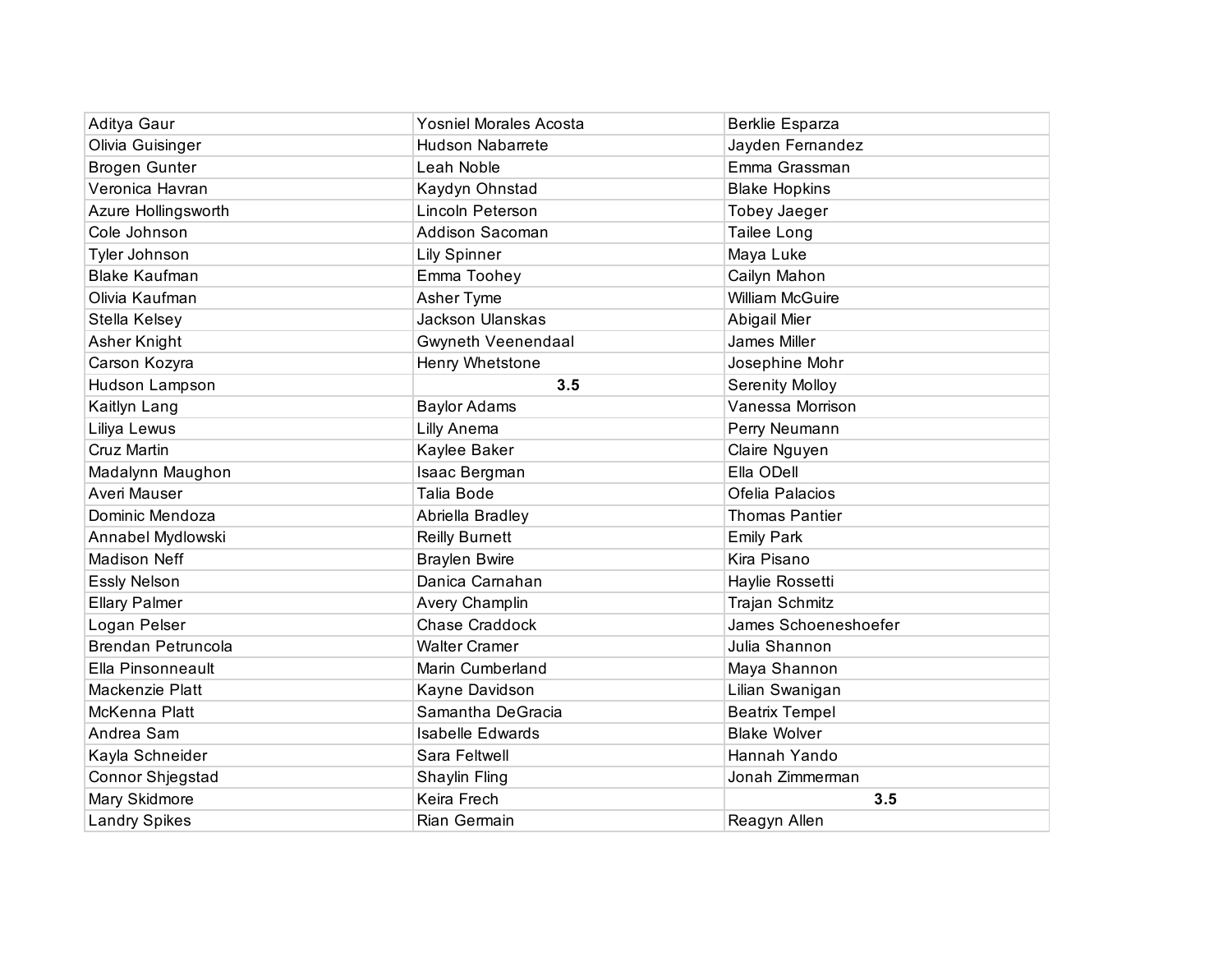| Josie Stevenson          | Jack Glaser              | Rocco Beckman            |
|--------------------------|--------------------------|--------------------------|
| Eamon Temme              | <b>Chloe Haakmeester</b> | Caidon Bornn             |
| Evelyn Thompson          | Adelyn Hofferber         | <b>Atticus Breault</b>   |
| Eden Toy                 | <b>Idriss Huxley</b>     | Samantha Carlill         |
| Avonlea Waldrop          | Ava Inguagiato           | Sean Cary                |
| Leonidas Wong            | Ava Jackson              | Reilly Cavanagh-Kwaiser  |
| Charlotte Zimmerman      | Morgan Jensen            | Isabelle Chudleigh       |
| Claire Zimmerman         | Tavin Jensen             | Matthew Clardy           |
| 3.5                      | Mackenzie Kaiser         | Diezel Cox               |
| Angela Arosemena         | William Kaley            | <b>Hudson Dageenakis</b> |
| Anya Barrera             | Christopher Kauffman     | Layla Dageenakis         |
| <b>Addison Bemis</b>     | Harjas Kaur              | Isabel Deppen            |
| Noah Brisnehan           | <b>Tyler Keating</b>     | Xavier Diaz              |
| <b>Braylon Brown</b>     | Sydney Kelm              | Evan Dillinger           |
| Ryan Campbell            | Crew Kenna               | <b>Christian Edwards</b> |
| <b>Connor Carrithers</b> | Nandini Khatri           | Owen Edwards             |
| Jackson Davis            | Selah Kidder             | <b>Carter Etherton</b>   |
| Eislynn Deichert         | Aidan Larkin             | <b>Brendan Fisher</b>    |
| <b>Garrett Eich</b>      | Olivia Le                | Kaylee Fling             |
| <b>Elliot Flynn</b>      | Jacob Lord               | Jakob Fluckiger          |
| Ava Gerhard              | Zachary Lord             | Morgan Fuhrmann          |
| <b>Chloe Gilbert</b>     | <b>Taylor Martin</b>     | William Garcia           |
| Ellissa Gilio            | Caitlyn McCollum         | Makena Gordon            |
| <b>Kierstin Glaze</b>    | <b>Brendan McNeal</b>    | Lennon Green             |
| Liam Gordon              | Ashlyn Morganfield       | <b>Brennon Gunter</b>    |
| <b>Carson Griffin</b>    | <b>Bryce Namiot</b>      | Chloe Hardwicke          |
| Tobias Honkanen          | Evyn Nelson              | Parker Harrington        |
| Amelia Joyce             | <b>Aubrey Noble</b>      | Sofia Hempelmann         |
| Taryn Kavanaugh          | Gracie Oliker            | Landon Incorvaia         |
| Karson Kneebone          | <b>Ellie Price</b>       | Sasha Johnson            |
| Liam Koenig              | <b>Emily Quinn</b>       | <b>Taylor Kopatz</b>     |
| Kellen Lang              | Lila Quirk-Horton        | Madeline Lee             |
| Ava Latimer              | Jozef Rajtar             | Kiley Lindstrom          |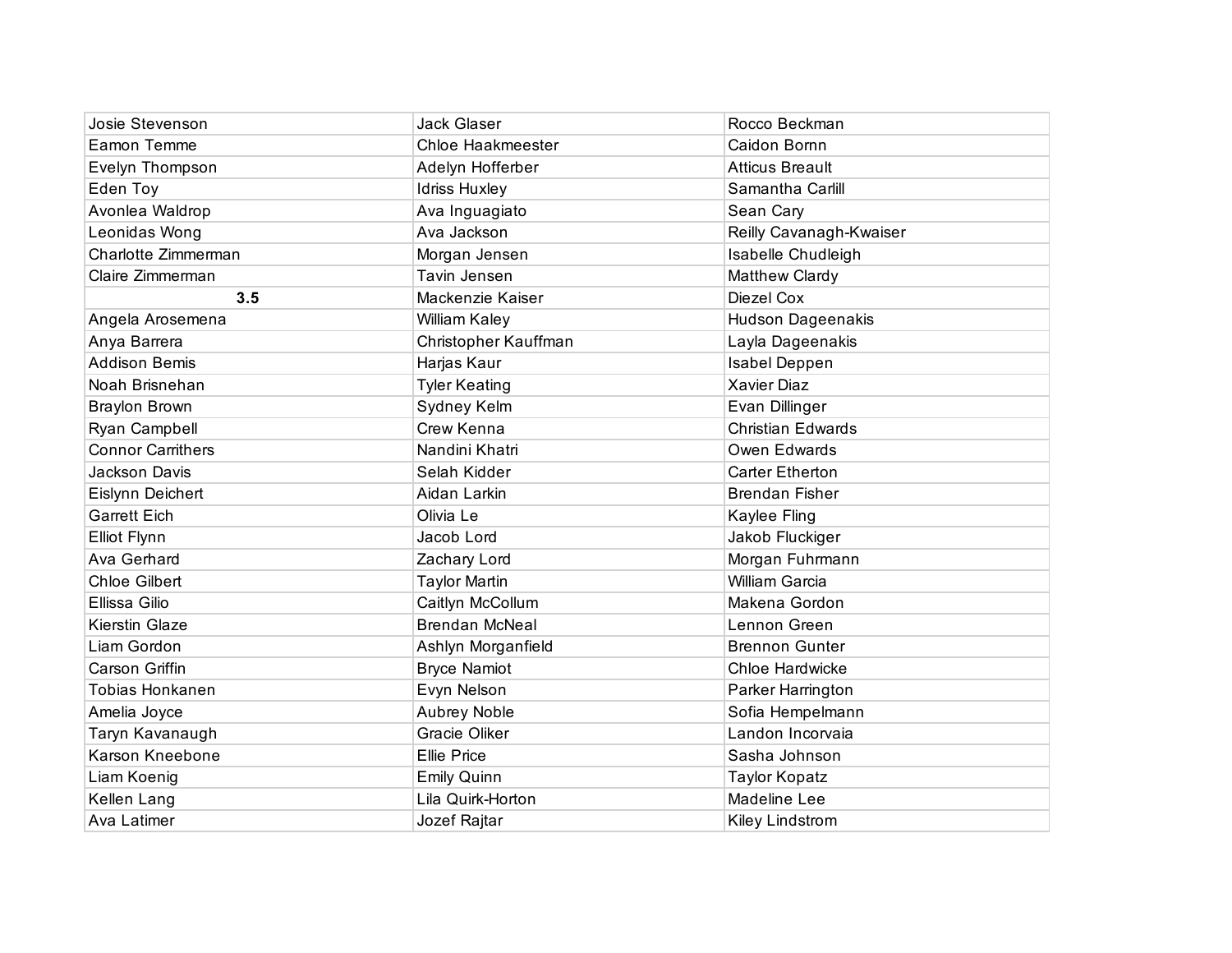| Zoe Lennartz                     | Katlyn Roylance           | Maia Mares              |
|----------------------------------|---------------------------|-------------------------|
| Peyton Littmann                  | Jackson Savona            | Teya Martinez           |
| Morgan Lund                      | Maya Shahinian            | Lincoln Miller          |
| Austin Maddaloni                 | <b>Austin Sharp</b>       | <b>Tyler Muir</b>       |
| Dylan Mahe                       | <b>Gwendolyn Shores</b>   | <b>Scott Pfeffer</b>    |
| <b>Greyson Marks</b>             | Saniya Shrestha           | <b>Brody Richards</b>   |
| Madeline Meier                   | <b>Dalton Siclair</b>     | Karysa Sardella         |
| Avery Mendoza                    | <b>Baylee Sotelo</b>      | Shahe Shahinian         |
| <b>Harper Miller</b>             | Michael Steinsiek-Libhart | Benjamin Shores         |
| Aaden Muela                      | <b>Addison Strauss</b>    | Scott Sill              |
| <b>Tyler Nagy</b>                | Kaiden Timm               | <b>Claire Simmons</b>   |
| <b>Tomas Olivares Villarreal</b> | Sofia Toohey              | <b>Vander Sims</b>      |
| Juliette Parmenter               | Kamila Torres Caballer    | Sydnie Snook            |
| <b>Brody Pepper</b>              | Alyssa Trifiletti         | Nathan Standish         |
| Samantha Popoff                  | My Vong                   | <b>Ally Streets</b>     |
| Elia Quirk-Horton                | Kayleigh Winfrey          | Vanicia Thomas          |
| <b>Justine Reid</b>              | Colin Yevoli              | Michael Van Hemelryck   |
| Lucia Rodriguez                  | 3.0                       | <b>William Vielehr</b>  |
| Jessa Ross                       | Aimee Baca                | Gwyneth Wallrich        |
| <b>Emily Salch</b>               | Luciana Bednar            | <b>Brinley Winfrey</b>  |
| Payton Schultz                   | Jude Berg                 | Addison Wolver          |
| Asher Sepin                      | Milo Billmaier            | Taylan Yorumez          |
| Simon Shrestha                   | <b>Connor Campise</b>     | 3.0                     |
| Jack Spiers                      | Troy Carnahan             | Gregor Achtziger        |
| <b>Brayden Sutton</b>            | <b>Boston Coslett</b>     | Joseph Adorno           |
| Jackson Swanigan                 | Angelina Cruth            | Easton Agnew            |
| Kohen Sweeney                    | <b>Brenden Everett</b>    | <b>Trevor Allen</b>     |
| Reegan Thomson                   | Cael Ferrera              | Grace Ashmore           |
| <b>Bailey Valdez</b>             | <b>Tyler Firebaugh</b>    | <b>Kelsey Ayars</b>     |
| <b>Julian Villones</b>           | Zoe Garcia                | Benjamin Bacon          |
| Gabriella Vosseller              | Daniel Goodman            | Kinley Baum             |
| <b>Katherine Winters</b>         | Reagan Gorske             | Beatrice Bergh          |
| Kylie Yannacito                  | Ella Granger              | <b>Annabeth Buenzow</b> |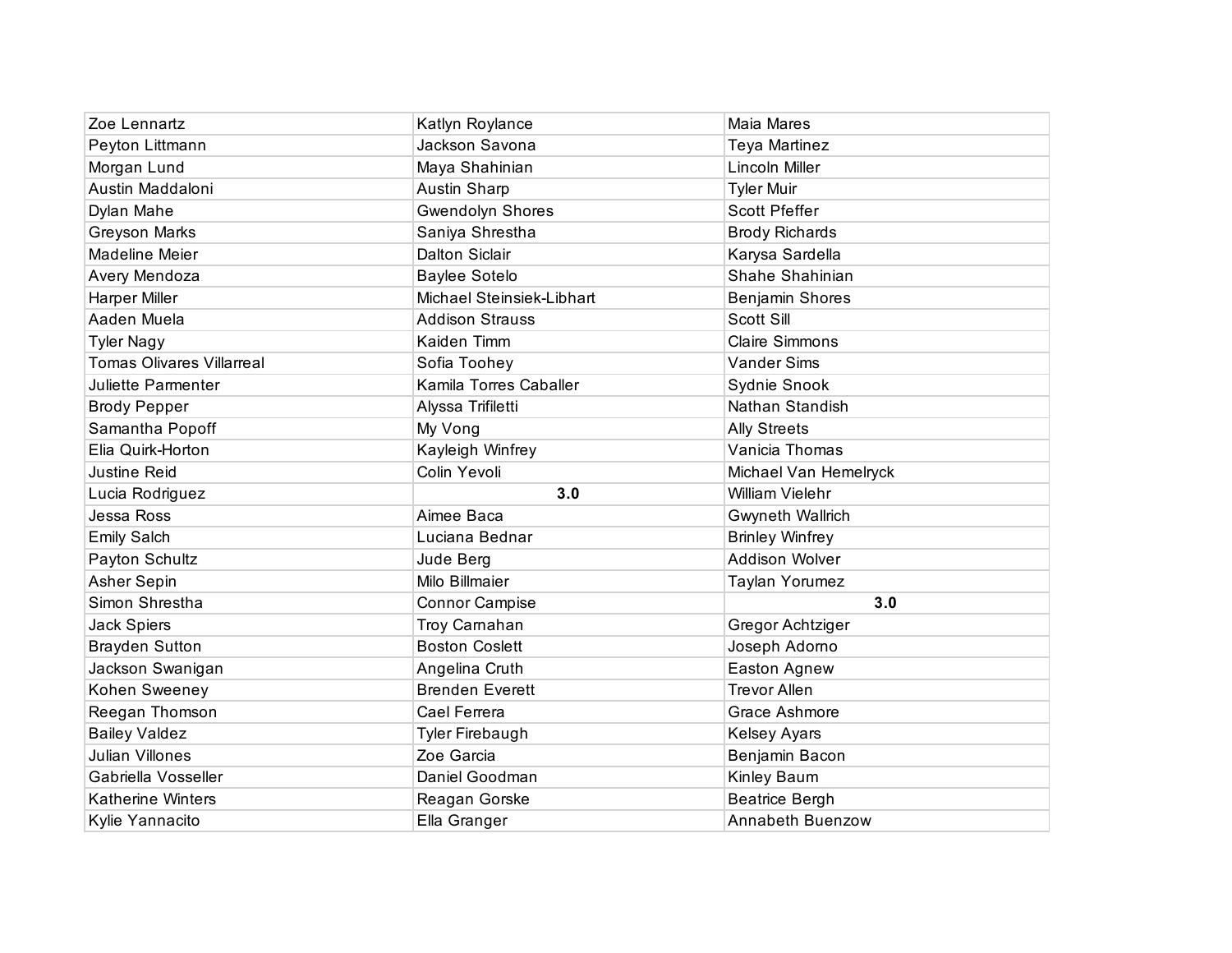| Abraham Yoder            | Landon Hammond              | Antonio Campbell         |
|--------------------------|-----------------------------|--------------------------|
| Vivienne Yuen            | Elora Kintzley-Summers      | <b>Kailer Cook</b>       |
| 3.0                      | <b>Bennett Knode</b>        | Aidyn Cooper             |
| Dylan Backstrum          | Ella Krause                 | Victoria Craig           |
| Zachary Barbosa          | Kai Lewis                   | <b>Tytan Davidson</b>    |
| <b>Ryley Barnett</b>     | Sawyer Longoria             | Jacob Dee                |
| Viren Boyd               | <b>Brynn Martinez</b>       | Addelyn Edwards          |
| <b>Gabriel Brooks</b>    | Kage Mayne                  | <b>Reilley Ellis</b>     |
| Joselyn Campbell         | Samuel Medenwaldt           | Amara Garland            |
| Emily Clabaugh           | Jaelah Munn                 | <b>Ewen Gates</b>        |
| Jackson Daniels          | Jordan Ortiz                | <b>Finn Gates</b>        |
| Anayah Garcia            | <b>Mollie Owens</b>         | Lukas Griffith           |
| <b>Briscoe Garcia</b>    | Denver Palo                 | Andersen Harnish         |
| Dominic Grillo           | Lane Palo                   | Joshua Henderson         |
| <b>Thomas Herbert</b>    | <b>Jackson Platt</b>        | Jace Hinze               |
| Samuel Herman            | <b>Lyndsey Ross</b>         | Uriah Kidder             |
| Delicia James            | <b>Braiden Smith</b>        | Owen Knoblauch           |
| Evan Kenward             | Paige Stagg                 | Teegan Mayne             |
| <b>Elliott Knoblauch</b> | Cole Stilwell               | Joseph Medenwaldt        |
| <b>Arthur Kornely</b>    | Carson Stoehr               | Audrey Minger            |
| <b>Annabel Lefeave</b>   | <b>Bridgette Williamson</b> | <b>Ashton Mitchell</b>   |
| <b>Braxton Logue</b>     | Joshua Wolf                 | Marques Moreno           |
| Jake Marlowe             | Nicolas Young               | Elva Orellana-Castaneda  |
| Sean McCallister         |                             | Tessa Oreskovich         |
| Caleb Minger             |                             | Jeremy Price             |
| Natalia Moksiewicz       |                             | Elianie Rivera Casillas  |
| <b>Emry Nelson</b>       |                             | Liliana Rocha-Harrison   |
| Isabella Ortega Vargas   |                             | Jordyn Scott             |
| Kayden Palumbo           |                             | Isavella Sedillo         |
| <b>Tyler Quintrall</b>   |                             | Amber J Sexton           |
| Alyce Rose               |                             | <b>Christopher Smith</b> |
| <b>Vincent Rossetti</b>  |                             | Jayden Sorensen          |
| Aaron Roylance           |                             | Zekiah Soto              |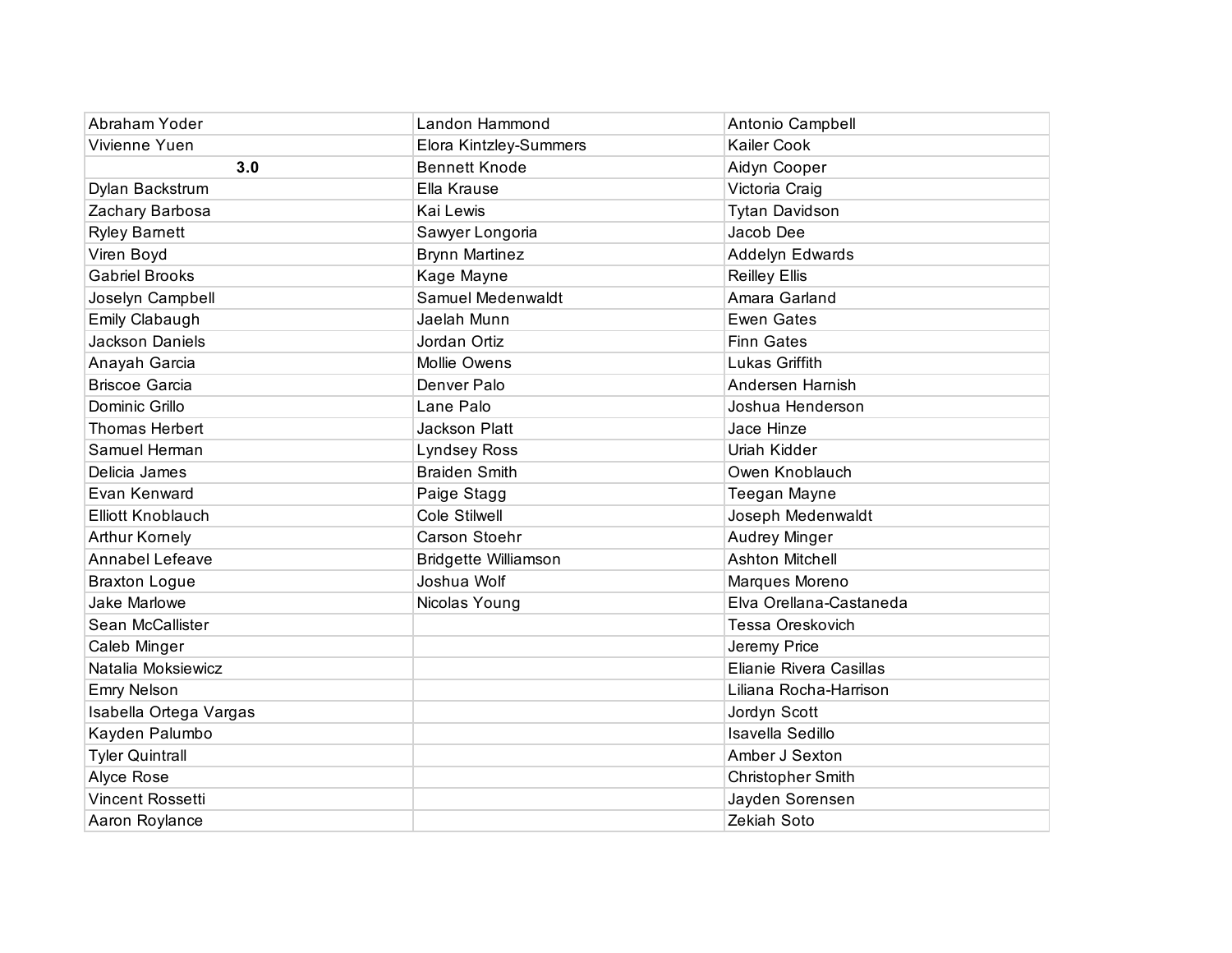| Kegan Salimeno                   |                          | <b>Tate Stoffer</b>        |
|----------------------------------|--------------------------|----------------------------|
| Hana Shanata                     |                          | <b>Hailey Townsend</b>     |
| Asher Shaw                       |                          | Falyn Turner               |
| Ryan Travis                      |                          | Landon Wahrle              |
| Jake Turkowski                   |                          | Grayson Wallrich           |
| Owen Vielehr                     |                          | Allie Warlock              |
| Ashton Wahrle                    |                          | Daniel Weber               |
| Alexis Weststeyn                 |                          | <b>Matthew Weber</b>       |
| <b>Blake Wiesner</b>             |                          | London Wilkey              |
| <b>Evelin Yannett</b>            |                          |                            |
|                                  |                          |                            |
| <b>Sunset Middle School</b>      |                          |                            |
| 1st Quarter 2021-2022 Honor Roll |                          |                            |
| Grade 6                          | Grade 7                  | Grade 8                    |
| 4.0                              | 4.0                      | 4.0                        |
| Shea Archie                      | Jocelyn Aragon           | Hugo Aguirre               |
| Caden Aughinbaugh                | Hazel Awsumb             | Mariah Bagwell             |
| Jada Bagwell                     | Marin Bronski            | Zhuming Haratsaris         |
| Charlotte Bronski                | Yasmin Freger            | <b>Andrew Hudgins</b>      |
| Bo Chapman                       | <b>Bryce Grayless</b>    | <b>Hannes Maute</b>        |
| <b>Ellery Chavel</b>             | Athil Henderson          | Addison Ritzenhein         |
| Maeve Cruit                      | Eleanor Hernon           | Adelaide Trecoske Houghton |
| <b>Theodore Fischer</b>          | Makenzie Hollar          | <b>Eloise VanSelus</b>     |
| Vania Gonzalez Baca              | <b>Griffin Howie</b>     | Logan Waldron              |
| Ashley Guillen-Castaneda         | Noemi Lopez Romero       | Audrey Warriner            |
| Alison Heath                     | Aaron Maloit             | 3.5                        |
| Leyton Hill                      | <b>Charlotte Moulton</b> | Angela Alvarado Rubio      |
| Ashley Jimenez Medina            | Aileen Murillo Gutierrez | Ronan Avila                |
| <b>Brandon King</b>              | Jaden Ramirez            | Lilyan Bruce               |
| Heidi Kintzel                    | <b>Charlotte Stauch</b>  | <b>Hannah Burdette</b>     |
| <b>Madison Kintzel</b>           | <b>Parker Tatic</b>      | <b>Zander Burnett</b>      |
| Valerie Ortega                   | Xuri Walton              | Diego Cespedes Valdez      |
| <b>Justine Parr</b>              | Camilla Wier-Bigelow     | Maya Cooper                |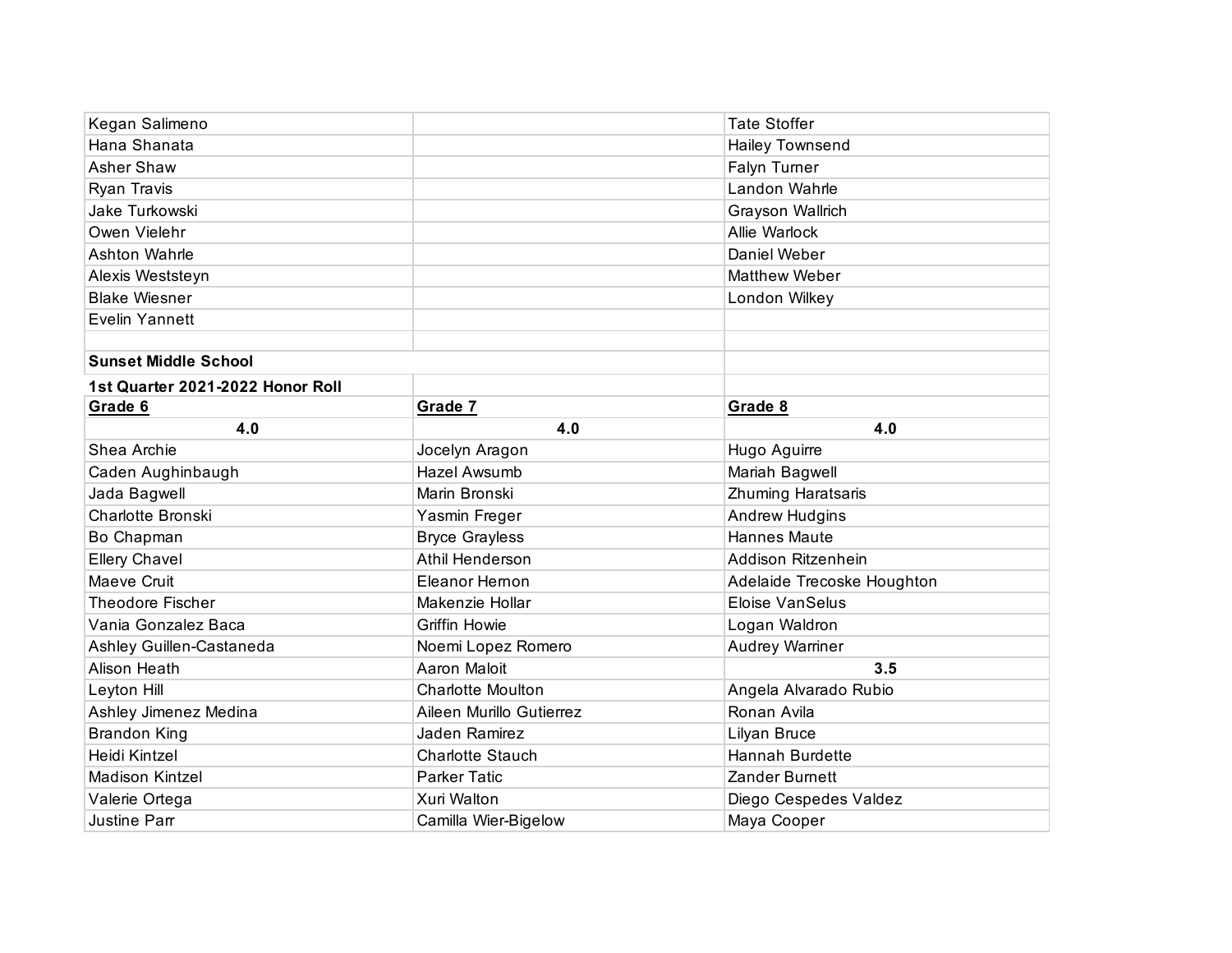| Sam Viswanath                 | Larkyn Young                  | Aniah Dothard                     |
|-------------------------------|-------------------------------|-----------------------------------|
| Keeva Walton                  | 3.5                           | Autumn Ecker                      |
| <b>Emily Warriner</b>         | <b>Calvin Ahrens</b>          | Alexander Javier Esquivel Barrios |
| 3.5                           | Ayushi Bhandari               | <b>Jose Fuentes Valdez</b>        |
| Dayana Amaya Esparza          | <b>Charles Bonn-Elchoness</b> | Alizea Grine                      |
| <b>Edsel Bennett</b>          | Alma Boyd                     | Hikaru Johnson                    |
| <b>Quentin Bramwell</b>       | <b>Bailey Bramwell</b>        | Annmarie Knight                   |
| Levi Burdette                 | Nina Brodsky                  | Makenna Martinez                  |
| Zachary Byars                 | Jerrell Brown                 | Quinnten Muth                     |
| <b>Abril Cadena Torres</b>    | <b>Charles Buckner</b>        | Emma Norland                      |
| Dayami Cerna Porras           | Juliana Carcallas             | Zackary Penman Keever             |
| Josiah Chavez                 | Layla Carlson                 | lan Rojo                          |
| Alfredo Compian               | Samantha Chavez               | Pali Sauer                        |
| Didi Dudgeon                  | Oscar Cruz Mendez             | Oliver Sitja Sichel               |
| Maribel Escobedo              | Joe Cruz-Esquivel             | Samuel Taylor                     |
| <b>Freddy Esquivel Alaniz</b> | Michael Dapkus                | <b>Caleb Williams</b>             |
| Maya Glass                    | Staszek Darschewski           | 3.0                               |
| Micah Gray-Houchins           | Kaleb Eddy                    | Jaylenn Alday                     |
| Chris Herrera                 | Dennie Erbland                | Jonathan Cary                     |
| Summit Hofmeister             | Malaya Evans                  | Kaiden Cochran                    |
| Fayte Humrich                 | Dalia Flores                  | <b>Derek Fitches</b>              |
| Camila Jimenez Garcia         | Reef Freger                   | Jessica Fraire Padilla            |
| David Kintzel                 | Evan Garcia Vargas            | Hannah Gray-Houchins              |
| <b>Riley Lantz</b>            | Carollne Gonzales Ortega      | Layla Haggerty                    |
| Luis Legarda Rodriguez        | Paulo Guevara                 | Aiden Heater                      |
| David Lovato                  | Jennifer Hernandez Duran      | Aanijah Henry                     |
| Leo Martinez                  | Hope Holden                   | Rodrick Hobbs                     |
| Paxton Meyers                 | Piper Hugghins                | Mia Houchins                      |
| Noelia Miranda-Rodriguez      | Zackary Krone                 | Micah Kanaar                      |
| Natalie Morales               | Leo Kubik                     | Cooper Keene                      |
| Humberto Nieto Garcia         | Ethan Lady                    | Liam Keene                        |
| Cristofer Renteria Legarda    | Savannah Laubacher            | <b>Ryder Keeton</b>               |
| <b>Nigel Searcy</b>           | Xavier Mackler                | Preston Lee                       |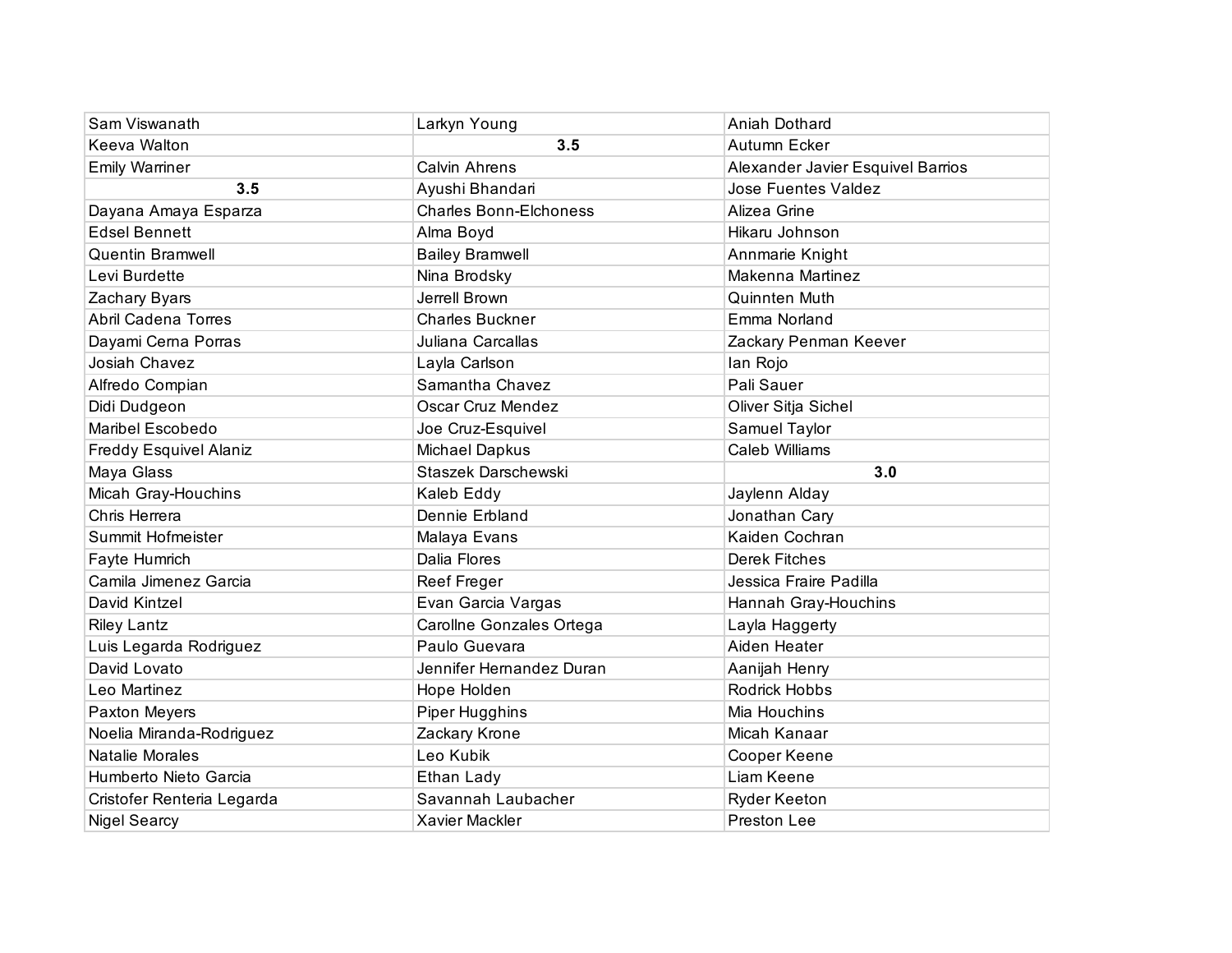| <b>Kailee Seres</b>       | Gianna Madrid                | Jonathan Lopez Gomez       |
|---------------------------|------------------------------|----------------------------|
| Scarlett Sierra Chavarria | Mia McCluskey                | <b>Olivia Marcellus</b>    |
| Gerardo Soto              | Judah McLellan               | Eden McHugh                |
| <b>Emmett Troy</b>        | Audrey Montoya Taylor        | Virginia Miranda Rodriguez |
| Anna Welker               | Leonela Pereyra Soto         | Aaliyah Mireles            |
| Rihana Westbrook          | <b>Brigid Ponak</b>          | Adler Ocampo               |
| 3.0                       | Danna Quiroz Arredondo       | Thomas Sargent             |
| Makayla Almeida           | Aaron Ramirez                | Ruby Spalding              |
| Kaydence Alvey            | Jaiden Ramos                 | <b>Tristin Whittaker</b>   |
| Aaron Benz                | Haley Ramos-Castruita        | <b>Ethan Withnell</b>      |
| Lily Rae Bernstein        | Eliza Robinson               |                            |
| Collin Blatchley          | Nataly Rodriguez Valdez      |                            |
| Quinn Cameron             | Ellis Rosado                 |                            |
| Aliana Cox                | <b>Xavier Saenz</b>          |                            |
| Allisson Diaz Arredondo   | <b>Thomas Staples</b>        |                            |
| Lela Dickey               | Corren Ward                  |                            |
| Reyli Espinoza Flores     | <b>Bailey Williams</b>       |                            |
| Matilda Fisher            | Gianira Xinol - Elizondo     |                            |
| Antonio Gutierrez         | 3.0                          |                            |
| Lillian Haggerty          | Nathaniel Aguilera           |                            |
| Sandra Juarez             | <b>Tristan Albrecht</b>      |                            |
| Darren Mendoza            | Joaquin Arredondo Rodriguez  |                            |
| Armando Montano           | Joselyne Arredondo-Garcia    |                            |
| <b>Eduardo Morales</b>    | <b>Hudson Bell</b>           |                            |
| <b>Elisabel Perez</b>     | Derek Black Lance            |                            |
| Valeria Perez             | Naidan Bor                   |                            |
| Armando Quinones Mora     | Alexandria Cantor            |                            |
| Trystan Rekowski          | Melissa Carmona-Silva        |                            |
| Daniel Sanchez Cabrera    | Yadira Carrillo              |                            |
| Faerah Siefken-Tarpening  | <b>Lizeth Cervantes Reza</b> |                            |
| Alexa Valdez-Aguero       | Micah Doughan                |                            |
| <b>Gilbert Villa</b>      | Zander Duran                 |                            |
| Isis Yanez Aguilar        | Dallin Easton                |                            |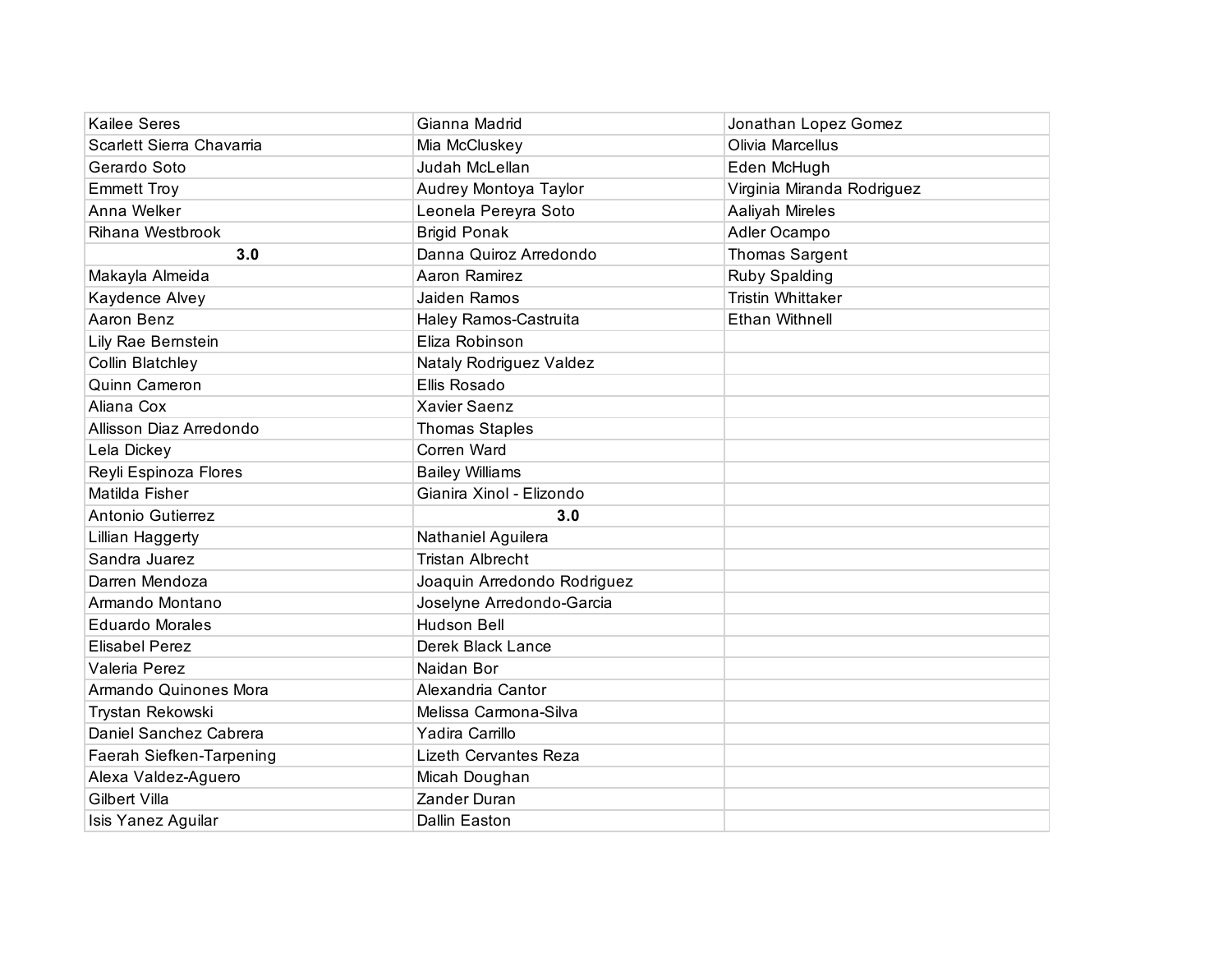| Zoee Gonzales-Buttry       |  |
|----------------------------|--|
| Melissa Hernandez          |  |
| Alondra Hernandez Sierra   |  |
| Dominica Hernandez Woodall |  |
| Koli Hines                 |  |
| Fransisco Ibarra Padilla   |  |
| Saxton Lary                |  |
| Izaiah Leon                |  |
| Itzel Madrigal Villagomez  |  |
| Carlos Martinez-Tena       |  |
| Samara McDermid            |  |
| Michelle Medina            |  |
| Yamna Mendoza Ochoa        |  |
| Isabel Montano             |  |
| Kaleb Noterman             |  |
| Johan Quinones Mateo       |  |
| Arianna Roman              |  |
| <b>Watson Seely</b>        |  |
| <b>Garrett Sherrard</b>    |  |
| Kai Simich                 |  |
| Cassidy Skole              |  |
| Jackson Tahara             |  |
| Owen Underwood             |  |
| Gabriel Wagoner            |  |

| <b>Thunder Valley K8</b>         |                         |                          |
|----------------------------------|-------------------------|--------------------------|
| 1st Quarter 2021-2022 Honor Roll |                         |                          |
| Grade 6                          | Grade 7                 | Grade 8                  |
| 4.0                              | 4.0                     | 4.0                      |
| Sayer Blair                      | Jairo Alvarado-Martinez | Liz Acevedo              |
| William Estrada Rodriguez        | Edin Argueta            | Joanna Barragan-Martinez |
| Vanessa French                   | Kate Barney             | Leyla Benavides          |
| Carter Gatdula                   | Nathalia Cardenas       | Lucia Bernal             |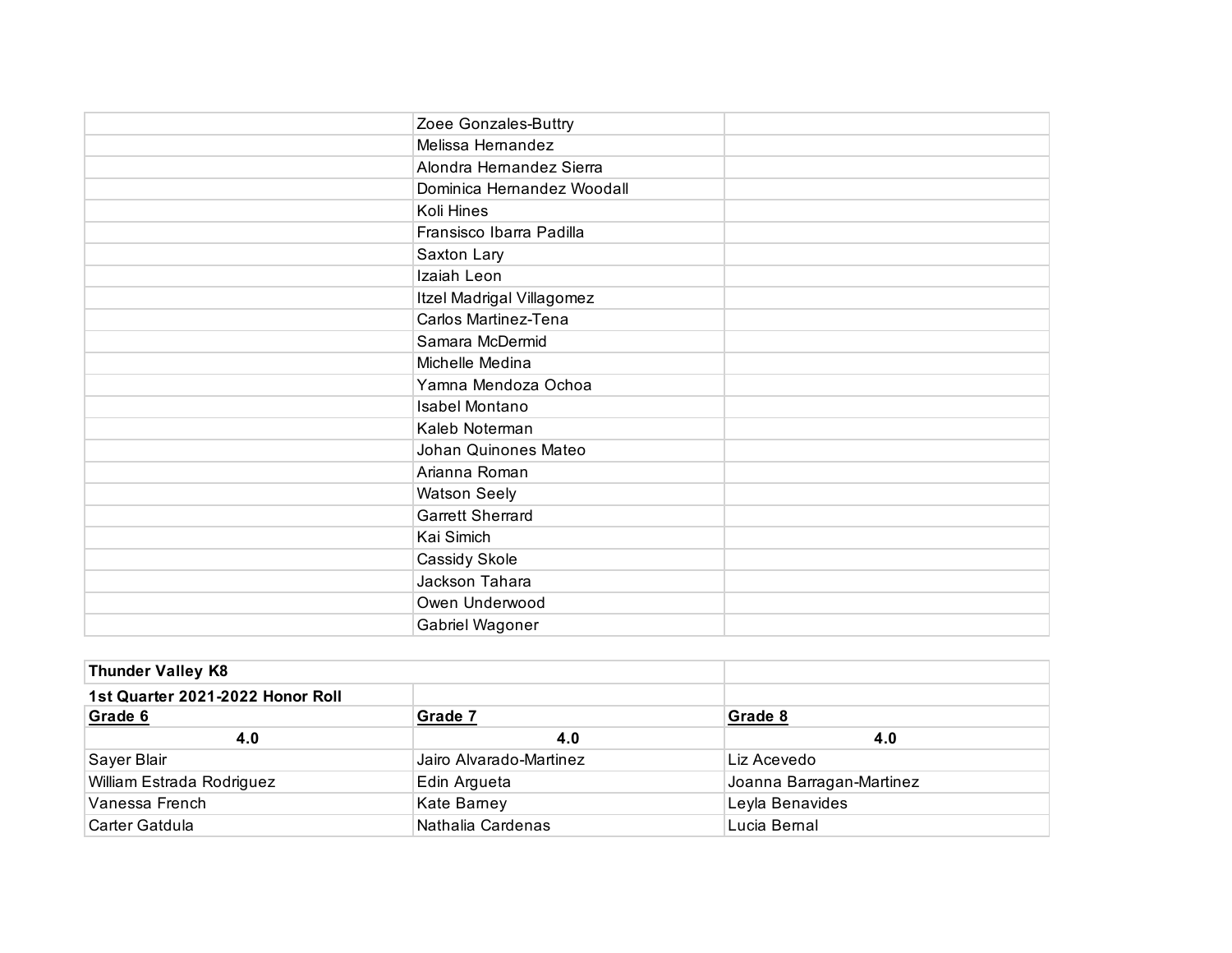| Daritza Gonzalez          | Mackenzie Carroll           | Benjamin Blondo            |
|---------------------------|-----------------------------|----------------------------|
| <b>Hunter Grubbs</b>      | Erin Chance                 | Mariellena Carbajal        |
| Gloria Lopez              | Jose Compean Morales        | Daniela Dominguez          |
| 3.5                       | Jayden Grigg                | Samantha Herr              |
| Isaiah Basemore           | Yahir Jimenez Chihuan       | Mackenzie Kincaid          |
| Aracely Caro              | Gracie LaBute               | Paola Leon Pena            |
| Chloe Dorroh Lee          | Ricky Lopez De Anda         | Noah Medrano               |
| Valeria Duran-Gonzalez    | Kiara Martinez              | Dayanara Ramirez           |
| Cameran Gutsche           | Marllow McCoy               | <b>Elizabeth Salazar</b>   |
| Addyson Hegge             | Hazel Mciver Oun            | Olivia Sitarz              |
| Prince Herr               | Victoria Melson             | Armando Solorzano          |
| Kevin Knudsen             | Valentina Munoz Mares       | 3.5                        |
| Alexis Lester             | <b>Justin Navasak</b>       | Odin Allen                 |
| <b>Irving Melgar</b>      | <b>Garrett Pepper</b>       | Violeta Armendariz         |
| JoLynn Nichols            | Lexi Reisbeck               | Ilya Bezus                 |
| Erylin Noyes              | Lucy Sheperd                | Madalyn Carroll            |
| Jolene Oelrich            | <b>Taylor Torrez</b>        | Viviana Cervantes          |
| Emma Pacheco Bunn         | Yanelli Uriarte             | Layra Colon Pabon          |
| Natalie Padia             | <b>Cerenity Vang</b>        | Mary Dawson                |
| Alissa Petrasek           | Mikaela Vazquez             | <b>Cooper Doehring</b>     |
| Donavon Phillips          | Emma Weber                  | <b>Brooklynn Edwards</b>   |
| Olivia Ramer              | <b>Edmund Yunk</b>          | Alexandra Fullerton        |
| <b>Nathaniel Reich</b>    | 3.5                         | Xyleena Garcia             |
| Izan Reta Ayala           | Jennavecia Almaraz Gonzales | Gwendolyn Hafemann         |
| Olivia Schneider          | Noah Balderas               | Gabriel Hernandez Villegas |
| <b>Isabella Smallfoot</b> | Alyssa Brambila             | Seferina Hopkins           |
| Caleb Trejo               | Izabellah Brewer            | Evangelina Moreno          |
| Lucas Wright              | Jose Chavez                 | Aiden Reyes                |
| Kaedan Zielbauer          | Odette Cortes Calderon      | Jolin Rodriguez            |
| 3.0                       | Valeria Diaz Herrera        | Marcus Salmeron            |
| Carlos Acevedo Legarda    | Sophia Espinoza             | Dakota Yunk                |
| Nayeli Armenta-Guardado   | Jarixa Franco Miramontes    | 3.0                        |
| Athena Barrera            | <b>Hayley Fullerton</b>     | Tyson Abeyta               |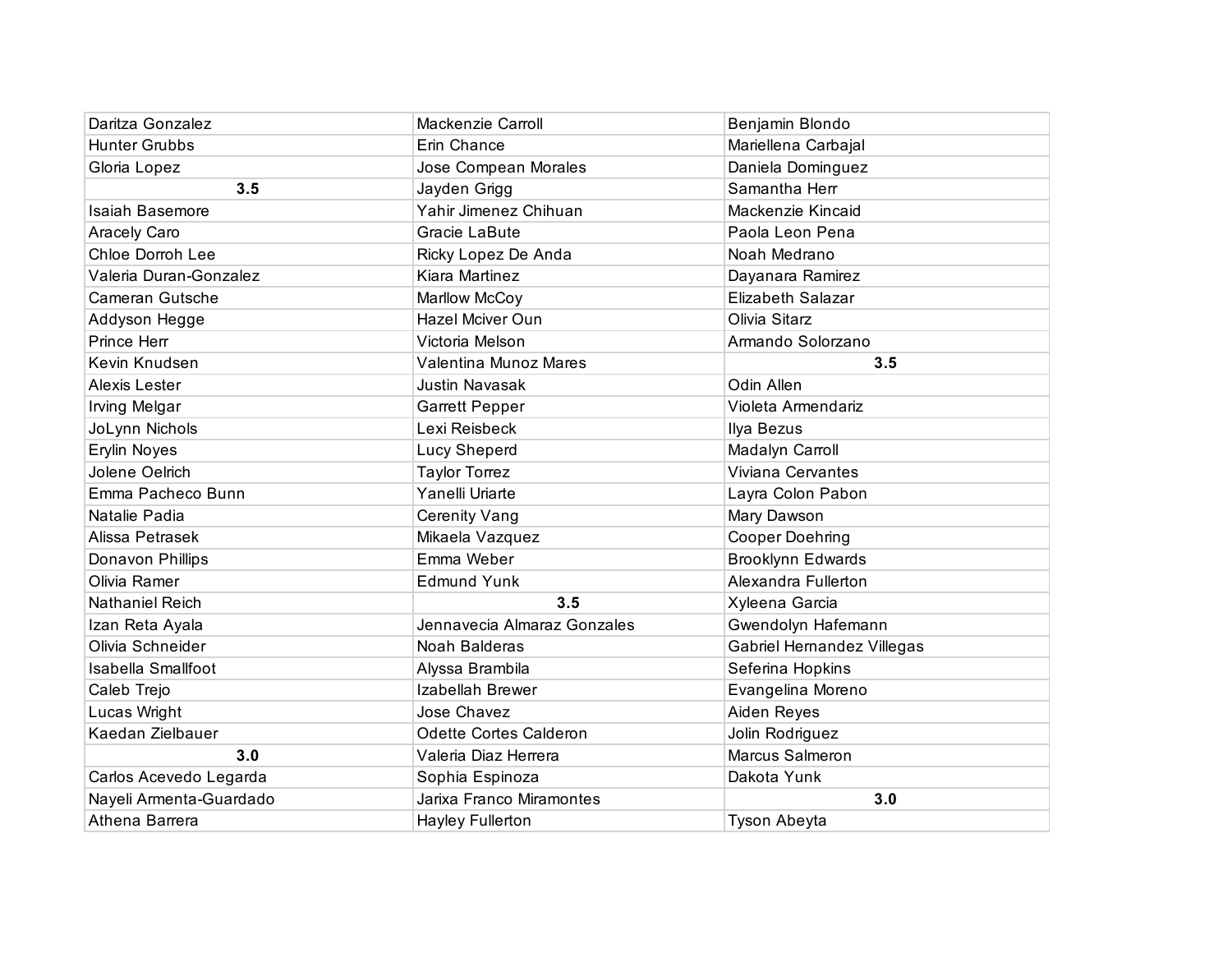| Jacob Bustamante             | Amiliana Garcia           | Alan Anguiano Almaraz       |
|------------------------------|---------------------------|-----------------------------|
| <b>Dominic Casados</b>       | Jonathan Hammons          | Alessandra Barron-Mendoza   |
| Jayden Church                | Daisy Hinojos             | Jarrod Bohrer               |
| Destiny Crespo               | Kaden Hoppes              | Anahi Casillas              |
| Vanessa Fischer              | Zaiah Jones               | Nicole Coleman              |
| Miguel Flores Guardado       | Sydney Klish              | Cody Conner                 |
| Aidan Gonzalez               | Jaqueline Lara            | Yoltzin Dorado              |
| Rocio Gonzalez Castaneda     | Alondra Ledezma Iturralde | Danna Estrada Rodriguez     |
| Fatima Hernandez Corral      | Ralph Lewis               | <b>Ethan Finks</b>          |
| Leyah Lewis                  | <b>Michael Lisk</b>       | <b>Ethan Fletcher</b>       |
| Maximiliano Melendez Pacheco | <b>Austin McFarlin</b>    | <b>Andrew Hall</b>          |
| Jordyn Mierkey               | Yareli Melendez Pacheco   | Jonathan Hargreaves         |
| Roberto Munoz Mares          | Julissa Mendez-Ramirez    | Ruben Hernandez             |
| Laynie Oetken                | <b>Cooper Nichols</b>     | Sergio Marquez Michel       |
| <b>Bentley Oun</b>           | Jackson Nightingale       | Jakoby Martin               |
| Leanne Paddock               | Conor O'Neill             | Jamilette Martinez-Avitia   |
| <b>Tristen Pecot</b>         | Raelynn Petla             | Cassandra Michel            |
| Keegan Pieratt               | Micah Sagapolutele        | Brandon Perdomo Deleon      |
| Lilliana Quinonez            | Freddie Boy Taniana       | Isabelle Ramer              |
| <b>Ryker Riding</b>          | Zach Vallejos             | Rowan Salisbury             |
| Isaia Smith                  | Javier Vasquez            | Ayana Simmons               |
| Aiden Turner                 | <b>TJ Walker</b>          | Anthony Solorzano Valles    |
| Angelina Vigil               | 3.0                       | <b>Anthony Soto Martell</b> |
| Aliyah Ward                  | Dominick Abeyta           | Silas Vigil                 |
|                              | Liam Coronado             | Sophia Zamora Villagrana    |
|                              | Itzel Escobar             |                             |
|                              | Xyann Garcia              |                             |
|                              | Luis Gonzalez Gonzalez    |                             |
|                              | Jadon Long                |                             |
|                              | Bryan Lozano              |                             |
|                              | <b>Alex Madrid</b>        |                             |
|                              | Isabella Madrid           |                             |
|                              | Olivea Mendoza            |                             |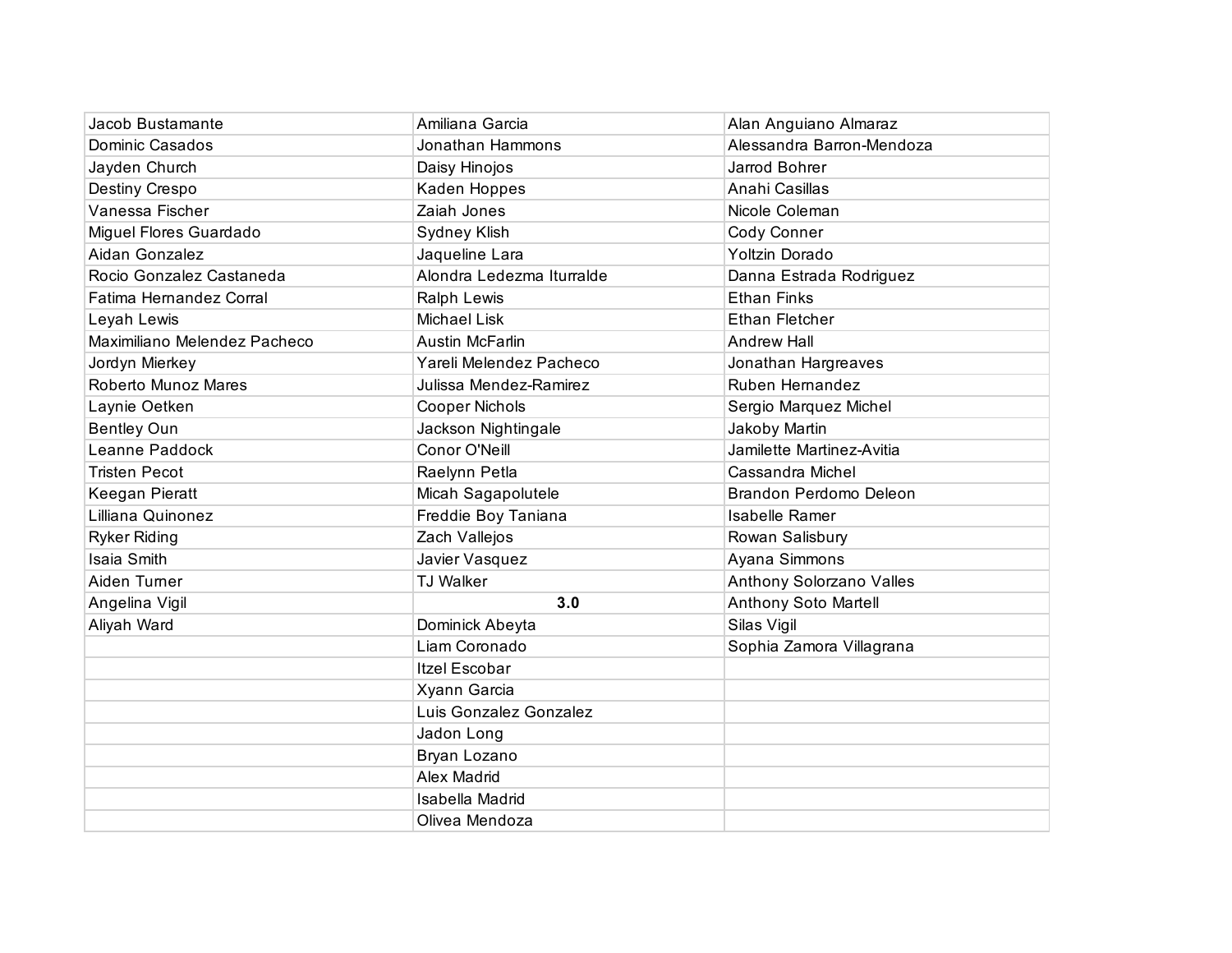| <b>Cason Metcalf</b>       |  |
|----------------------------|--|
| Luis Olivas Fierro         |  |
| Mattix Parson              |  |
| Jovanny Rios               |  |
| Emmanuel Rodriguez Ledezma |  |
| <b>Alexis Torres</b>       |  |
| Akaylia Turner             |  |
| Thomas Varner              |  |
| Yeimy Veleta Veleta        |  |

| <b>Timberline PK8</b>            |                             |                           |
|----------------------------------|-----------------------------|---------------------------|
| 1st Quarter 2021-2022 Honor Roll |                             |                           |
| Grade 6                          | Grade 7                     | Grade 8                   |
| 4.0                              | 4.0                         | 4.0                       |
| Daniel Chavez                    | <b>Violet Crain</b>         | Lizbeth Alderete          |
| Eli Garcia Olivarez              | Josephine Schwartz          | Nataly Borrego Serrano    |
| Ashlyn Hile-Swearingen           | Maria Vidal Rios            | Angel Chavez              |
| Teresa Merrell                   | Marely Villanueva           | Jesus Huerta Mosqueda     |
| Kyle Morris                      | 3.5                         | Jazlyn Kyler              |
| 3.5                              | Ashley Araujo Jimenez       | Caroline Marley           |
| Orion Dehaan                     | Dominick Atencio            | Dawson Post               |
| Giulianna Lopez                  | Deyjah Bonilla              | Jenna Waligora            |
| Macy Nguyen                      | Jackelinne Cera De Santiago | 3.5                       |
| Daniel Sanchez                   | Angel Cuevas-Mogollon       | Genesis Baca Diaz         |
| Jahnae Shockley-Stafford         | Maiya Downey                | Lluvia Belmontes-Castillo |
| Veronica Velasco Johnson         | <b>Trinity Duffy</b>        | Cynthia Cabral            |
| Guadalupe Vera Payan             | David Flores Prado          | Marley De La Rocha        |
| 3.0                              | Cesar Guzman Diaz           | Jorge Fregoso-Vera        |
| Lizeth Avila Soria               | Cristopher Loeza Cabrera    | Mariana Gonzalez Chavez   |
| Stephanie Boyles                 | Nova Martin                 | Selena Grant              |
| Amanda Bustos Garcia             | Nevaeh May                  | Jose Hernandez            |
| Ashley Cota Ortiz                | Miranda Michel Soto         | Tabitha Inness            |
| Emma Del Angel                   | Ailin Morua Fierro          | Alexa Jimenez             |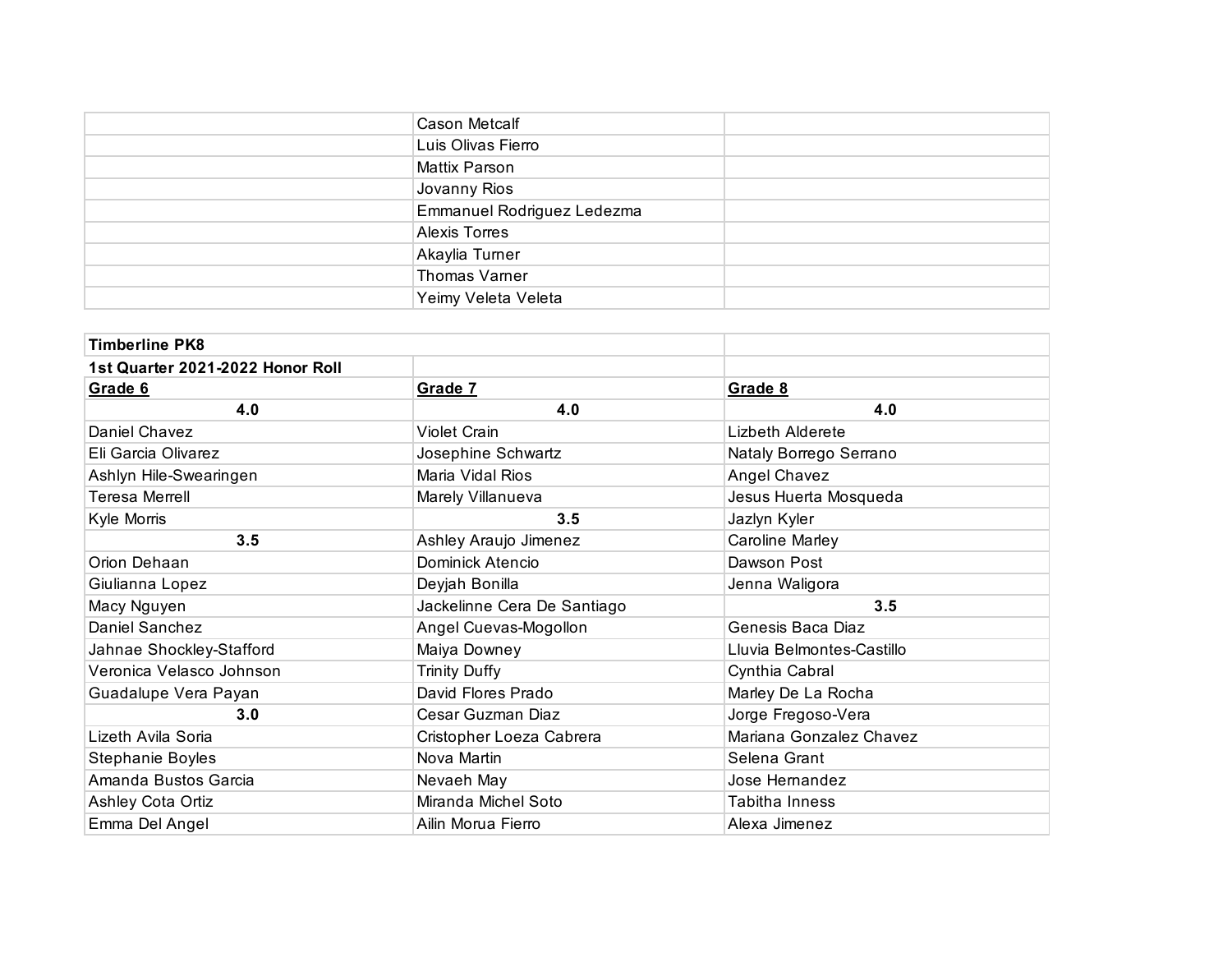| Jessie Duran               | Audrey Prado King               | <b>Brandon Medina</b>     |
|----------------------------|---------------------------------|---------------------------|
| <b>Clifton Edwards</b>     | <b>Guadalupe Quiroz Yanez</b>   | Jose Medina Marinelarena  |
| Amerika Enriquez Mendez    | Emilia Rodriguez                | Johnny Michener           |
| James Flores               | Melody Rodriguez                | Pablo Mosqueda Medina     |
| Alejandro Fregoso-Vera     | Dayana Sanchez                  | Rogelio Salas Flores      |
| Ricardo Gutierrez Amaya    | Giovanni Santa Cruz             | Abril Segovia Contreras   |
| Jose Hernandez Vaquera     | Jayden Shelly                   | Betsy Solis Quintana      |
| Naomi Howard               | Alexis Solis Crespo             | Vanessa Vera Payan        |
| Miguel Ivarra Hernandez    | Jose Solis Padilla              | 3.0                       |
| Abel Monreal               | Justin Vasquez                  | Joshua Arritola           |
| Juan Moreno                | 3.0                             | Angel Baca-Vasquez        |
| Angel Perez Cabrera        | Robert Boyles                   | Aaliyah Bonilla           |
| Nathan Prado               | Jeylin Crespo Perez             | Lindsay Bugarin           |
| Yustyn Ramirez Renteria    | <b>Chloe Edwards</b>            | Jamila Del Angel          |
| Maurice Ribera             | Joshua Flores                   | Julissa Enriquez          |
| Leah Rodriguez Molina      | Santiago Galaviz-Mata           | <b>Arturo Flores</b>      |
| Ashley Rodriguez Quiroz    | <b>Francine Goffin</b>          | Ivan Flores Maldonado     |
| Jimena Salas Flores        | Peyton Hauser                   | Heidi Garcia Arellano     |
| Kennya Silva-Flores        | Kane Hervey                     | <b>Riley Giddens</b>      |
| Emily Solis Crespo         | Orion Lozoya                    | Danna Gonzalez Murillo    |
| Attila Szilagyi            | Hugo Martinez                   | Maria Hernandez Mosqueda  |
| Dakota Terry               | Sarai Martinez Sanchez          | Kameron Kelton            |
| <b>Miguel Torres-Reyes</b> | <b>Fabian Montanez Gonzalez</b> | Briesah Leyba             |
| <b>Chloe Turrentine</b>    | Yaretzi Mora                    | Gabriela Medina Valdez    |
| Jimena Valdez-Arciniega    | <b>Ashley Nunez Flores</b>      | <b>Israel Michel Soto</b> |
|                            | <b>Esteban Ornelas</b>          | <b>Anthony Morales</b>    |
|                            | <b>Stacy Quiroz Morales</b>     | Jonathan Moreno           |
|                            | Arturo Renteria Lugo            | Roger Moreno              |
|                            | <b>Ashley Solis</b>             | Isai Orellana Pineda      |
|                            | Eliza Torres Ajanel             | Gisell Ortega-Alday       |
|                            | Eunice Trevizo                  | <b>Elaine Reitz</b>       |
|                            | Vincent Trojovsky               | Marisol Sanchez           |
|                            | Noa Valle-Elliott               | Sergio Sandoval           |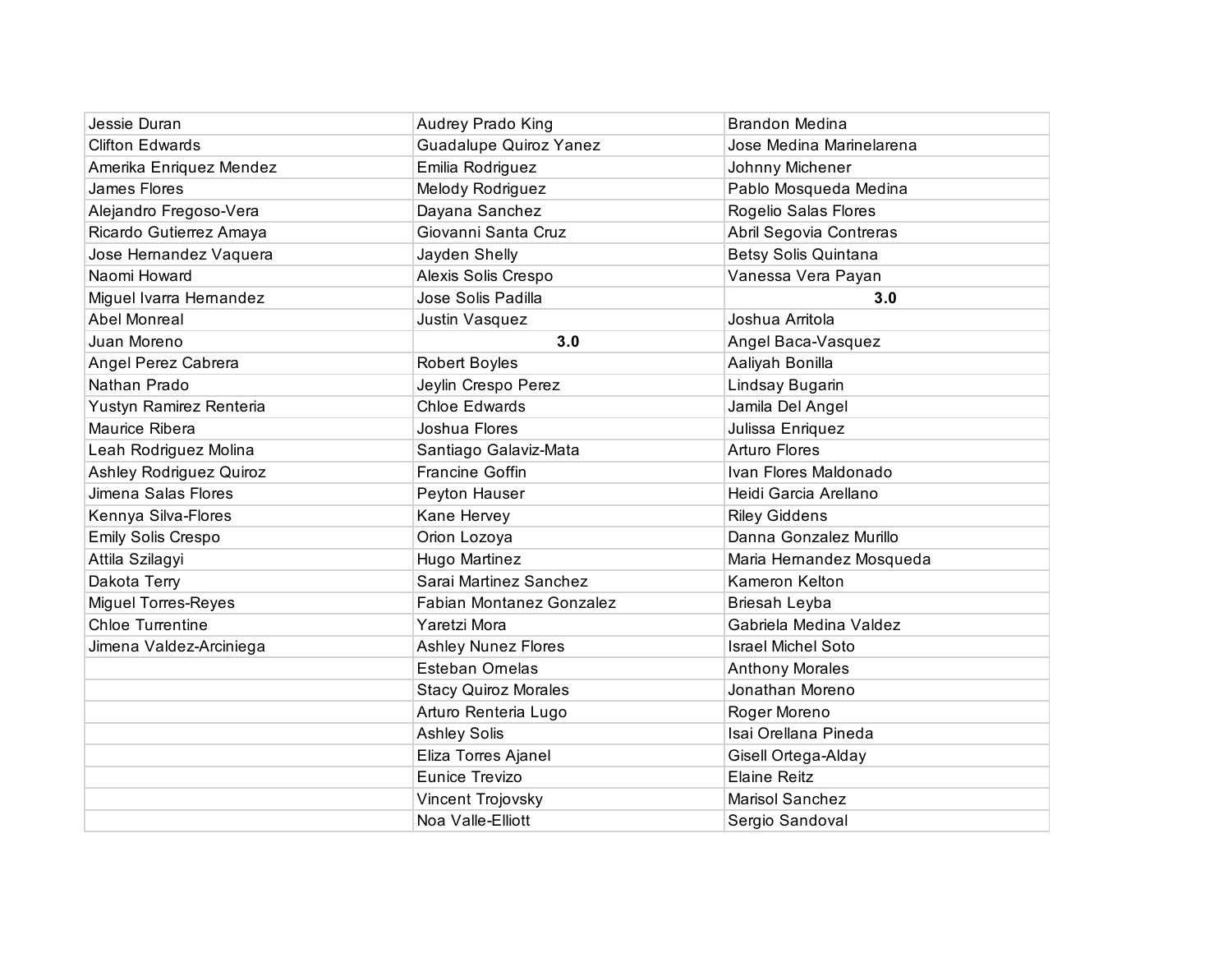| Santos Villanueva Cortes  | Odelia Trevizo           |
|---------------------------|--------------------------|
| Daniel Villanueva-Valadez | I Jose Valenzuela Perez  |
| Haven Wallace             | Marlene Velazquez Juarez |
|                           | Diego Zavala-Campos      |
|                           | Melanie Zubia Valenzuela |

| <b>Trail Ridge Middle School</b> |                              |                          |
|----------------------------------|------------------------------|--------------------------|
| 1st Quarter 2021-2022 Honor Roll |                              |                          |
| Grade 6                          | Grade 7                      | Grade 8                  |
| 4.0                              | 4.0                          | 4.0                      |
| Mya Addington                    | Olivia Anderson              | <b>Ethan Atherton</b>    |
| Nevaeh Arenas                    | Alex Baker                   | <b>Tegan Cerveny</b>     |
| <b>Elliott Beeken</b>            | Indika Brown                 | <b>Brenna Crall</b>      |
| James Bennett                    | Mayte Cardenas Garcia        | Alexia Deba              |
| Ethan Boggs                      | Yeneli Castillo Espiritu     | <b>Brielle Deba</b>      |
| Makenna Brumback                 | Liam Forsythe                | <b>McCall Duce</b>       |
| Max Crall                        | Ana Garcia                   | Jorgen Eamon             |
| Jose De la Torre Castorena       | Aiden Gonzalez-Lopez         | <b>Addison Lee</b>       |
| Jaden DeFoe                      | Armando Gurrola              | Jessica Martinez         |
| <b>Bow Duncanson</b>             | Fernando Gurrola             | Kylie Paul               |
| Benjamin Eamon                   | Alexia Hill                  | Allie Piggott            |
| Aylen Fruvellhoff                | Rose Knollenberg             | Natalie Silva            |
| Savanna Gelles                   | Matthew Legg                 | Jaylene White            |
| Desmond Goodchild                | <b>Alexis Morales Quiroz</b> | Cecilia Wilson           |
| <b>Julian Gutierrez</b>          | Jacquelyn Overbey            | 3.5                      |
| Niklas Hallqvist                 | Preston Peterson             | Luz Aguilera Gutierrez   |
| Hannah Hansen                    | Victoria Safranek            | Samantha Aguirre-Jimenez |
| <b>Jackson Holliness</b>         | Sophie Schaefer              | <b>Blake Baker</b>       |
| <b>Breslin Hufford</b>           | Hailey Schwartz              | Sami Daniel              |
| Mia Hull                         | Megan Sea                    | Jesus Del Rio Cardoza    |
| Trenton Ingraham                 | Claire Sebring               | Eleanor DiCarlo          |
| Madeline Kattar                  | Ethan Shipp                  | <b>Isabel Enriquez</b>   |
| <b>Andrew Lopez</b>              | Miranda Torres-Bravo         | Landon Geist             |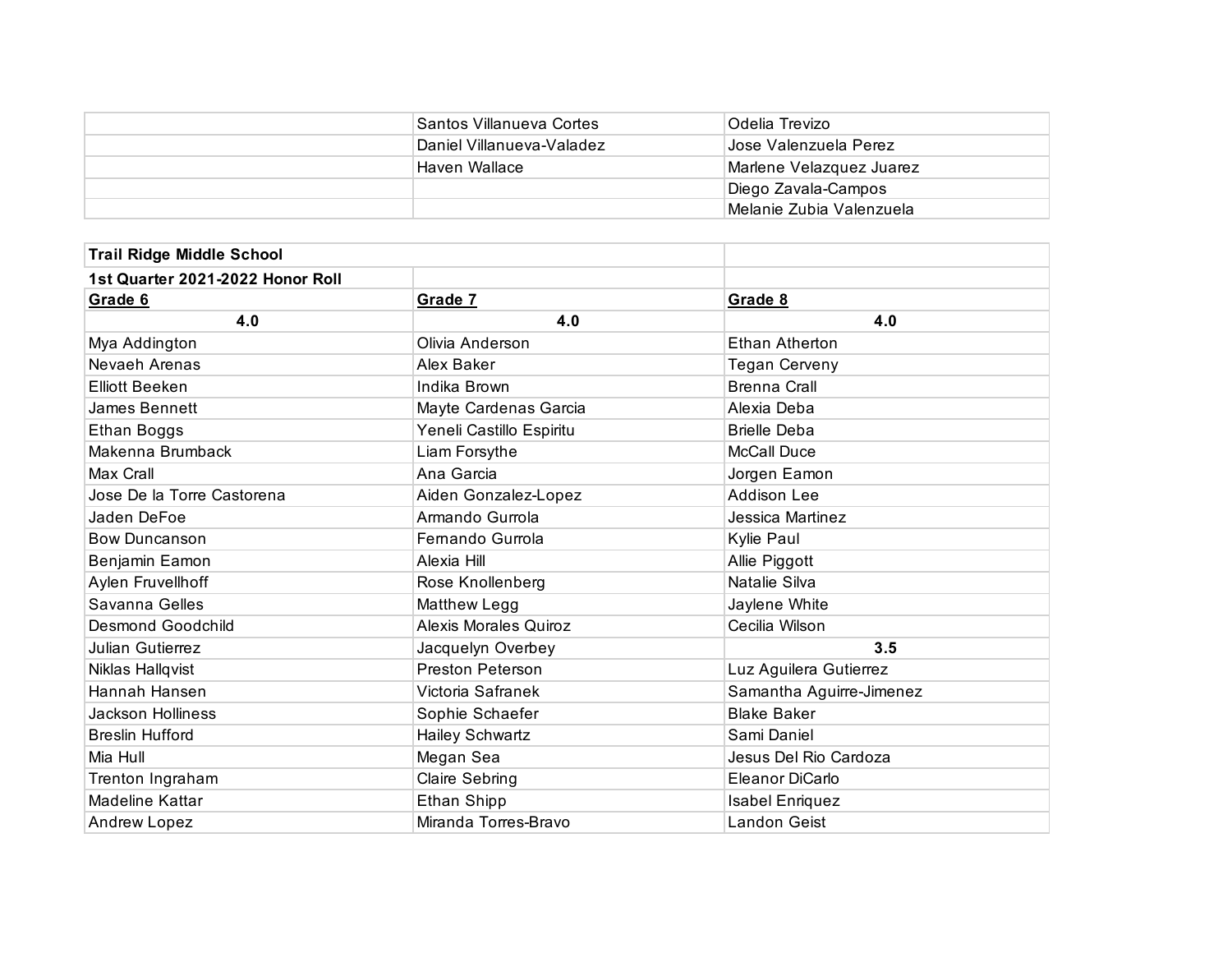| Armando Mares-Montes         | Ricardo Torres-Bravo      | Araely Granillo-Soto     |
|------------------------------|---------------------------|--------------------------|
| Sofia Martinez               | Rylee Whitman             | Megan Heuer              |
| Hinto Moore                  | Chloe Zamora              | <b>Brenna Hufford</b>    |
| Angie Nieto Lara             | 3.5                       | Madelynn Johnson         |
| Dayla Olguin Velasco         | Kayla Alvidrez            | Carissa Kolb             |
| <b>Brooks Pequeen</b>        | Emiliano Arroyo Garibay   | Zachary Lam              |
| <b>Richard Rico Franco</b>   | Oliver Beeson             | <b>Brayden Landers</b>   |
| Hannah Robertson             | Kylie Carton              | Nayeli Lara-Fernandez    |
| Ava Rose                     | Alexia Castaneda          | <b>Molly Macias</b>      |
| Diego Ruiz                   | Alfonso Cortez            | Jayson Mora              |
| Olivia Schaefer              | <b>Tyler Crossland</b>    | Daniel Ojeda-Hernandez   |
| <b>Brayan Silva Olivares</b> | Rosalie De Santiago       | Zoe Olivas               |
| Alyssa Stewart               | <b>Ashton Debie</b>       | Muskaan Pal              |
| Mason Stromquist             | Jonathan DeSantiago Lopez | Ava Rojas                |
| Lincoln Thompson             | Kaela Diaz-Gonzalez       | Josue Ruiz               |
| Roberto Torres               | Kaitlyn Elmendorf         | <b>Brayden Strock</b>    |
| Kimberly Torres-Rangel       | Lucero Espinoza Morales   | Kyler Swanson-Petersen   |
| Samuel Walker                | Gabriella Gayden          | Camden Tate              |
| Denise Webster               | Chloe Gibson              | Halla Vitullo            |
| 3.5                          | Lillyanne Gooden          | 3.0                      |
| Tamer Aissaoui               | Egan Gossert              | Ricardo Aguayo Martinez  |
| John Ajqui Lopez             | Colbie Hanson             | Ashley Aguilar Espiritu  |
| Samantha Aldaba              | Aidan Karas               | Nolan Babb               |
| Adriel Almanza               | Isaac Lockwood            | Athena Baker             |
| Alexander Arellano           | Romeo Luna                | Aaron Borrego-Franco     |
| Alexander Baird              | Nikki Martinez            | <b>Hector Cortez</b>     |
| <b>Faith Berard</b>          | <b>Brady Meadows</b>      | Esmeralda Cunyas         |
| <b>Trentan Bowers</b>        | <b>Emerson Michard</b>    | Adan Del Rio             |
| Jeriah Cerda                 | Audrey Minyard            | Isabella Delickta-Murphy |
| Lyla Cerveny                 | Allyson Olivas Fierro     | Hayden Forsberg          |
| Kevin Chau                   | Leah Padilla Garcia       | Aidan Gamache            |
| <b>Camren Collins</b>        | <b>Yazmin Perez</b>       | Yuqi Ge                  |
| Elizabeth Conilogue          | Merlina Resendiz-Lopez    | Yushuo Ge                |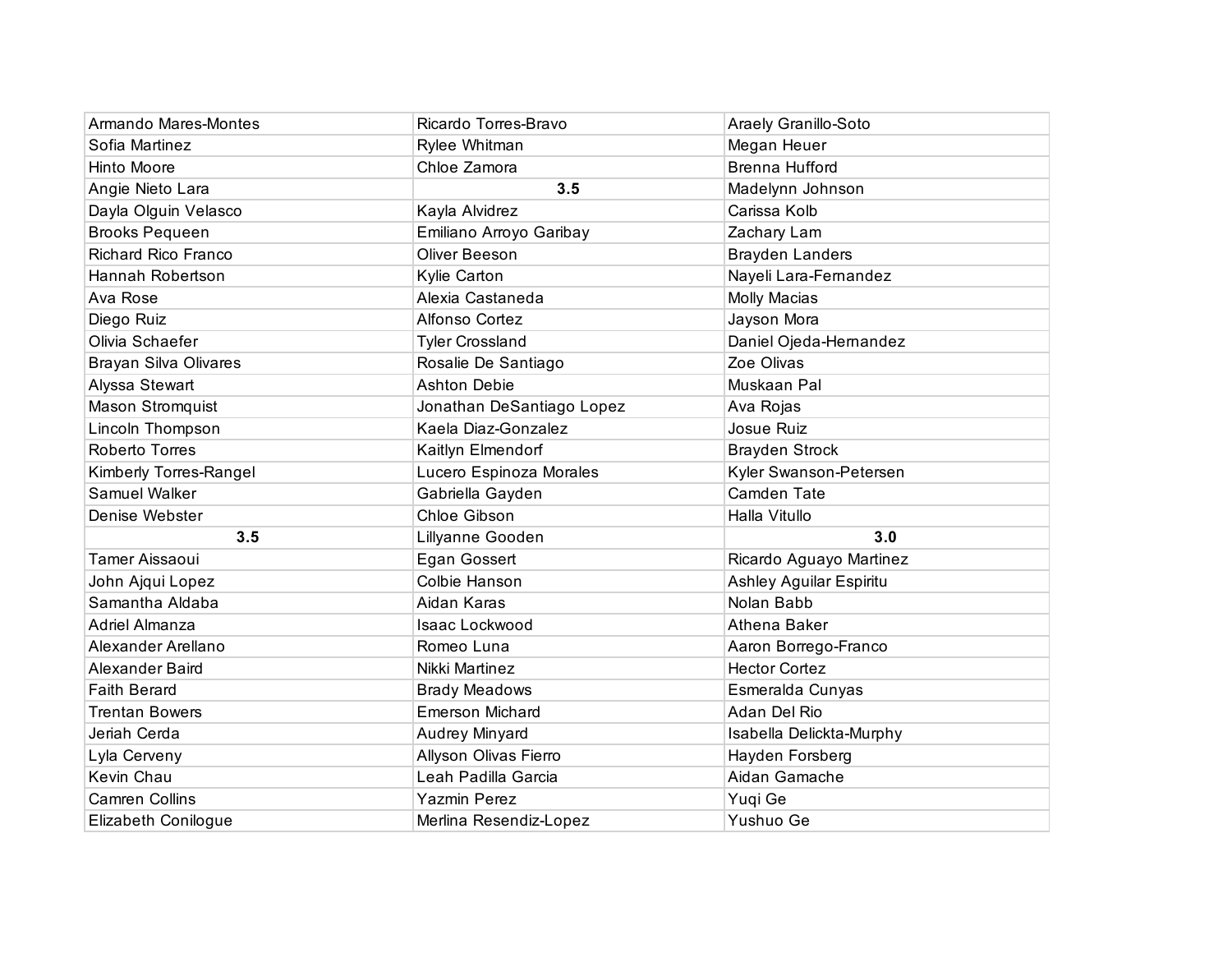| <b>Isaac Contreras</b>         | Gonzalo Rueda Urrutia      | <b>Brycen Gissel</b>            |
|--------------------------------|----------------------------|---------------------------------|
| Jesus Contreras Valenzuela     | Sophie Schwartz            | Katy Gonzalez-Lopez             |
| Dayeli Corchado Martinez       | Jackson Stanich            | Zack Goodman                    |
| <b>Monserrat Correa Solis</b>  | Alexander Torres-Mondragon | Natalie Green                   |
| <b>Delaney Daniels</b>         | Mary-Ellen Turrill         | <b>Brandon Gurrola Gonzalez</b> |
| <b>Angel Felix</b>             | <b>Isabel Valencia</b>     | Azryelle Gust                   |
| <b>Xochitl Flores Avitia</b>   | Ashlynn Walter             | <b>Travis Hadley</b>            |
| Cole Frahm                     | Malachi Warrilow           | <b>Tysheay Harrison</b>         |
| Jared Garcia                   | <b>Reese Winters</b>       | Anthony Hernandez               |
| Jackson Gardner                | 3.0                        | Eric Hernandez Bernal           |
| Jordan Gardner                 | Eric Aguilar Espiritu      | Emely Hernandez-Quiroz          |
| <b>Emmett Glasser</b>          | Aylin Celedon Cabrera      | Sebastian Honc                  |
| Danna Gonzalez                 | Monet Chavez               | William Johnston                |
| Nayeli Gonzalez                | Sophia Chavez              | Rebecca Keesling                |
| <b>Brady Gutierrez</b>         | Danille Conilogue          | Diego Kheng                     |
| Aeleena Harris                 | Salvador Crespo Zamora     | Ariday Landeros Alvarez         |
| Jaylynn Harrison               | Sage Crisman               | D'Andre Lara                    |
| Kayla Johnston                 | Autumn Eisele              | Yahir Lara Jimenez              |
| Annika Keesling                | Camila Escalante Hernandez | Dayana Lara Ortiz               |
| Isabelle Keesling              | Jelen Flores Mejia         | Karli Lautemann                 |
| Anthony Lam                    | Reagan Garcia              | Zoe Link                        |
| Priyasha Lama                  | Jeheili Garcia Rodriguez   | Serenadee Lopez                 |
| Luis Landeros Alvarez          | Sophia Gilsdorf            | Ivan Lux                        |
| <b>Terius Lowe</b>             | Michelle Granados Rosalez  | <b>Raul Mares-Montes</b>        |
| Jose Maldonado                 | Donovan Gray               | Karina Martinez Fernandez       |
| <b>Citlalie Mares</b>          | Gabriele Green             | Daniel Michel                   |
| Madalynn Martin                | <b>Brennan Huerta</b>      | <b>Chandler Miller</b>          |
| <b>Omar Martinez Fernandez</b> | Santiago Lara Michel       | Drew Mleczek                    |
| Anthony Meyer                  | Amy Luna Ortiz             | Karly Moncallo                  |
| Kevin Mosqueda Barron          | Kayla Luong                | Audrey Montoya Garcia           |
| Abraham Munoz                  | Juanluis Macias            | <b>Tyler Mooney</b>             |
| Santiago Negrete Garcia        | Fabian Maldonado           | Isabella Moreno Carrillo        |
| <b>Piper Newell</b>            | Nayeli Melendez Hernandez  | Noah Owen                       |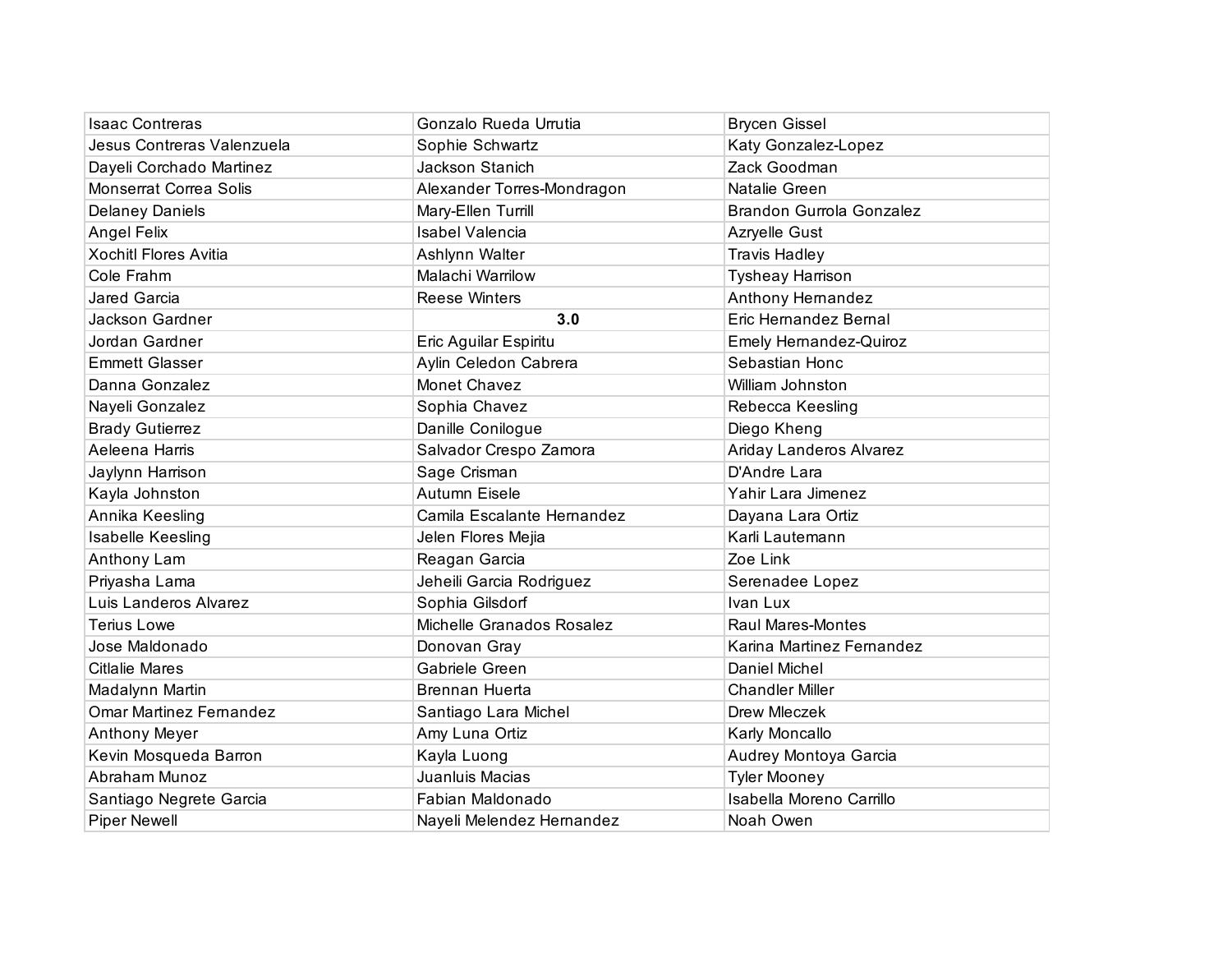| Kai Olivas                 | <b>Brianna Mendivil</b>      | Naveah Pena Gonzalez     |
|----------------------------|------------------------------|--------------------------|
| Evony Ortiz Gutierrez      | Sarah Mickelson              | Chloe Pereyra            |
| Amira Perez Ayala          | Jayson Mitts                 | Ana Perez Ayala          |
| Gianna Richardson          | Brayam Molina                | <b>Sean Peters</b>       |
| <b>Gabriel Rivera</b>      | Dominic Morales-Hernandez    | Daniel Posas Esqueda     |
| Yazmine Rivera             | Cesia Olivas                 | Marcelina Prather-Ortiz  |
| Rylan Romero               | <b>Hazel Perez</b>           | Julian Quinonez          |
| Elton Rosales Serrano      | Emma Puckett                 | <b>Isabel Santos</b>     |
| <b>Maliah Ross</b>         | <b>Isaac Ramirez</b>         | Mikaela Stromquist       |
| Maximiliano Silva-Arreola  | Benito Rendon                | Zarra Swing              |
| <b>Magaly Soto Valdez</b>  | Reyli Rico                   | Santos Tostado-Rodriguez |
| Kaidyn Swanson-Petersen    | Eduardo Rivera Villatoro     | Atom Vierno              |
| Joseph Tenaglia            | Isaac Rodriguez              | Haley Yanez-Quiroz       |
| <b>Bristol Trout</b>       | Lucas Roth                   |                          |
| Makinzee Verly             | Genesis Salgado              |                          |
| Avery Wakeman              | Justin Skipper               |                          |
| Korbyn Walter              | Katie Sullivan               |                          |
| Oakley West                | <b>Taben Swain</b>           |                          |
| Emily Alden Whitson        | <b>Michael Theodore</b>      |                          |
| <b>Matthew Wittrock</b>    | Alexis Torres Caudillo       |                          |
| Axel Zamora Cano           | Alinah Vargas-Garcia         |                          |
| 3.0                        | <b>Emily Vera-Armendariz</b> |                          |
| Robertson Alexander        | Ciarra Wingstrom             |                          |
| Ignacio Amaya              | Lily Woods                   |                          |
| Glenn Bernuy               |                              |                          |
| Abigail Bolitho            |                              |                          |
| April Cabrera              |                              |                          |
| Ivan Castaneda Luna        |                              |                          |
| Isabella Chilson           |                              |                          |
| Camila Contreras-Gutierrez |                              |                          |
| <b>Eridanus Cortez</b>     |                              |                          |
| Erik Del Rio               |                              |                          |
| Shalynn Dill               |                              |                          |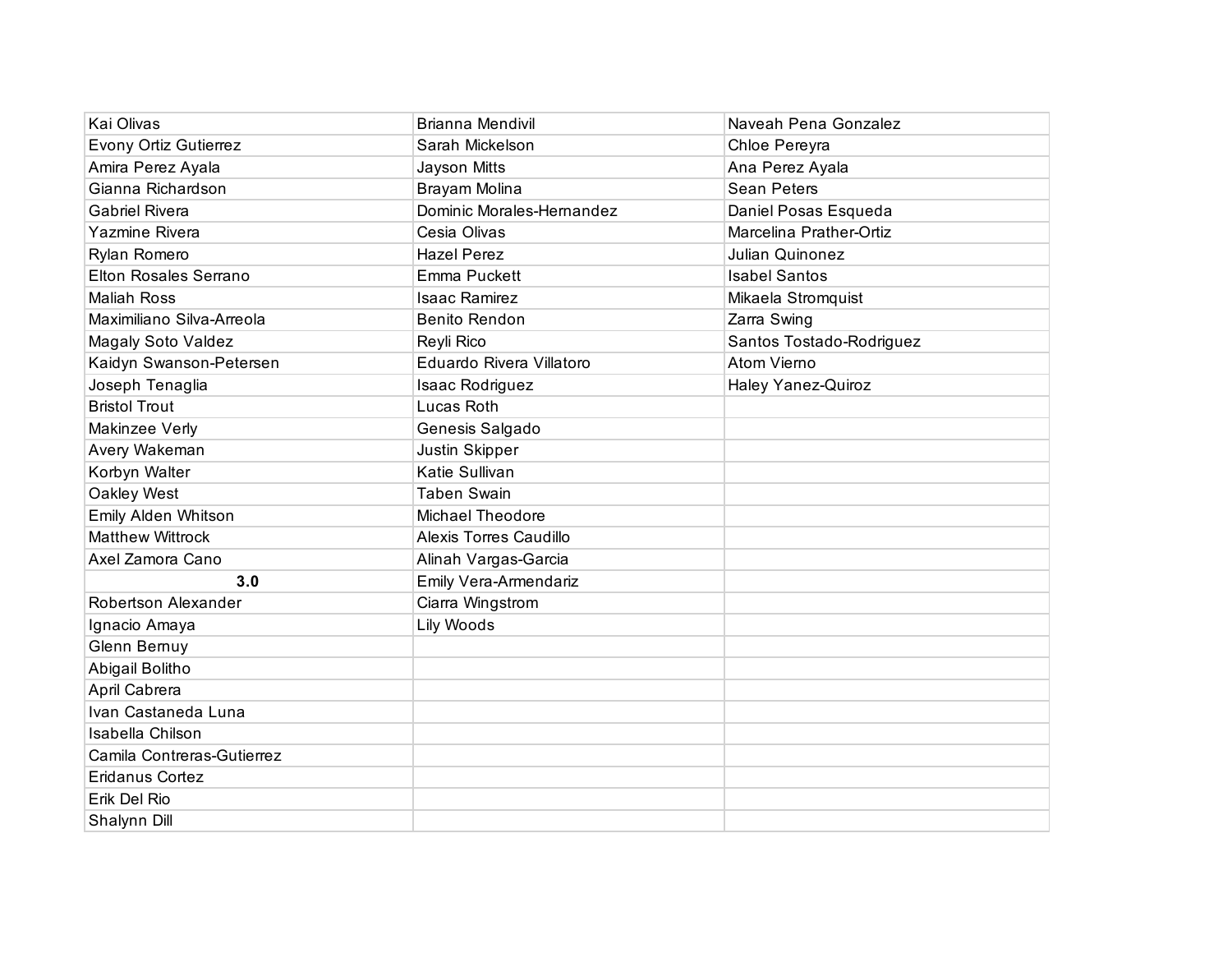| <b>Julian Fuentes Ramirez</b>    |               |                      |
|----------------------------------|---------------|----------------------|
| Jesus Garcia Orzuna              |               |                      |
| Leah Garcia Unzueta              |               |                      |
| Gabriela Gutierrez               |               |                      |
| <b>River Hadley</b>              |               |                      |
| Bianca Jones-Sogla               |               |                      |
| Alexandra Lopez                  |               |                      |
| Tatiana Luna                     |               |                      |
| Victor Luna Hernandez            |               |                      |
| Luis Mendez Ojeda                |               |                      |
| Ian Mesta Sifuentes              |               |                      |
| Hannah Miracle                   |               |                      |
| Jordan Morris                    |               |                      |
| Aimar Navarro Ramirez            |               |                      |
| Izellah Navarro Ramirez          |               |                      |
| Johan Nunez-Toledo               |               |                      |
| <b>Adam Perez</b>                |               |                      |
| Aliyah Perez                     |               |                      |
| Melanie Prado Sanchez            |               |                      |
| <b>Brandon Rico Franco</b>       |               |                      |
| <b>Isaac Smith</b>               |               |                      |
| <b>Tristan Starr</b>             |               |                      |
| Cooper Temple                    |               |                      |
| Luke Turner                      |               |                      |
| Israel Villagrana Sandoval       |               |                      |
| James Wheaton                    |               |                      |
|                                  |               |                      |
| <b>Westview Middle School</b>    |               |                      |
| 1st Quarter 2021-2022 Honor Roll |               |                      |
| Grade 6                          | Grade 7       | Grade 8              |
| 4.0                              | 4.0           | 4.0                  |
| Piper Benjaminson                | Skylar Becker | <b>Ashley Ahrens</b> |
| June Bertone-Burger              | Clara Bellamy | <b>Boden Becker</b>  |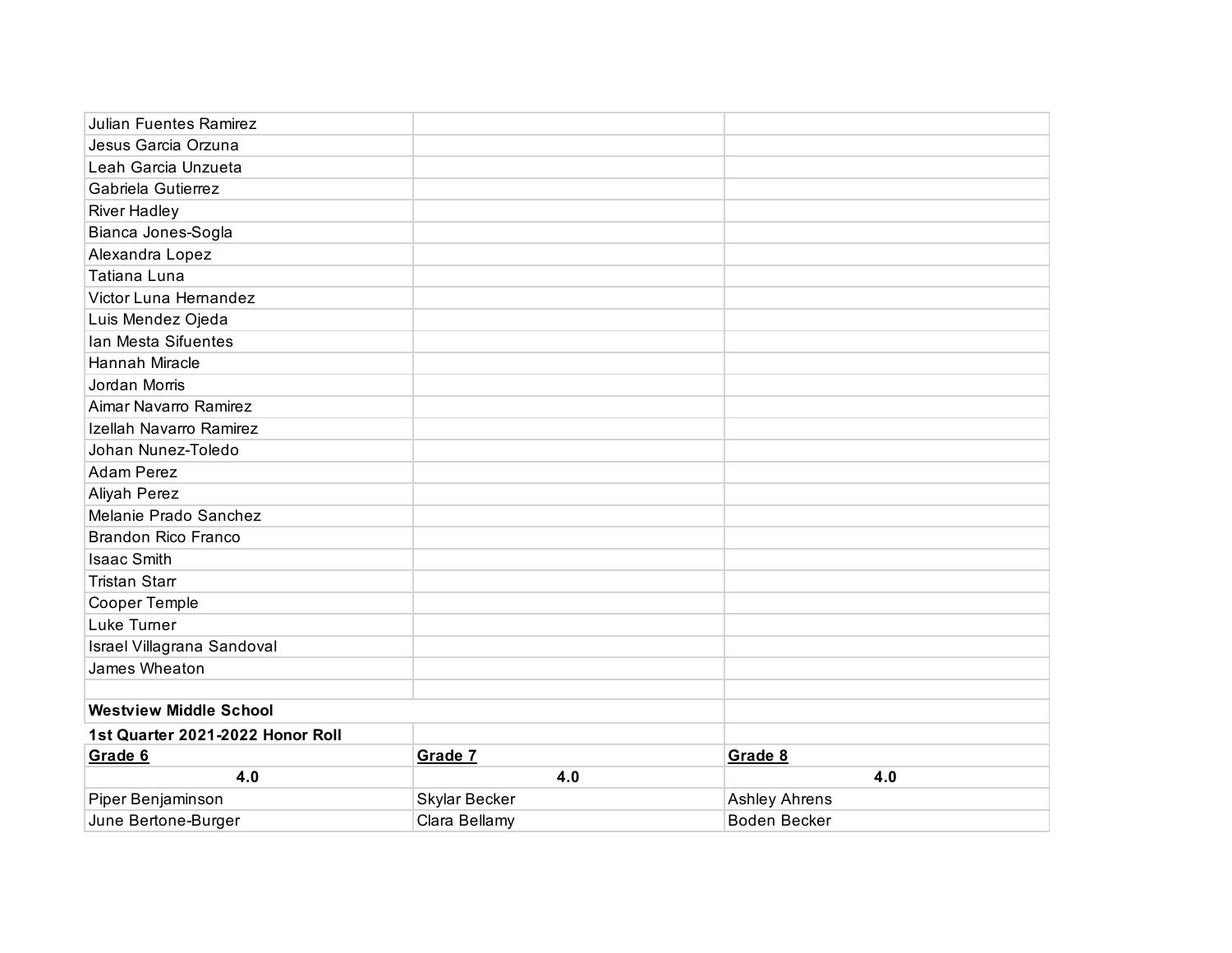| <b>Christopher Bolger</b> | Natalie Brenna                   | Paxton Berglund          |
|---------------------------|----------------------------------|--------------------------|
| Paxton Bueschen           | Gavin Burke                      | Alivia Bolt              |
| Amalia Comstock           | Jake Hyo Coppom                  | Olivia Bowman            |
| Avyn Courtney             | Sara Delker                      | Kendalyn Branca          |
| Andres Cuervo-Loconsolo   | <b>Ethan Falconer</b>            | Paul Broadway            |
| <b>Blake Dunehew</b>      | Jorah Foote                      | Terra Brubaker           |
| <b>Tara Ebel</b>          | <b>Jack French</b>               | Alder Cahill             |
| <b>Mazie Ellis</b>        | Annika Gallaher                  | <b>Ivy Campbell</b>      |
| Sinead Fuller             | Henry Hannah                     | Benjamin Champe          |
| <b>Titus Galloway</b>     | Anna Hansen                      | Keenan Collier           |
| Logan Harrison            | Ava Heinbuch                     | Eleana Courtney          |
| Samuel Heitert            | Grace Holmquist                  | Sova Coyle               |
| Andrew Hunyadi            | Kylissa Kirk                     | Nora Dukart              |
| Rehanna Karki             | Benjamin Kohn                    | Jovian Gacoin            |
| Arizona Keeney            | Sophie Ledesma                   | <b>Clare Gaddis</b>      |
| Zachary King              | Eric Lee                         | Matilda Garcia Stevenson |
| Henry Klinger             | Grayson Lee                      | <b>Emily Gill</b>        |
| Chloe Krueger             | Joseph Lee                       | Joshua Gonsalves         |
| <b>Isaac Landers</b>      | Maxxamillion Marteney            | Eli Graber               |
| Oscar Main                | Carina McCall                    | Shealan Graham           |
| Chelsea Miller            | Meira McCall                     | Erik Hakanson            |
| Nora Murphy               | Alex McGregor                    | Evan Helmstetter         |
| <b>Tace Myers</b>         | Dominic Medina                   | Cooper Herchert          |
| Majkin Palmer             | Adelyn Miller                    | Nicole Higganbotham      |
| <b>Emily Payne</b>        | Nessa Moran                      | <b>Finn Hines</b>        |
| <b>Lily Pettigrew</b>     | Quang Nguyen                     | Joshua Hopkins           |
| <b>Isaac Pies</b>         | <b>Asher Parsons</b>             | Hana Hylenski            |
| Annika Railsback          | Caleb Phelan                     | Chace Johnston           |
| Noah Read                 | Cullen Rankin                    | Ayla Jolly               |
| Camille Reed              | Julia Richardson                 | Jack Keith               |
| Avery Reinold             | <b>Lauren Rudland Colmenares</b> | <b>Gwen Kuntz</b>        |
| Jacob Ruffing             | Megan Steiner                    | Nevaeh Lerit             |
| <b>Riley Saunders</b>     | Nina Tayefeh                     | Cahtyah Lierman          |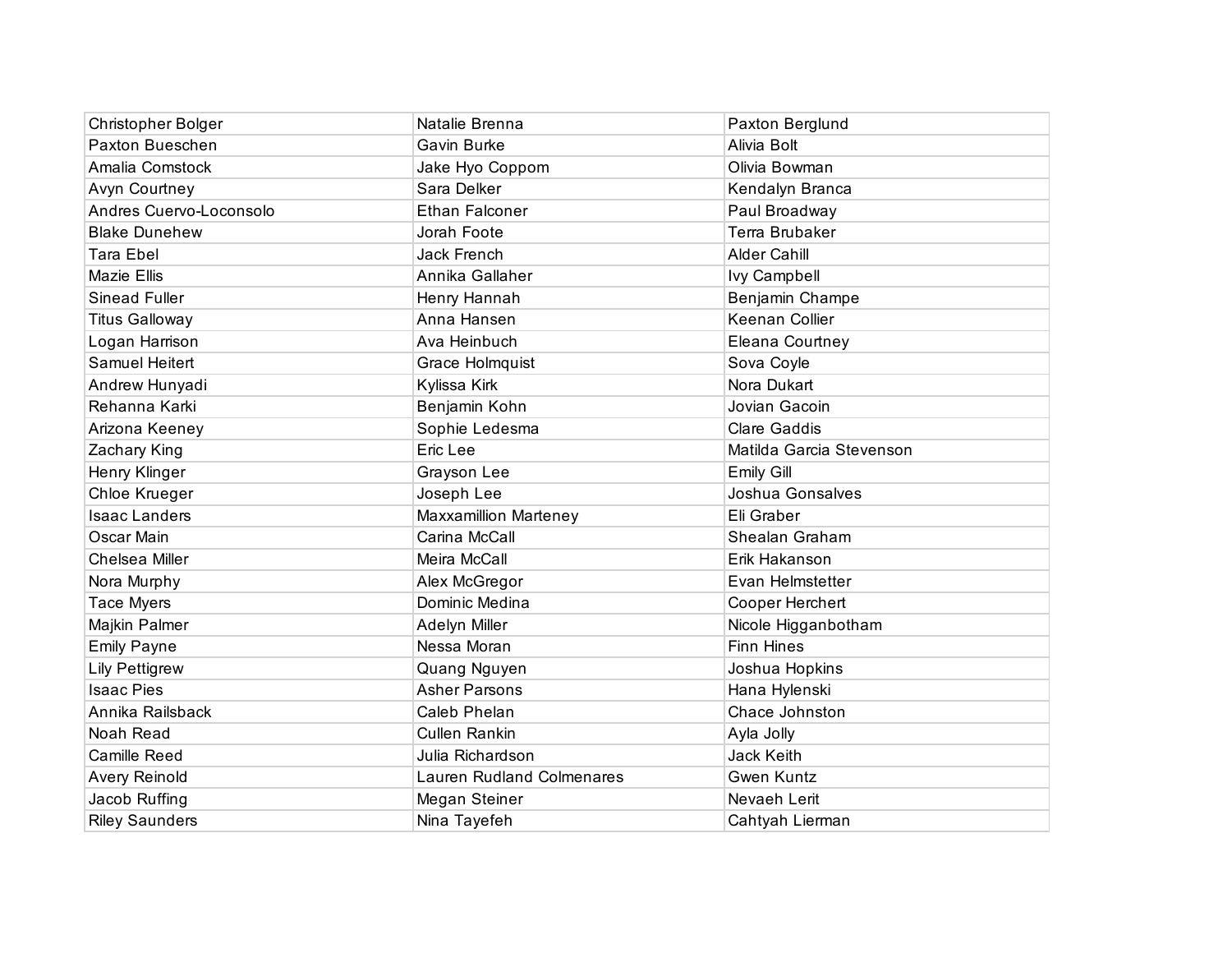| <b>Avalanche Stone</b> | Kayla Uemura           | Camilla Lindenstein      |
|------------------------|------------------------|--------------------------|
| Ella Stone             | <b>Brielle Wach</b>    | Nora Lindseth            |
| <b>Grace Vincent</b>   | Adam Wegner            | <b>Adalee Mathias</b>    |
| 3.5                    | Jonathan Welch         | Rowan Motheral           |
| Corbin Abbitt          | Reese Wieder           | Daman Murphy             |
| <b>Brendan Aiken</b>   | Sylvie Wilcox          | Gavin Northouse          |
| Luis Barandiaran       | Chloe Woolery          | Logan O'Brien            |
| Nicholas Barbosa       | 3.5                    | <b>MacGregor Paddock</b> |
| <b>Weston Bellamy</b>  | Carlos Aguilera        | Jackson Parker           |
| Nicholas Branca        | Waleed Al-Hamoodah     | <b>Martin Pavlik</b>     |
| Asa Brockmann          | <b>Brooks Anderson</b> | Maya Pears               |
| Chase Burkhardt        | Maya Ballentine        | Naomi Railsback          |
| Cole Christensen       | Jaxson Blase           | Luna Ready               |
| Peyton Conkright       | <b>Wyatt Bogue</b>     | <b>Beckett Reiff</b>     |
| Solomon Cook           | Isla Briggs            | <b>Bernard Reinold</b>   |
| <b>Hailey Cornell</b>  | <b>Andrew Clifford</b> | Alexander Rutt           |
| Rebekah Cronin         | Charles Coyle          | <b>Lillian Seiler</b>    |
| Carter Crookham        | Casey Crawford         | <b>Robert Sekich</b>     |
| Alessia Daelli         | Makayla Curfman        | Aiden Sherratt           |
| Myles Ferrara          | Mateo Downing          | Zoe Shipman              |
| Colman Fresquez        | Charlie Edson          | Ella Smith               |
| Zinnia Griffith        | Lexi Errington         | <b>Ethan Smith</b>       |
| Connar Haakenson       | Talyia Fowler          | <b>Sydney Snapp</b>      |
| Olivia Hearne          | Jayden Fox-Williams    | Chase Sorber             |
| Jayden Henderson       | <b>Cole Fredericks</b> | Alix Stanger             |
| Wren Herron            | Ty Gaddis              | Katie Stewart            |
| <b>William Hines</b>   | Makenzie Gaydos        | Jonah Swanson            |
| Ridge Hurst            | Dominic Ghiglia        | Hayden Updegraff         |
| Eliot Johnson          | Layla Goad             | Sienna Weber             |
| West Jolly             | Clyde Gulizia          | <b>Isaac Wetzel</b>      |
| Noah Kline             | Nikolai Hansen         | Hannah Wheaton           |
| Juliet Kooiman         | Emma Harvey            | Henry Wood               |
| Hayden Lowary          | Rowan Heitert          | Amanda Zick              |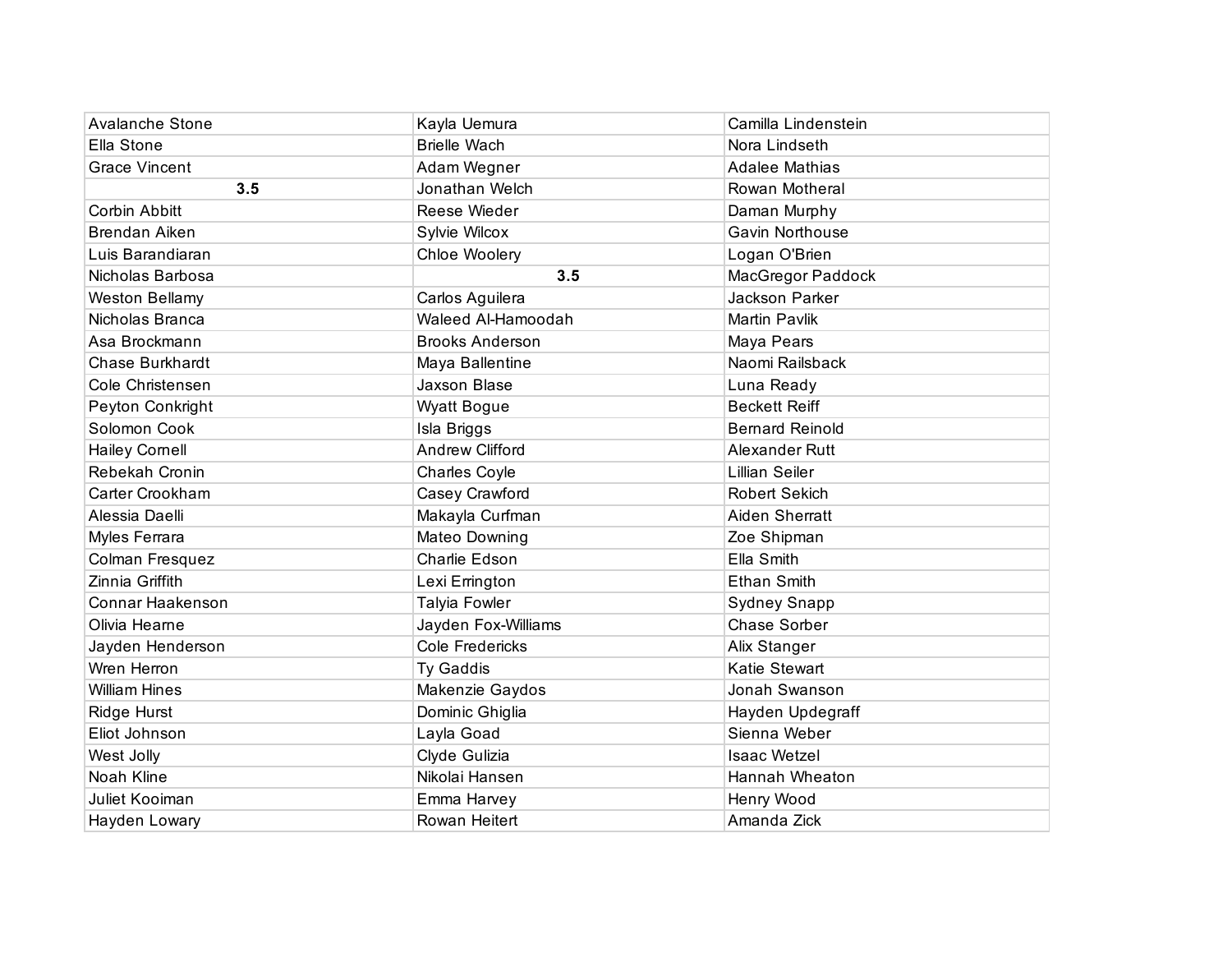| <b>Madeleine Martin</b>   | Avienne Hem                      | <b>Matthew Zick</b>     |
|---------------------------|----------------------------------|-------------------------|
| <b>William Mathews</b>    | Kallahan Henne                   | 3.5                     |
| Lochlan Matranga          | Benjamin Hernandez               | Jack Achen              |
| James McBride             | <b>Eleanor Hong</b>              | Zenobya Adams           |
| Natalia McLees            | Leo Irvin                        | Avery Amaya             |
| Nicole Mearing            | Owen Kaminski                    | Ressa Arndt             |
| Alexa Meza Tena           | Nicholas Kobza                   | Fredrik Backman         |
| Nikko Mondello            | Andrew Kolakowski                | <b>Kendall Baker</b>    |
| Olivia Moon               | Connor Lindsay                   | Aderlie Baron           |
| Evie Mumm                 | Karina Madinger                  | Luke Beckett            |
| Niamh Myers               | Jasper McFarland                 | Abigail Bennett         |
| Eisabella Oldroyd         | Devon Moore                      | Adam Bergeron           |
| Penelope Olson            | Lincoln Moore                    | <b>Graham Bernstein</b> |
| <b>Carson Palmer</b>      | <b>Maxton Murphey</b>            | Rowen Braden            |
| Adellei Pearce            | Remy Nadeau                      | Cade Brush              |
| <b>Travis Plaster</b>     | <b>William Narod</b>             | Sophia Chleborad        |
| Teagan Reiff              | <b>Spencer Nowell</b>            | <b>Vivian Davis</b>     |
| Alexander Robertus        | <b>Tate Nowlin</b>               | <b>Isaiah DelaTerre</b> |
| Devyn Rohatch             | Kennah Odom                      | <b>Bridget Dermody</b>  |
| Dylan Rohatch             | <b>Tristan Perry</b>             | <b>Matthew Dickhans</b> |
| Rosario Ruiz              | Rebecca Pittman                  | Jordan Dodge            |
| <b>Elizabeth Rush</b>     | <b>Wyatt Pritt</b>               | Layla Encinia           |
| Evelynn Russell           | Cora Reinholt                    | Lucas Flannery          |
| Malaya Solimeo            | Ethan Robertson                  | <b>Delaney Flores</b>   |
| Zachariah Solis           | <b>Isabel Rudland Colmenares</b> | Joseph Foot             |
| Ella St Clair             | Adelin Russell                   | Olivia Forrest-Stine    |
| Hazel Swanson             | Milo Sanders                     | Kaya Greenberg          |
| Wesley Tjornehoj          | Sena Schroeder                   | June Harvey             |
| Finnian Trecoske Houghton | Reyana Scott                     | <b>Mason Hendricks</b>  |
| Gavin Vigil               | Ba'lam Shrestha                  | Roselani Hill           |
| <b>Braxton Waller</b>     | Hadyn Spires                     | Dylin Hunt              |
| Kamirah Weaver            | Erik Taylor                      | Brianna Knight          |
| <b>Isaac Welle</b>        | Peter Yoho                       | Maddox Koler Stage      |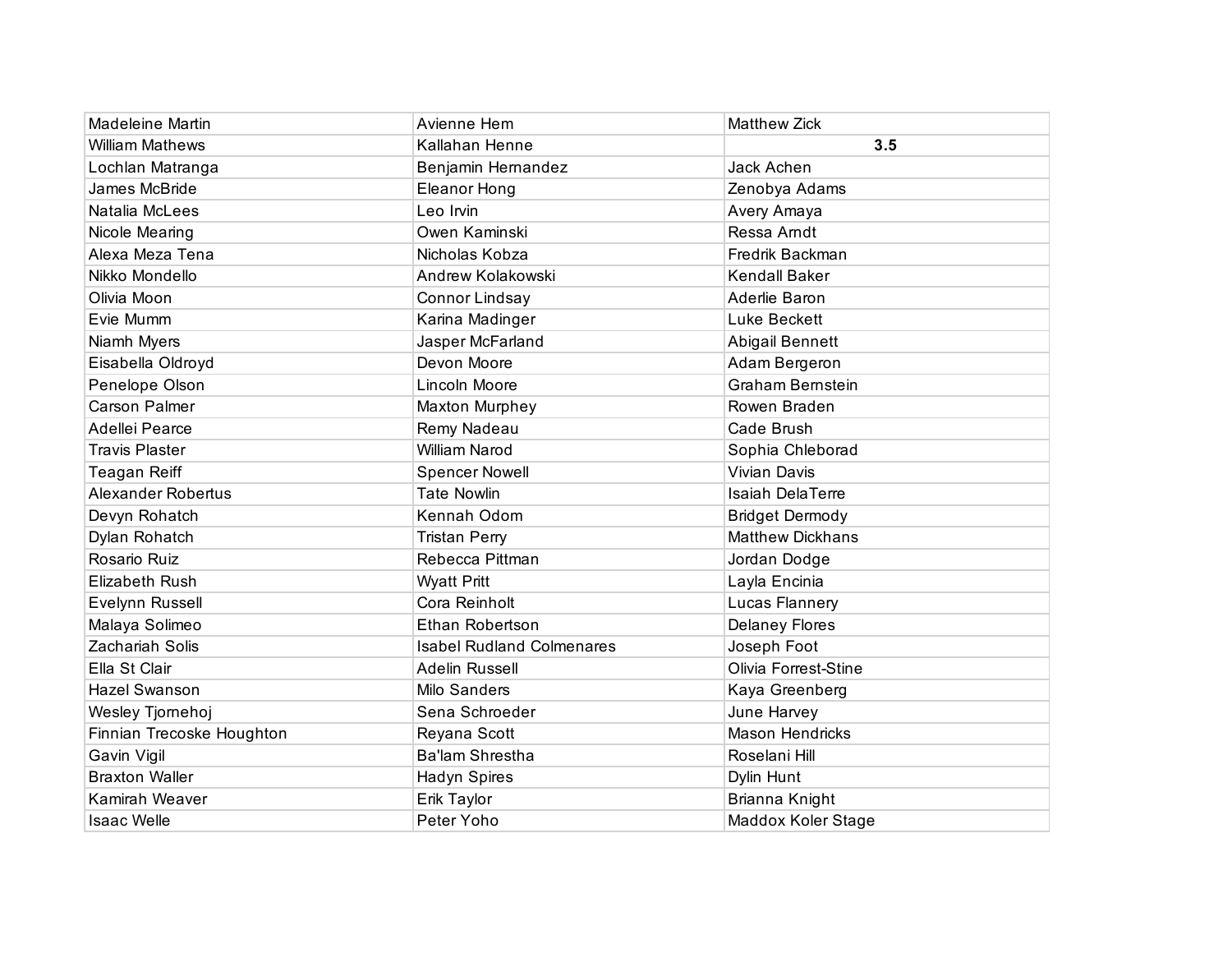| 3.0                      | 3.0                        | Madelyn Lahey             |
|--------------------------|----------------------------|---------------------------|
| Sarah Ahrens             | <b>Tobin Atherton-Wood</b> | Samantha Larson           |
| Catherine Alexander      | Liesel Blumreich           | Kristina Lien             |
| Brayden Andrusko         | Kaden Bond                 | Emma Litman               |
| Jake Arevalo Gutierrez   | <b>Isaiah Carter</b>       | Cooper Magley             |
| Finn Bedell              | Benjamin Chuenchit         | Audrianna McVay           |
| Hayden Berglund          | <b>Bodhi Collins</b>       | Josephine Meining         |
| Alexis Bonilla           | <b>Cylas Cover</b>         | Natalia Mendoza           |
| Evelyn Castillo          | <b>Emily Crider</b>        | James Nichols             |
| Josiah Cerceda           | Kayla Dodge                | <b>Brianna Nieto</b>      |
| Caroline Conde Ruiz      | Josephine Etcheverry       | <b>Alex Olivas</b>        |
| Jayden Connery-Frazee    | Aidan Fehlberg             | Rafael Peralta            |
| Allyana Duggins          | Deborah Garcia             | Xenia Pohl-Moritz         |
| <b>Taylor Duggins</b>    | <b>Andrew Geworsky</b>     | <b>Jaxson Russell</b>     |
| Jacob Foot               | Diego Gonzalez Alba        | Quoia Salva               |
| Kaleb Garcia Moreno      | <b>Charles Henry</b>       | Logan Sandau              |
| Gabriella Grabow         | Aidan Hulsey               | Matthew Schliesman        |
| Anai Gutierrez Rubalcaba | <b>Elizabeth Jones</b>     | <b>Hunter Soule</b>       |
| Faviola Henry            | Christian Juarez Acosta    | Samuel St Clair           |
| Brayden Herrera          | Michel Juarez Crespo       | Landen Stinson            |
| Kenzie Hughes            | <b>Griffin Kriss</b>       | <b>Charles Stoner</b>     |
| Ledger Lee               | Hale Lavington             | <b>Daniel Stoner</b>      |
| Cameron Leigh            | Abigail Mares              | <b>Marisol Tembrock</b>   |
| Noah Lenz                | James Martin               | Austyn Villanueva-Morones |
| Lia Lindseth             | Jathen Martin              | Heath Wintergerst         |
| London Maestas           | Maxwell McCain             | 3.0                       |
| James McCloy             | Rowan McCue                | <b>Destinee Beeler</b>    |
| Benjamin McLaren         | Anya Milton                | Samuel Brown              |
| <b>Emily Montgomery</b>  | Abigail Mohedano           | <b>Aislin DeFries</b>     |
| Jenna Mosqueda           | Ximena Murillo Garcia      | Quinn DoDero              |
| Leonard O'Boyle          | Camryn Nichols             | <b>Kaden Ellis</b>        |
| Katheryn Ordaz Garcia    | <b>Kingston Peck</b>       | Nola Fisher               |
| <b>Elliot Payne</b>      | <b>Andre Phillips</b>      | Jesse Gannon              |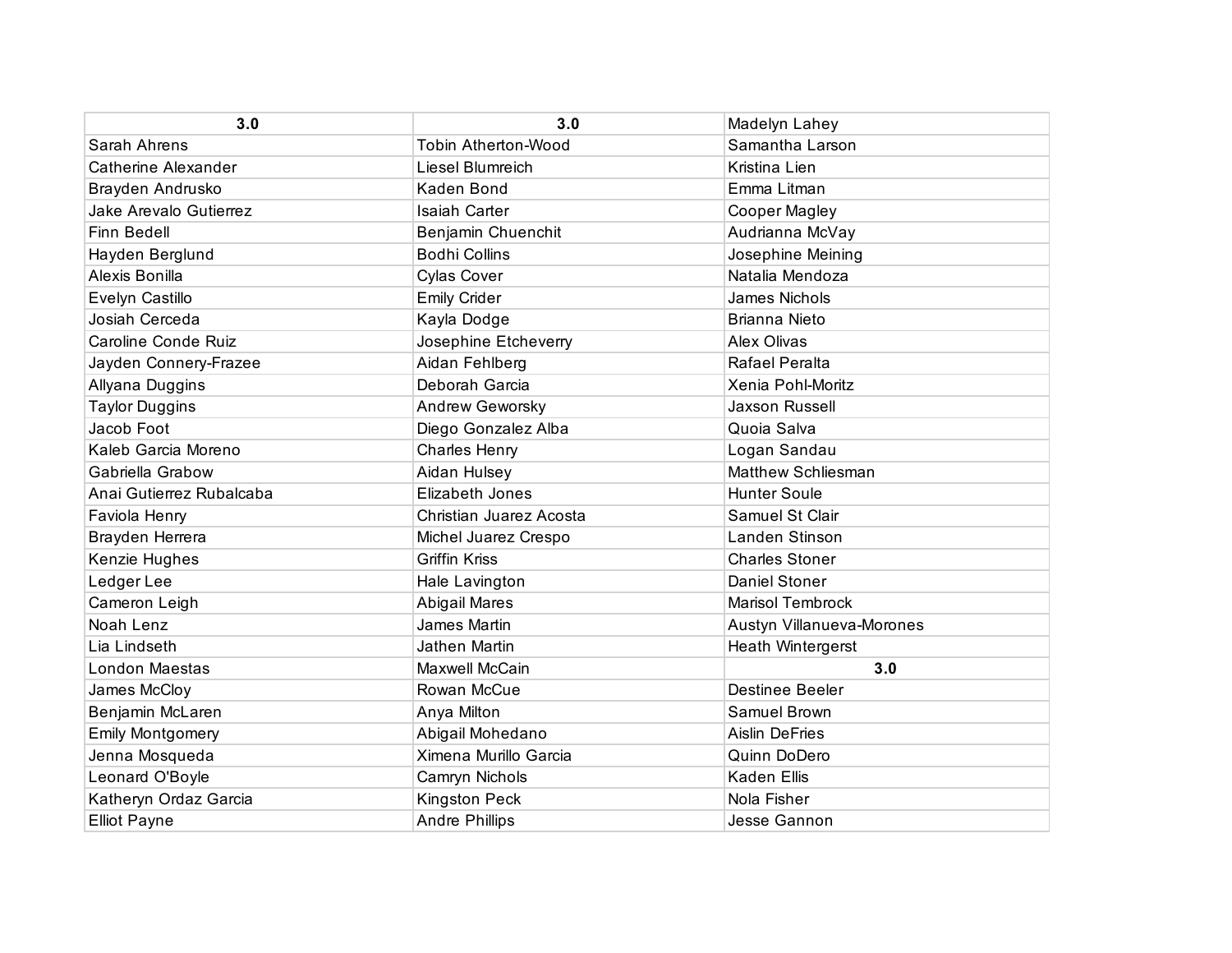| <b>Preston Peacock</b>     | Evelyn Pomeroy            | Ella Garcia               |
|----------------------------|---------------------------|---------------------------|
| Alfonso Perez-Flores       | Jathziry Rico Martinez    | Moira Gluvna              |
| Alonso Perez-Flores        | Elijah Seese-Beyer        | Kimberly Gomez-Arreola    |
| Isaak Peterson Stephenson  | <b>Delton Smith</b>       | Mariah Gonzales Villegas  |
| <b>Townes Price</b>        | Holden Smith              | Marcella Greeley          |
| Maurice Rivas-Olech        | Zealius Solimeo           | AdaMae Hart               |
| Avery Rosen-Pyros          | <b>Garret Southerland</b> | Jay Hernandez             |
| <b>Tyler Rouse</b>         | Jake Sypal                | Jayla Hitt                |
| Owen Sage                  | Renee Thornhill           | <b>Brighton Hughes</b>    |
| Alexa Scalf                | Fredrik Traerup-Hansen    | Connor Johnston           |
| Ahnika Schell              | Jillian Updegraff         | Yezenia Luna              |
| <b>Conor Schook</b>        | McKenna Wallace           | Mya Mestas                |
| <b>Teshale Shaughnessy</b> |                           | Dorian Minette            |
| Ava Simonson               |                           | <b>Ireland Miramontes</b> |
| <b>Atticus Smith</b>       |                           | Calvin Ogletree           |
| Adeline Stoner             |                           | Nathan Ormsby             |
| Camryn Thorne              |                           | Dylan Palmarini           |
| Jeffrey Tudanger           |                           | Olive Pearcey             |
| Alyssa Walters             |                           | Leo Platt                 |
| Nikolai Warner-Brown       |                           | Jacob Romero              |
|                            |                           | Kaitlin Ruffing           |
|                            |                           | Martin Rutherford         |
|                            |                           | Leelen Seader             |
|                            |                           | Erik Simonson             |
|                            |                           | Alexander Sindler         |
|                            |                           | Lily Smock                |
|                            |                           | <b>Tavin Spires</b>       |
|                            |                           | Andrew Swanson            |
|                            |                           | Michelle Taylor           |
|                            |                           | Nathan Trevino            |
|                            |                           | Avah Vance                |
|                            |                           | Celia Weiss               |
|                            |                           | Cyrus Wing                |